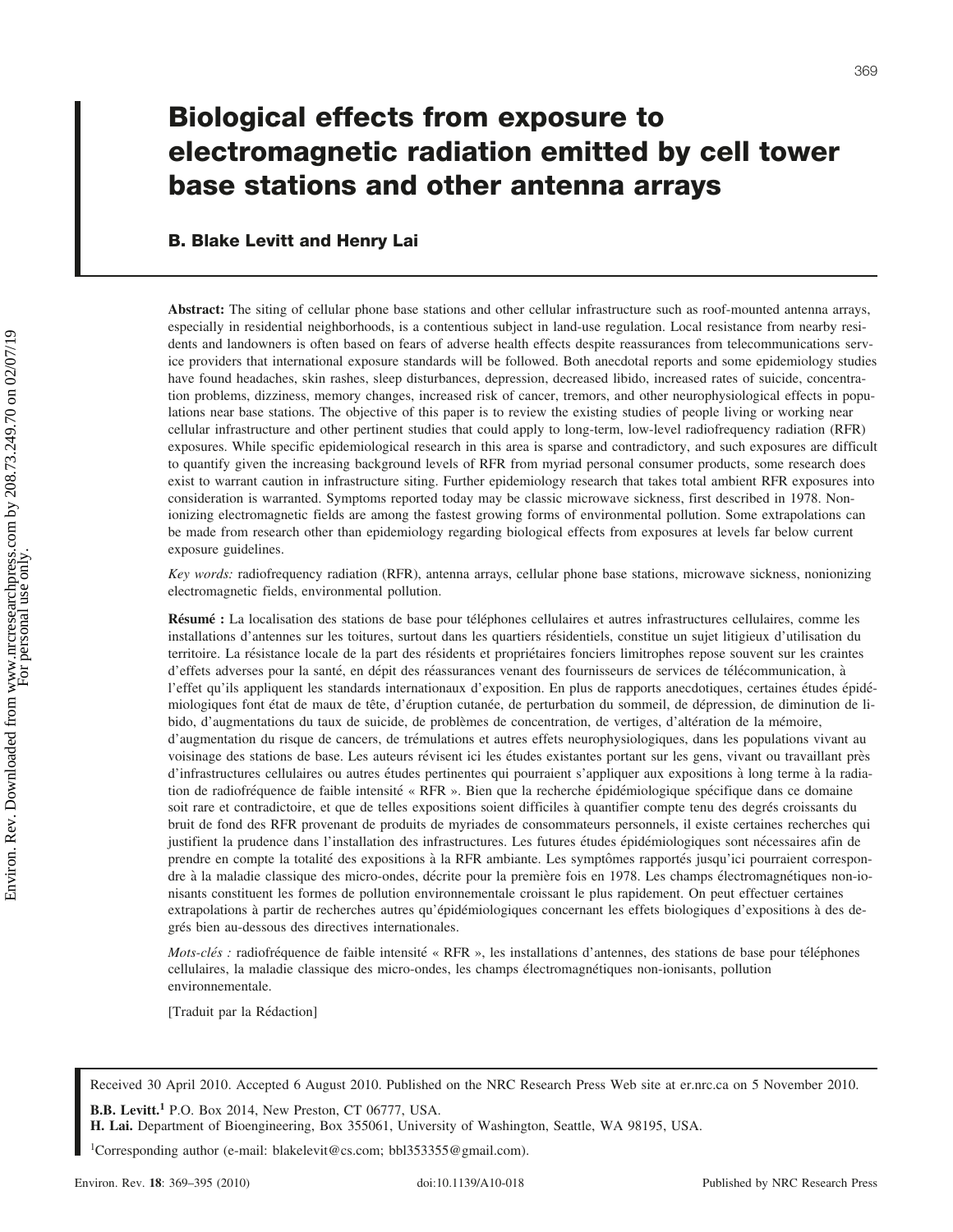Wireless technologies are ubiquitous today. According to the European Information Technology Observatory, an industry-funded organization in Germany, the threshold of 5.1 billion cell phone users worldwide will be reached by the end of 2010 — up from 3.3 billion in 2007. That number is expected to increase by another 10% to 5.6 billion in 2011, out of a total worldwide population of 6.5 billion.2 In 2010, cell phone subscribers in the U.S. numbered 287 million, Russia 220 million, Germany 111 million, Italy 87 million, Great Britain 81 million, France 62 million, and Spain 57 million. Growth is strong throughout Asia and in South America but especially so in developing countries where landline systems were never fully established.

The investment firm Bank of America Merril-Lynch estimated that the worldwide penetration of mobile phone customers is twice that of landline customers today and that America has the highest minutes of use per month per user.3 Today, 94% of Americans live in counties with four or more wireless service providers, plus 99% of Americans live in counties where next generation, 3G (third generation), 4G (fourth generation), and broadband services are available. All of this capacity requires an extensive infrastructure that the industry continues to build in the U.S., despite a 93% wireless penetration of the total U.S. population.4

Next generation services are continuing to drive the buildout of both new infrastructure as well as adaptation of preexisting sites. According to the industry, there are an estimated 251 618 cell sites in the U.S. today, up from 19 844 in 1995.4 There is no comprehensive data for antennas hidden inside of buildings but one industry-maintained Web site (www.antennasearch.com), allows people to type in an address and all antennas within a 3 mile  $(1 \text{ mile} = 1.6 \text{ km})$ area will come up. There are hundreds of thousands in the U.S. alone.

People are increasingly abandoning landline systems in favor of wireless communications. One estimate in 2006 found that 42% of all wireless subscribers used their wireless phone as their primary phone. According to the National Center for Health Statistics of the U.S. Centers for Disease Control (CDC), by the second half of 2008, one in every five American households had no landlines but did have at least one wireless phone (Department of Health and Human Services 2008). The figures reflected a 2.7% increase over the first half of 2008 — the largest jump since the CDC began tracking such data in 2003, and represented a total of 20.2% of the U.S. population — a figure that coincides with industry estimates of 24.50% of completely wireless households in  $2010<sup>5</sup>$ . The CDC also found that approximately 18.7% of all children, nearly 14 million, lived in households with only wireless phones. The CDC further found that one in every seven American homes, 14.5% of the population, received all or almost all of their calls via

wireless phones, even when there was a landline in the home. They called these "wireless-mostly households."

The trend away from landline phones is obviously increasing as wireless providers market their services specifically toward a mobile customer, particularly younger adults who readily embrace new technologies. One study (Silke et al. 2010) in Germany found that children from lower socioeconomic backgrounds not only owned more cell phones than children from higher economic groups, but also used their cell phones more often — as determined by the test groups' wearing of personal dosimetry devices. This was the first study to track such data and it found an interesting contradiction to the assumption that higher socioeconomic groups were the largest users of cell services. At one time, cell phones were the status symbol of the wealthy. Today, it is also a status symbol of lower socioeconomic groups. The CDC found in their survey discussed above that 65.3% of adults living in poverty or living near poverty were more likely than higher income adults to be living in households with wireless only telephones. There may be multiple reasons for these findings, including a shift away from cell phone dialogues to texting in younger adults in higher socioeconomic categories.

In some developing countries where landline systems have never been fully developed outside of urban centers, cell phones are the only means of communication. Cellular technology, especially the new 3G, 4G, and broadband services that allow wireless communications for real-time voice communication, text messaging, photos, Internet connections, music and video downloads, and TV viewing, is the fastest growing segment of many economies that are in otherwise sharp decline due to the global economic downturn.

There is some indication that although the cellular phone markets for many European countries are more mature than in the U.S., people there may be maintaining their landline use while augmenting with mobile phone capability. This may be a consequence of the more robust media coverage regarding health and safety issues of wireless technology in the European press, particularly in the UK, as well as recommendations by European governments like France and Germany6 that citizens not abandon their landline phones or wired computer systems because of safety concerns. According to OfCom's 2008 *Communications Market Interim Report* (OfCom 2008), which provided information up to December 2007, approximately 86% of UK adults use cell phones. While four out of five households have both cell phones and landlines, only 11% use cell phones exclusively, a total down from 28% noted by this group in 2005. In addition, 44% of UK adults use text messaging on a daily basis. Fixed landline services fell by 9% in 2007 but OfCom notes that landline services continue to be strong despite the fact that mobile services also continued to grow by 16%. This indicates that people are continuing to use both landlines and wireless technology rather than choosing one over the other in the UK. There were 51 300 UK base station sites in

 $2$  http://www.eito.com/pressinformation\_20100811.htm. (Accessed October 2010.)

<sup>3</sup> http://www.ctia.org/advocacy/research/index.cfm/AID/10377. (Accessed October 2010.)

<sup>4</sup> http://www.ctia.org/advocacy/research/index.cfm/AID/10323. (Accessed October 2010.)

<sup>5</sup> http://www.ctia.org/advocacy/research/index.cfm/AID/10323. (Accessed October 2010.)

<sup>6</sup> http://www.icems.eu/docs/deutscher\_bundestag.pdf and http://www.icems.eu/docs/resolutions/EP\_EMF\_resolution\_2APR09.pdf. (Accessed October 2010.)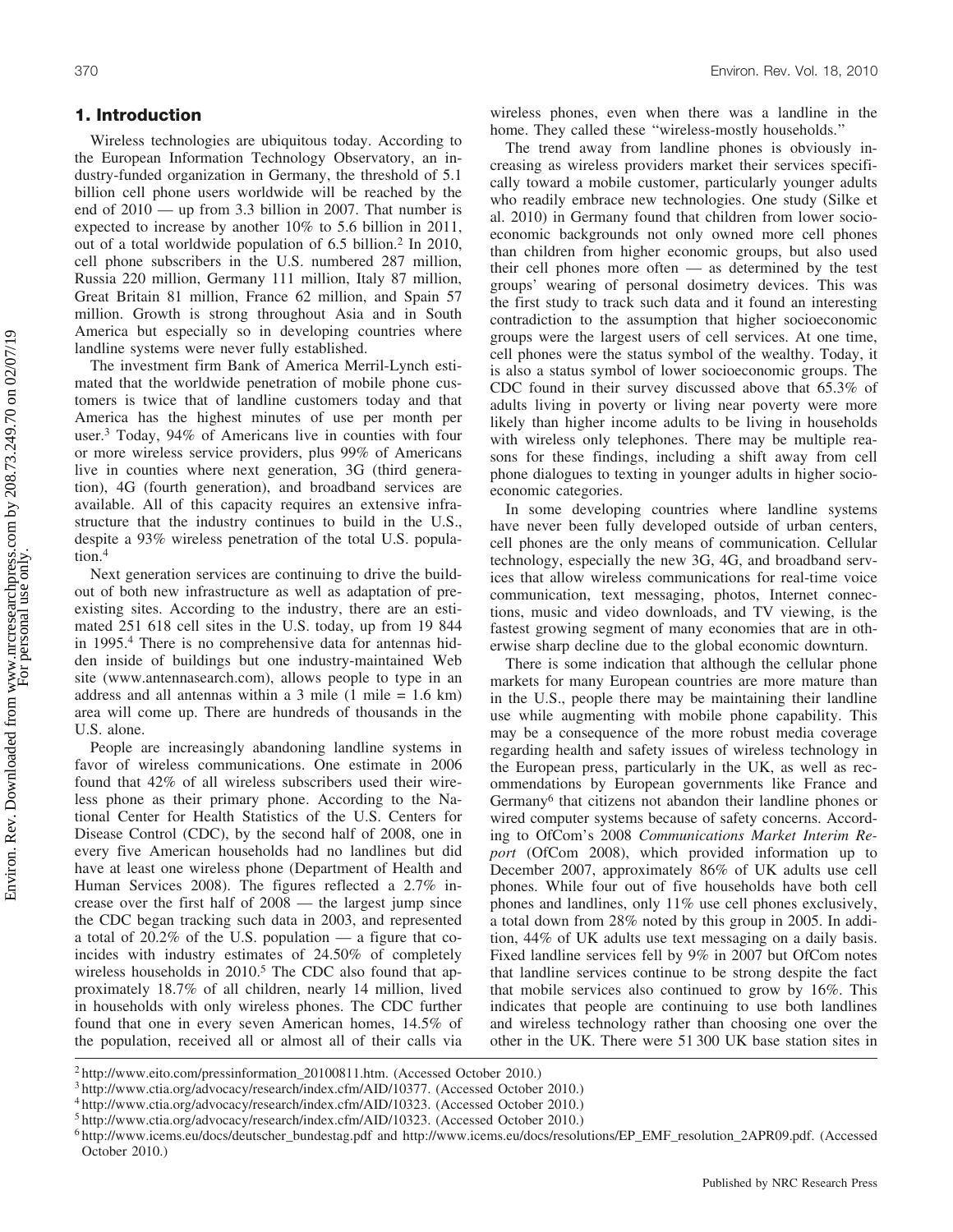the beginning of 2009 (two-thirds installed on existing buildings or structures) with an estimated 52 900 needed to accommodate new 3G and 4G services by the end of 2009.

Clearly, this is an enormous global industry. Yet, no money has ever been appropriated by the industry in the U.S., or by any U.S. government agency, to study the potential health effects on people living near the infrastructure. The most recent research has all come from outside of the U.S. According to the CTIA – The Wireless Association, ''If the wireless telecom industry were a country, its economy would be bigger than that of Egypt, and, if measured by GNP (gross national product), [it] would rank as the 46th largest country in the world.'' They further say, ''It took more than 21 years for color televisions to reach 100 million consumers, more than 90 years for landline service to reach 100 million consumers, and less than 17 years for wireless to reach 100 million consumers."<sup>7</sup>

In lieu of building new cell towers, some municipalities are licensing public utility poles throughout urban areas for Wi-Fi antennas that allow wireless Internet access. These systems can require hundreds of antennas in close proximity to the population with some exposures at a lateral height where second- and third-storey windows face antennas. Most of these systems are categorically excluded from regulation by the U.S. Federal Communications Commission (FCC) or oversight by government agencies because they operate below a certain power density threshold. However, power density is not the only factor determining biological effects from radiofrequency radiation (RFR).

In addition, when the U.S. and other countries permanently changed from analog signals used for television transmission to newer digital formats, the old analog frequencies were reallocated for use by municipal services such as police, fire, and emergency medical dispatch, as well as to private telecommunications companies wanting to expand their networks and services. This creates another significant increase in ambient background exposures.

Wi-Max is another wireless service in the wings that will broaden wireless capabilities further and place additional towers and (or) transmitters in close proximity to the population in addition to what is already in existence. Wi-Max aims to make wireless Internet access universal without tying the user to a specific location or ''hotspot.'' The rollout of Wi-Max in the U.S., which began in 2009, uses lower frequencies at high power densities than currently used by cellular phone transmission. Many in science and the activist communities are worried, especially those concerrned about electromagnetic-hypersensitivity syndrome (EHS).

It remains to be seen what additional exposures ''smart grid'' or ''smart meter'' technology proposals to upgrade the electrical powerline transmission systems will entail regarding total ambient RFR increases, but it will add another ubiquitous low-level layer. Some of the largest corporations on earth, notably Siemens and General Electric, are involved. Smart grids are being built out in some areas of the U.S. and in Canada and throughout Europe. That technology plans to alter certain aspects of powerline utility metering from a wired system to a partially wireless one. The systems require a combination of wireless transmitters attached to homes and businesses that will send radio signals of approximately 1 W output in the 2.4000–2.4835 GHz range to local ''access point'' transceivers, which will then relay the signal to a further distant information center (Tell 2008). Access point antennas will require additional power density and will be capable of interfacing with frequencies between 900 MHz and 1.9 GHz. Most signals will be intermittent, operating between 2 to 33 seconds per hour. Access points will be mounted on utility poles as well as on free-standing towers. The systems will form wide area networks (WANs), capable of covering whole towns and counties through a combination of ''mesh-like'' networks from house to house. Some meters installed on private homes will also act as transmission relays, boosting signals from more distant buildings in a neighborhood. Eventually, WANs will be completely linked.

Smart grid technology also proposes to allow homeowners to attach additional RFR devices to existing indoor appliances, to track power use, with the intention of reducing usage during peak hours. Manufacturers like General Electric are already making appliances with transmitters embedded in them. Many new appliances will be incapable of having transmitters deactivated without disabling the appliance and the warranty. People will be able to access their home appliances remotely by cell phone. The WANs smart grids described earlier in the text differ significantly from the current upgrades that many utility companies have initiated within recent years that already use low-power RFR meters attached to homes and businesses. Those first generation RFR meters transmit to a mobile van that travels through an area and ''collects'' the information on a regular billing cycle. Smart grids do away with the van and the meter reader and work off of a centralized RFR antenna system capable of blanketing whole regions with RFR.

Another new technology in the wings is broadband over powerlines (BPL). It was approved by the U.S. FCC in 2007 and some systems have already been built out. Critics of the latter technology warned during the approval process that radiofrequency interference could occur in homes and businesses and those warnings have proven accurate. BPL technology couples radiofrequency bands with extremely low frequency (ELF) bands that travel over powerline infrastructure, thereby creating a multi-frequency field designed to extend some distance from the lines themselves. Such couplings follow the path of conductive material, including secondary distribution lines, into people's homes.

There is no doubt that wireless technologies are popular with consumers and businesses alike, but all of this requires an extensive infrastructure to function. Infrastructure typically consists of freestanding towers (either preexisting towers to which cell antennas can be mounted, or new towers specifically built for cellular service), and myriad methods of placing transceiving antennas near the service being called for by users. This includes attaching antenna panels to the sides of buildings as well as roof-mountings; antennas hidden inside church steeples, barn silos, elevator shafts, and any number of other ''stealth sites.'' It also includes camouflaging towers to look like trees indigenous to areas where they are placed, e.g., pine trees in northern climates, cacti

<sup>7</sup>CTIA website: http://www.ctia.org/advocay/research/index.cfm/AID/10385. (Accessed 9 December 2008.)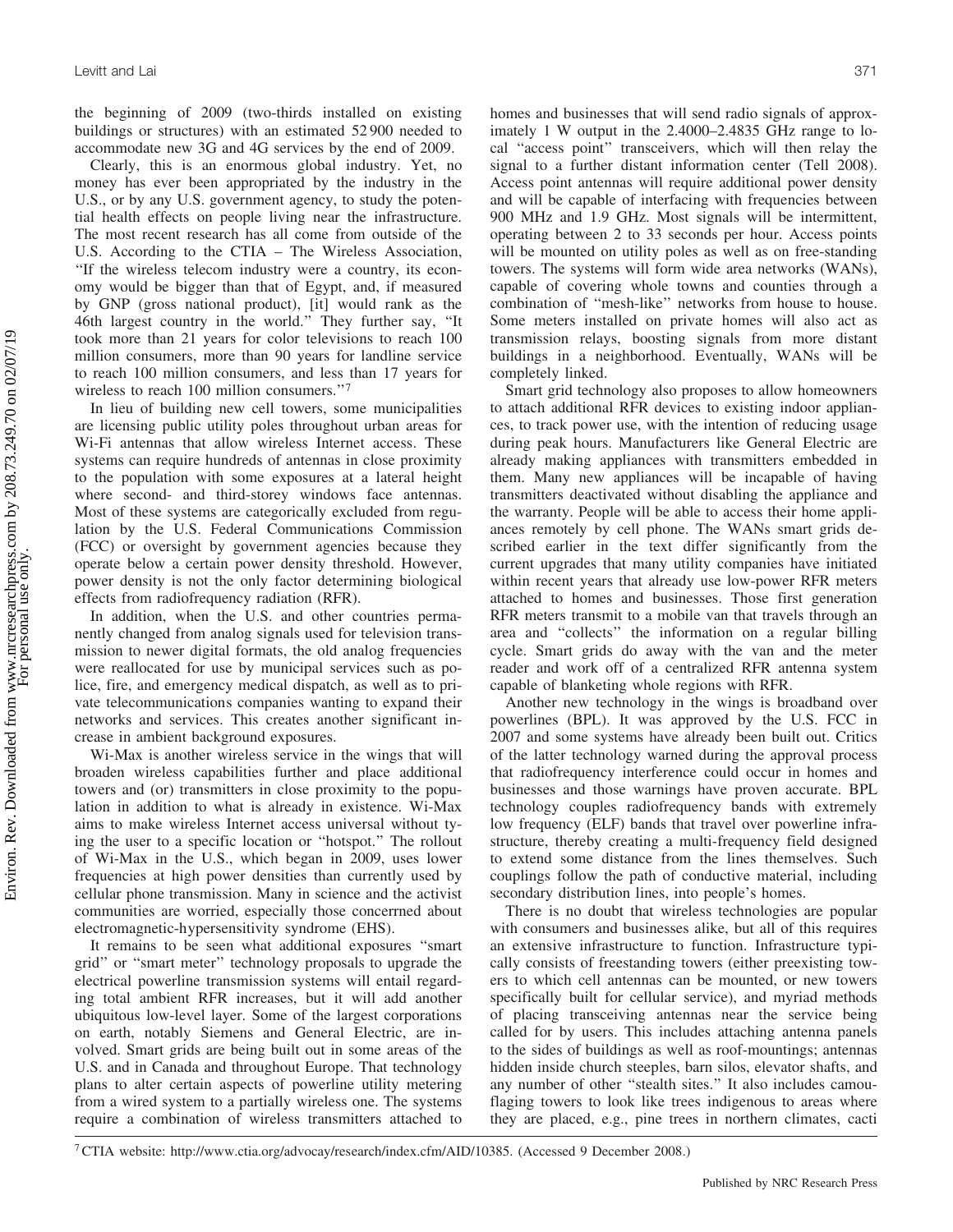in deserts, and palm trees in temperate zones, or as chimneys, flagpoles, silos, or other tall structures (Rinebold 2001). Often the rationale for stealth antenna placement or camouflaging of towers is based on the aesthetic concerns of host communities.

An aesthetic emphasis is often the only perceived control of a municipality, particularly in countries like America where there is an overriding federal preemption that precludes taking the ''environmental effects'' of RFR into consideration in cell tower siting as stipulated in Section 704 of *The Telecommunications Act of 1996* (USFCC 1996). Citizen resistance, however, is most often based on health concerns regarding the safety of RFR exposures to those who live near the infrastructure. Many citizens, especially those who claim to be hypersensitive to electromagnetic fields, state they would rather know where the antennas are and that hiding them greatly complicates society's ability to monitor for safety.<sup>8</sup>

Industry representatives try to reassure communities that facilities are many orders of magnitude below what is allowed for exposure by standards-setting boards and studies bear that out (Cooper et al. 2006; Henderson and Bangay 2006; Bornkessel et al. 2007). These include standards by the International Commission on Non-Ionizing Radiation Protection (ICNIRP) used throughout Europe, Canada, and elsewhere (ICNIRP 1998). The standards currently adopted by the U.S. FCC, which uses a two-tiered system of recommendations put out by the National Council on Radiation Protection (NCRP) for civilian exposures (referred to as uncontrolled environments), and the International Electricians and Electronics Engineers (IEEE) for professional exposures (referred to as controlled environments) (U.S. FCC 1997). The U.S. may eventually adopt standards closer to ICNIRP. The current U.S. standards are more protective than IC-NIRP's in some frequency ranges so any harmonization toward the ICNIRP standards will make the U.S. limits more lenient.

All of the standards currently in place are based on RFRs ability to heat tissue, called thermal effects. A longstanding criticism, going back to the 1950s (Levitt 1995), is that such acute heating effects do not take potentially more subtle non-thermal effects into consideration. And based on the number of citizens who have tried to stop cell towers from being installed in their neighborhoods, laypeople in many countries do not find adherence to exisitng standards valid in addressing health concerns. Therefore, infrastructure siting does not have the confidence of the public (Levitt 1998).

## **2. A changing industry**

Cellular phone technology has changed significantly over the last two decades. The first wireless systems began in the mid-1980s and used analog signals in the 850–900 MHz range. Because those wavelengths were longer, infrastructure was needed on average every 8 to 10 miles apart. Then came the digital personal communications systems (PCS) in the late 1990s, which used higher frequencies, around 1900 GHz, and digitized signals. The PCS systems, using shorter wavelengths and with more stringent exposure guidelines, require infrastructure approximately every 1 to 3 miles apart. Digital signals work on a binary method, mimicking a wave that allows any frequency to be split in several ways, thereby carrying more information far beyond just voice messages.

Today's 3G network can send photos and download music and video directly onto a cell phone screen or iPod. The new 4G systems digitize and recycle some of the older frequencies in the 700 to 875 MHz bands to create another service for wireless Internet access. The 4G network does not require a customer who wants to log on wirelessly to locate a ''hot spot'' as is the case with private Wi-Fi systems. Today's Wi-Fi uses a network of small antennas, creating coverage of a small area of 100 ft ( $\sim$ 30 m) or so at homes or businesses. Wi-fi can also create a small wireless computer system in a school where they are often called wireless local area networks (WLANs). Whole cities can make Wi-Fi available by mounting antennas to utility poles.

Large-scale Wi-Fi systems have come under increasing opposition from citizens concerned about health issues who have legally blocked such installations (Antenna Free Union<sup>9</sup>). Small-scale Wi-Fi has also come under more scrutiny as governments in France and throughout Europe have banned such installations in libraries and schools, based on precautionary principles (REFLEX Program 2004).

## **3. Cell towers in perspective: some definitions**

Cell towers are considered low-power installations when compared to many other commercial uses of radiofrequency energy. Wireless transmission for radio, television (TV), satellite communications, police and military radar, federal homeland security systems, emergency response networks, and many other applications all emit RFR, sometimes at millions of watts of effective radiated power (ERP). Cellular facilities, by contrast, use a few hundred watts of ERP per channel, depending on the use being called for at any given time and the number of service providers co-located at any given tower.

No matter what the use, once emitted, RFR travels through space at the speed of light and oscillates during propagation. The number of times the wave oscillates in one second determines its frequency.

Radiofrequency radiation covers a large segment of the electromagnetic spectrum and falls within the nonionizing bands. Its frequency ranges between 10 kHz to 300 GHz; 1 Hz = 1 oscillation per second; 1 kHz =  $1000$  Hz; 1 MHz = 1 000 000 Hz; and 1 GHz = 1 000 000 000 Hz.

Different frequencies of RFR are used in different applications. Some examples include the frequency range of 540 to 1600 kHz used in AM radio transmission; and 76 to 108 MHz used for FM radio. Cell-phone technology uses frequencies between 800 MHz and 3 GHz. The RFR of 2450 MHz is used in some Wi-Fi applications and microwave cooking.

Any signal can be digitized. All of the new telecommunications technologies are digitized and in the U.S., all TV is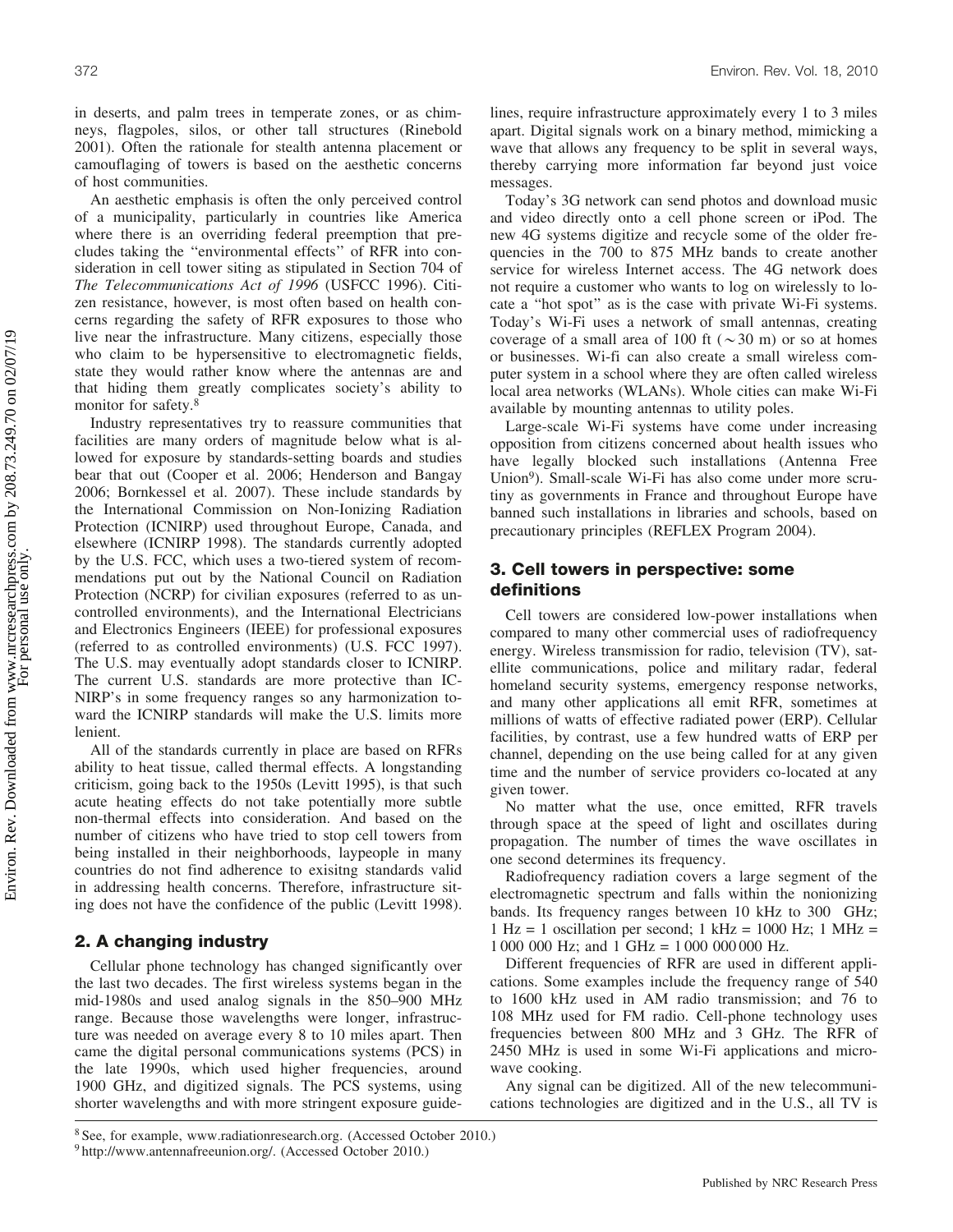broadcast in 100% digital formats — digital television (DTV) and high definition television (HDTV). The old analog TV signals, primarily in the 700 MHz ranges, will now be recycled and relicensed for other applications to additional users, creating additional layers of ambient exposures.

The intensity of RFR is generally measured and noted in scientific literature in watts per square meter  $(W/m<sup>2</sup>)$ ; milliwatts per square centimetre (mW/cm<sup>2</sup>), or microwatts per square centimetre ( $\mu$ W/cm<sup>2</sup>). All are energy relationships that exist in space. However, biological effects depend on how much of the energy is absorbed in the body of a living organism, not just what exists in space.

#### **4. Specific absorption rate (SAR)**

Absorption of RFR depends on many factors including the transmission frequency and the power density, one's distance from the radiating source, and one's orientation toward the radiation of the system. Other factors include the size, shape, mineral and water content of an organism. Children absorb energy differently than adults because of differences in their anatomies and tissue composition. Children are not just ''little adults''. For this reason, and because their bodies are still developing, children may be more susceptible to damage from cell phone radiation. For instance, radiation from a cell phone penetrates deeper into the head of children (Gandhi et al. 1996; Wiart et al. 2008) and certain tissues of a child's head, e.g., the bone marrow and the eye, absorb significantly more energy than those in an adult head (Christ et al. 2010). The same can be presumed for proximity to towers, even though exposure will be lower from towers under most circumstances than from cell phones. This is because of the distance from the source. The transmitter is placed directly against the head during cell phone use whereas proximity to a cell tower will be an ambient exposure at a distance.

There is little difference between cell phones and the domestic cordless phones used today. Both use similar frequencies and involve a transmitter placed against the head. But the newer digitally enhanced cordless technology (DECT) cordless domestic phones transmit a constant signal even when the phone is not in use, unlike the older domestic cordless phones. But some DECT brands are available that stop transmission if the mobile units are placed in their docking station.

The term used to describe the absorption of RFR in the body is specific absorption rate (SAR), which is the rate of energy that is actually absorbed by a unit of tissue. Specific absorption rates (SARs) are generally expressed in watts per kilogram (W/kg) of tissue. The SAR measurements are averaged either over the whole body, or over a small volume of tissue, typically between 1 and 10 g of tissue. The SAR is used to quantify energy absorption to fields typically between 100 kHz and 10 GHz and encompasses RFR from devices such as cellular phones up through diagnostic MRI (magnetic resonance imaging).

Specific absorption rates are a more reliable determinant and index of RFR's biological effects than are power density, or the intensity of the field in space, because SARs reflect what is actually being absorbed rather than the energy in space. However, while SARs may be a more precise model, at least in theory, there were only a handful of animal studies that were used to determine the threshold values of SAR for the setting of human exposure guidelines (de Lorge and Ezell 1980; de Lorge 1984). (For further information see Section 8). Those values are still reflected in today's standards.

It is presumed that by controlling the field strength from the transmitting source that SARs will automatically be controlled too, but this may not be true in all cases, especially with far-field exposures such as near cell or broadcast towers. Actual measurement of SARs is very difficult in real life so measurements of electric and magnetic fields are used as surrogates because they are easier to assess. In fact, it is impossible to conduct SAR measurements in living organisms so all values are inferred from dead animal measurements (thermography, calorimetry, etc.), phantom models, or computer simulation (FDTD).

However, according to the Scientific Committee on Emerging and Newly Identified Health Risks (SCENIHR) *Health Effects of Exposure to EMF*, released in January of 2009:

... recent studies of whole body plane wave exposure of both adult and children phantoms demonstrated that when children and small persons are exposed to levels which are in compliance with reference levels, exceeding the basic restrictions cannot be excluded [Dimbylow and Bloch 2007; Wang et al. 2006; Kuhn et al., 2007; Hadjem et al., 2007]. While the whole frequency range has been investigated, such effects were found in the frequency bands around 100 MHz and also around 2 GHz. For a model of a 5-year-old child it has been shown that when the phantom is exposed to electromagnetic fields at reference levels, the basic restrictions were exceeded by 40% [Conil et al., 2008].... Moreover, a few studies demonstrated that multipath exposure can lead to higher exposure levels compared to plane wave exposure [Neubauer et al. 2006; Vermeeren et al. 2007]. It is important to realize that this issue refers to far field exposure only, for which the actual exposure levels are orders of magnitude below existing guidelines. (p. 34–35, SCENIHR 2009)

In addition to average SARs, there are indications that biological effects may also depend on how energy is actually deposited in the body. Different propagation characteristics such as modulation, or different wave-forms and shapes, may have different effects on living systems. For example, the same amount of energy can be delivered to tissue continuously or in short pulses. Different biological effects may result depending on the type and duration of the exposure.

#### **5. Transmission facilities**

The intensity of RFR decreases rapidly with the distance from the emitting source; therefore, exposure to RFR from transmission towers is often of low intensity depending on one's proximity. But intensity is not the only factor. Living near a facility will involve long-duration exposures, sometimes for years, at many hours per day. People working at home or the infirm can experience low-level 24 h exposures. Nighttimes alone will create 8 h continuous exposures. The current standards for both ICNIRP, IEEE and the NCRP (adopted by the U.S. FCC) are for whole-body exposures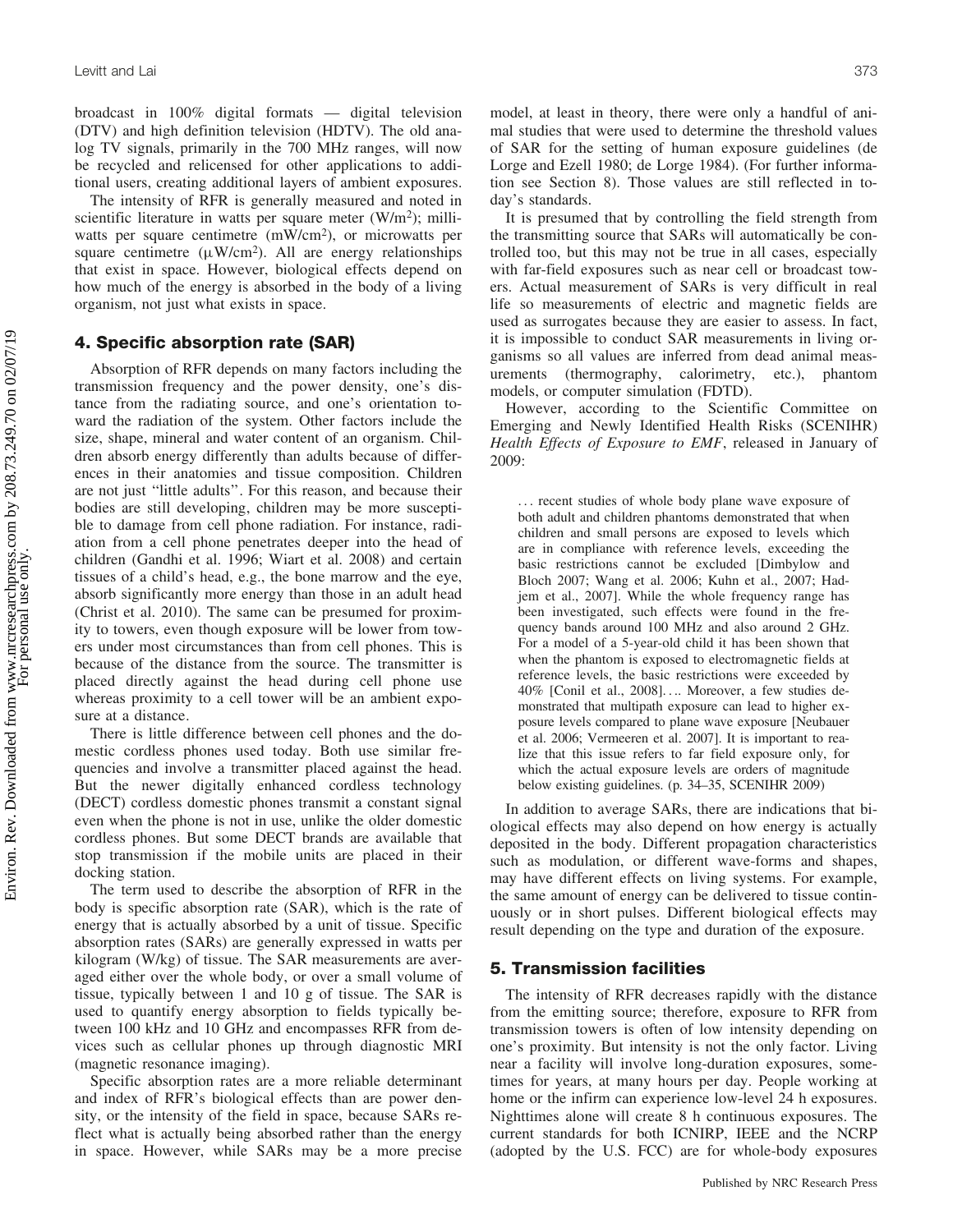averaged over a short duration (minutes) and are based on results from short-term exposure studies, not for long-term, low-level exposures such as those experienced by people living or working near transmitting facilities. For such populations, these can be involuntary exposures, unlike cell phones where user choice is involved.

There have been some recent attempts to quantify human SARs in proximity to cell towers but these are primarily for occupational exposures in close proximity to the sources and questions raised were dosimetry-based regarding the accuracy of antenna modeling (van Wyk et al. 2005). In one study by Martínez-Búrdalo et al. (2005) however, the researchers used high-resolution human body models placed at different distances to assess SARs in worst-case exposures to three different frequencies — 900, 1800, and 2170 MHz. Their focus was to compute whole-body averaged SARs at a maximum 10 g averaged SAR inside the exposed model. They concluded that for

... antenna–body distances in the near zone of the antenna, the fact that averaged field values are below reference levels, could, at certain frequencies, not guarantee guidelines compliance based on basic restrictions.  $(p. 4125, Martínez-Búrdalo et al. 2005)$ 

This raises questions about the basic validity of predicting SARs in real-life exposure situations or compliance to guidelines according to standard modeling methods, at least when one is very close to an antenna.

Thus, the relevant questions for the general population living or working near transmitting facilities are: Do biological and (or) health effects occur after exposure to lowintensity RFR? Do effects accumulate over time, since the exposure is of a long duration and may be intermittent? What precisely is the definition of low-intensity RFR? What might its biological effects be and what does the science tell us about such exposures?

## **6. Government radiofrequency radiation (RFR) guidelines: how spatial energy translates to the body's absorption**

The U.S. FCC has issued guidelines for both power density and SARs. For power density, the U.S. guidelines are between 0.2–1.0 mW/cm2. For cell phones, SAR levels require hand-held devices to be at or below 1.6 W/kg measured over 1.0 g of tissue. For whole body exposures, the limit is 0.08 W/kg.

In most European countries, the SAR limit for hand-held devices is 2.0 W/kg averaged over 10 g of tissue. Whole body exposure limits are 0.08 W/kg.

At 100–200 ft ( $\sim$ 30–60 m) from a cell phone base station, a person can be exposed to a power density of 0.001 mW/cm<sup>2</sup> (i.e., 1.0  $\mu$ W/cm<sup>2</sup>). The SAR at such a distance can be 0.001 W/kg (i.e., 1.0 mW/kg). The U.S. guidelines for SARs are between 0.08–0.40 W/kg.

For the purposes of this paper, we will define low-intensity exposure to RFR of power density of 0.001 mW/cm2 or a SAR of 0.001 W/kg.

#### **7. Biological effects at low intensities**

Many biological effects have been documented at very low intensities comparable to what the population experiences within 200 to 500 ft ( $\sim$  60–150 m) of a cell tower, including effects that occurred in studies of cell cultures and animals after exposures to low-intensity RFR. Effects reported include: genetic, growth, and reproductive; increases in permeability of the blood–brain barrier; behavioral; molecular, cellular, and metabolic; and increases in cancer risk. Some examples are as follows:

- Dutta et al. (1989) reported an increase in calcium efflux in human neuroblastoma cells after exposure to RFR at 0.005 W/kg. Calcium is an important component in normal cellular functions.
- $\bullet$  Fesenko et al. (1999) reported a change in immunological functions in mice after exposure to RFR at a power density of 0.001 mW/cm2.
- Magras and Xenos (1997) reported a decrease in reproductive function in mice exposed to RFR at power densities of 0.000168–0.001053 mW/cm2.
- $\bullet$  Forgacs et al. (2006) reported an increase in serum testosterone levels in rats exposed to GSM (global system for mobile communication)-like RFR at SAR of 0.018– 0.025 W/kg.
- Persson et al. (1997) reported an increase in the permeability of the blood–brain barrier in mice exposed to RFR at 0.0004–0.008 W/kg. The blood–brain barrier is a physiological mechanism that protects the brain from toxic substances, bacteria, and viruses.
- $\bullet$  Phillips et al. (1998) reported DNA damage in cells exposed to RFR at SAR of 0.0024–0.024 W/kg.
- $\bullet$  Kesari and Behari (2009) also reported an increase in DNA strand breaks in brain cells of rats after exposure to RFR at SAR of 0.0008 W/kg.
- Belyaev et al. (2009) reported changes in DNA repair mechanisms after RFR exposure at a SAR of 0.0037 W/kg. A list of publications reporting biological and (or) health effects of low-intensity RFR exposure is in Table 1.

Out of the 56 papers in the list, 37 provided the SAR of exposure. The average SAR of these studies at which biological effects occurred is  $0.022$  W/kg  $-$  a finding below the current standards.

Ten years ago, there were only about a dozen studies reporting such low-intensity effects; currently, there are more than 60. This body of work cannot be ignored. These are important findings with implications for anyone living or working near a transmitting facility. However, again, most of the studies in the list are on short-term (minutes to hours) exposure to low-intensity RFR. Long-term exposure studies are sparse. In addition, we do not know if all of these reported effects occur in humans exposed to low-intensity RFR, or whether the reported effects are health hazards. Biological effects do not automatically mean adverse health effects, plus many biological effects are reversible. However, it is clear that low-intensity RFR is not biologically inert. Clearly, more needs to be learned before a presumption of safety can continue to be made regarding placement of antenna arrays near the population, as is the case today.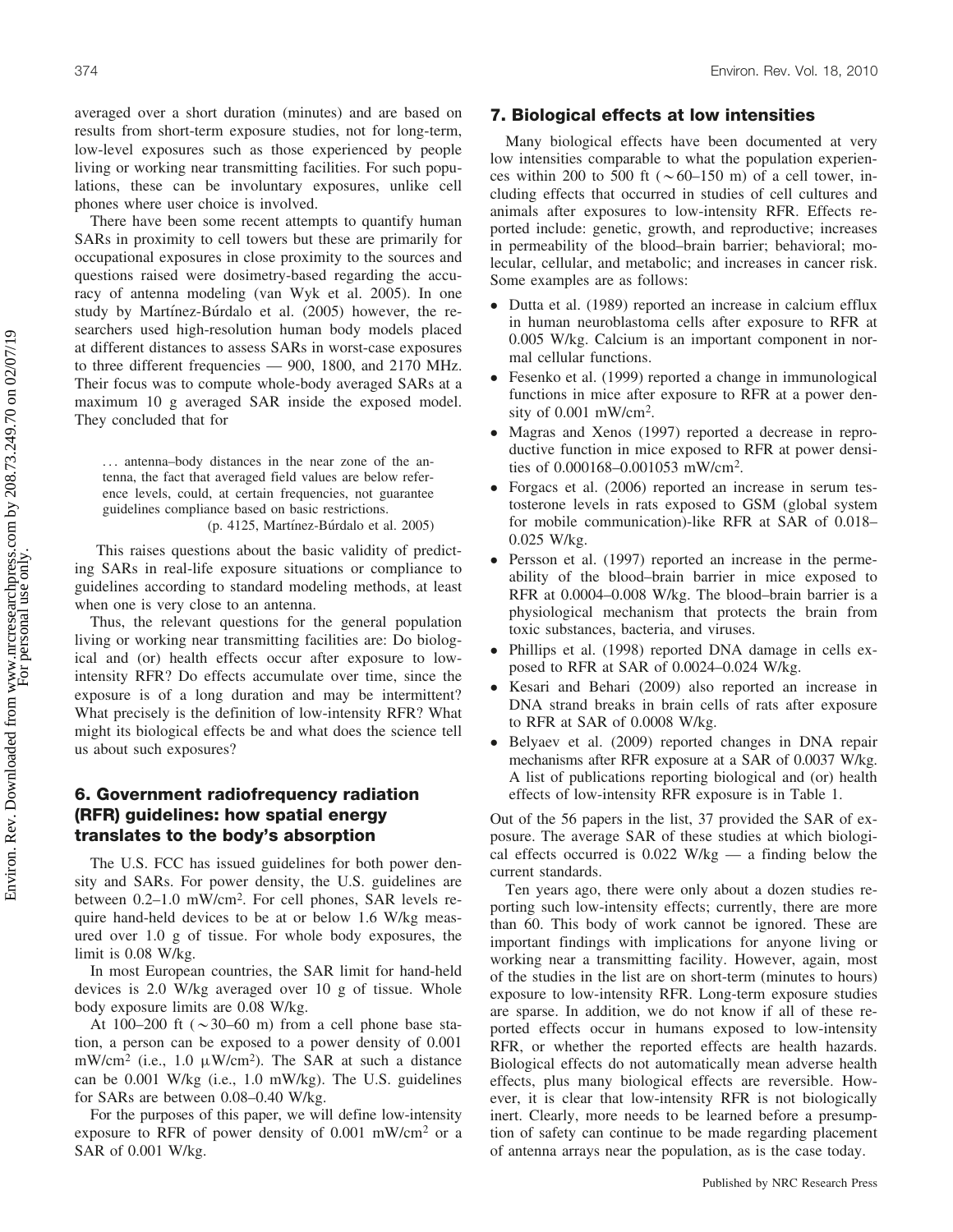| Reference                                                            | Frequency                          | Form of RFR                                    | Exposure duration                                                              | <b>SAR</b><br>(W/kg) | Power density<br>$(\mu W/cm^2)$ | Effects reported                                                                                                                                                                                                                |
|----------------------------------------------------------------------|------------------------------------|------------------------------------------------|--------------------------------------------------------------------------------|----------------------|---------------------------------|---------------------------------------------------------------------------------------------------------------------------------------------------------------------------------------------------------------------------------|
| Balmori (2010) (in vivo)<br>(eggs and tadpoles of frog)              | 88.5-1873.6 MHz                    | Cell phone base<br>station emission            | 2 months                                                                       |                      | 3.25                            | Retarded development                                                                                                                                                                                                            |
| Belyaev et al. (2005) (in vitro)                                     | 915 MHz                            | <b>GSM</b>                                     | 24, 48 h                                                                       | 0.037                |                                 | Genetic changes in human white<br>blood cells                                                                                                                                                                                   |
| Belyaev et al. (2009) (in vitro)                                     | 915 MHz, 1947 MHz                  | GSM, UMTS                                      | 24, 72 h                                                                       | 0.037                |                                 | DNA repair mechanism in human<br>white blood cells                                                                                                                                                                              |
| Blackman et al. (1980) (in vitro)                                    | 50 MHz                             | AM at 16 Hz                                    |                                                                                | 0.0014               |                                 | Calcium in forebrain of chickens                                                                                                                                                                                                |
| Boscol et al. (2001) (in vivo)<br>(human whole body)                 | 500 KHz-3 GHz                      | TV broadcast                                   |                                                                                |                      | 0.5                             | Immunological system in women                                                                                                                                                                                                   |
| Campisi et al. (2010) (in vitro)                                     | 900 MHz                            | CW (CW- no effect<br>observed)<br>AM at 50 Hz  | 14 days, 5, 10,<br>20 min per day                                              |                      | 26                              | DNA damage in human glial cells                                                                                                                                                                                                 |
| Capri et al. (2004) (in vitro)                                       | 900 MHz                            | <b>GSM</b>                                     | 1 h/day, 3 days                                                                | 0.07                 |                                 | A slight decrease in cell proliferation<br>when human immune cells were<br>stimulated with mitogen and a<br>slight increase in the number of<br>cells with altered distribution of<br>phosphatidylserine across the<br>membrane |
| Chiang et al. (1989) (in vivo)<br>(human whole body)                 | installations for more than 1 year | Lived and worked close to AM radio and radar   |                                                                                |                      | 10                              | People lived and worked near AM<br>radio antennas and radar installa-<br>tions showed deficits in psycholo-<br>gical and short-term memory tests                                                                                |
| de Pomerai et al. (2003)<br>(in vitro)                               | 1 GHz                              |                                                | 24, 48 h                                                                       | 0.015                |                                 | Protein damages                                                                                                                                                                                                                 |
| D'Inzeo et al. (1988) (in vitro)                                     | 10.75 GHz                          | CW                                             | $30 - 120$ s                                                                   | 0.008                |                                 | Operation of acetylcholine-related<br>ion-channels in cells. These chan-<br>nels play important roles in phy-<br>siological and behavioral functions                                                                            |
| Dutta et al. (1984) (in vitro)                                       | 915 MHz                            | Sinusoidal AM at<br>16 Hz                      | $30 \text{ min}$                                                               | 0.05                 |                                 | Increase in calcium efflux in brain<br>cancer cells                                                                                                                                                                             |
| Dutta et al. (1989) (in vitro)                                       | 147 MHz                            | Sinusoidal AM at<br>16 Hz                      | $30 \text{ min}$                                                               | 0.005                |                                 | Increase in calcium efflux in brain<br>cancer cells                                                                                                                                                                             |
| Fesenko et al. (1999) (in vivo)<br>(mouse-wavelength in mm<br>range) | From 8.15-18 GHz                   |                                                | 5 h to 7 days direc-<br>tion of response de-<br>pended on exposure<br>duration |                      | $\mathbf{1}$                    | Change in immunological functions                                                                                                                                                                                               |
| Forgacs et al. (2006) (in vivo)<br>(mouse whole body)                | 1800 MHz                           | GSM, 217 Hz pulses,<br>$576 \mu s$ pulse width | $2$ h/day, $10$ days                                                           | 0.018                |                                 | Increase in serum testosterone                                                                                                                                                                                                  |
| Guler et al. (2010) (In vivo)<br>(rabbit whole body)                 | 1800 MHz                           | AM at 217 Hz                                   | 15 min/day, 7 days                                                             |                      | 52                              | Oxidative lipid and DNA damages in<br>the brain of pregnant rabbits                                                                                                                                                             |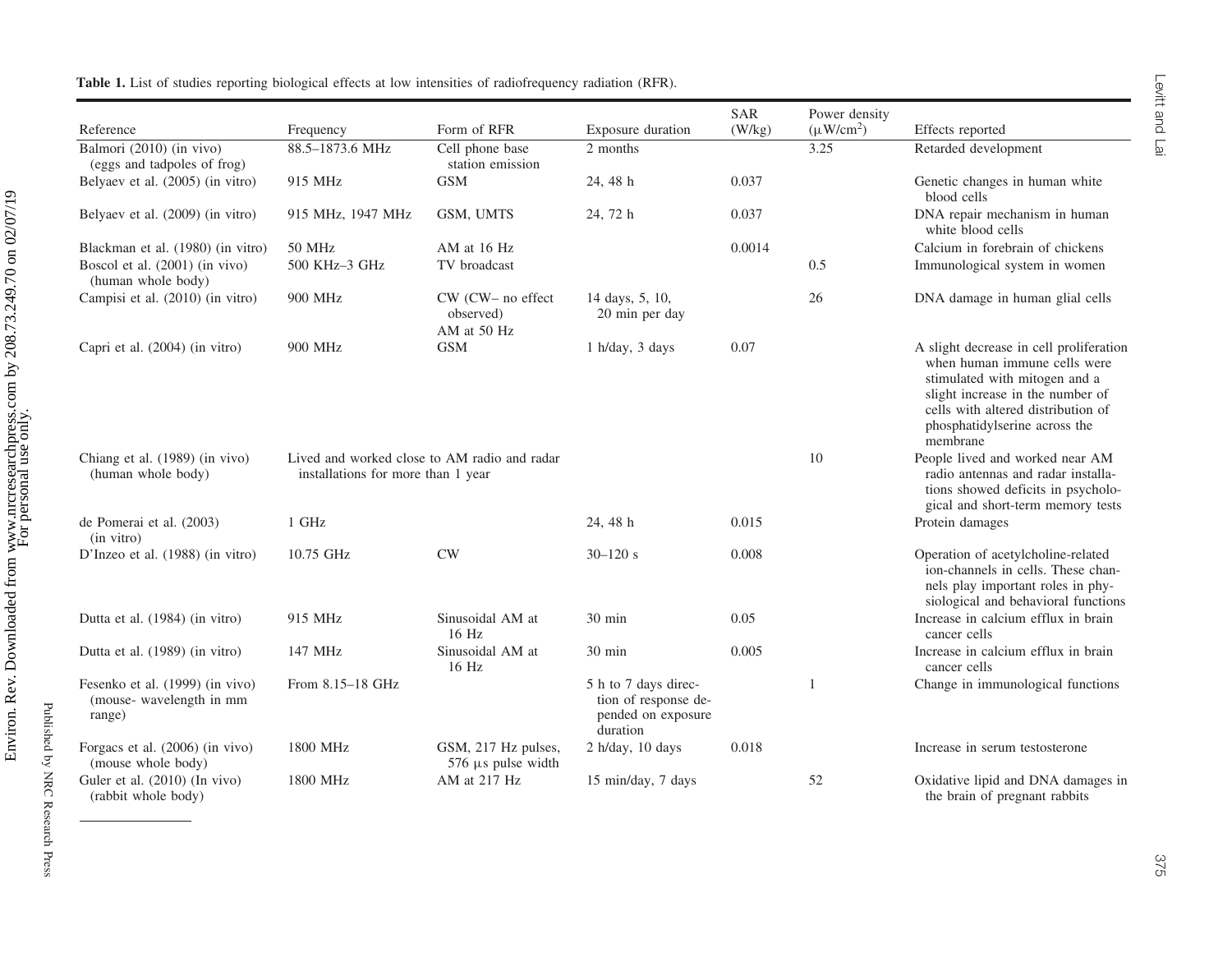|  | Table 1 (continued). |
|--|----------------------|
|--|----------------------|

| Reference                                                                              | Frequency                   | Form of RFR                                       | Exposure duration                                     | <b>SAR</b><br>(W/kg) | Power density<br>$(\mu W/cm^2)$ | Effects reported                                                                                                                                                                                         |
|----------------------------------------------------------------------------------------|-----------------------------|---------------------------------------------------|-------------------------------------------------------|----------------------|---------------------------------|----------------------------------------------------------------------------------------------------------------------------------------------------------------------------------------------------------|
| Hjollund et al. (1997) (in vivo)<br>(human partial or whole body)                      | Military radars             |                                                   |                                                       |                      | 10                              | Sperm counts of Danish military<br>personnel, who operated mobile<br>ground-to-air missile units that use<br>several RFR emitting radar sys-<br>tems, were significantly lower<br>compared to references |
| Ivaschuk et al. (1997) (in vitro)                                                      | 836.55 MHz                  | <b>TDMA</b>                                       | $20 \text{ min}$                                      | 0.026                |                                 | A gene related to cancer                                                                                                                                                                                 |
| Jech et al. (2001) (in vivo)<br>(human partial body exposure-<br>narcoleptic patients) | 900 MHz                     | GSM-217 Hz<br>pulses, 577 µs pulse<br>width       | $45$ min                                              | 0.06                 |                                 | Improved cognitive functions                                                                                                                                                                             |
| Kesari and Behari (2009) (in<br>vivo) (rat whole body)                                 | 50 GHz                      |                                                   | $2$ h/day, $45$ days                                  | 0.0008               |                                 | Double strand DNA breaks observed<br>in brain cells                                                                                                                                                      |
| Kesari and Behari (2010) (in<br>vivo) (rat whole body)                                 | 50 GHz                      |                                                   | $2$ h/day, $45$ days                                  | 0.0008               |                                 | Reproductive system of male rats                                                                                                                                                                         |
| Kesari et al. (2010) (in vivo) (rat<br>whole body)                                     | 2450 MHz                    | 50 Hz modulation                                  | 2 h/day, 35 days                                      | 0.11                 |                                 | DNA double strand breaks in brain<br>cells                                                                                                                                                               |
| Kwee et al. (2001) (in vitro)                                                          | 960 MHz                     | <b>GSM</b>                                        | $20 \text{ min}$                                      | 0.0021               |                                 | Increased stress protein in human<br>epithelial amnion cells                                                                                                                                             |
| Lebedeva et al. (2000) (in vivo)<br>(human partial body)                               | 902.4 MHz                   | <b>GSM</b>                                        | 20 min                                                |                      | 60                              | Brain wave activation                                                                                                                                                                                    |
| Lerchl et al. (2008) (in vivo)<br>(hamster whole body)                                 | 383 MHz<br>900 and 1800 MHz | <b>TETRA</b><br><b>GSM</b>                        | 24 h/day, 60 days                                     | 0.08                 |                                 | Metabolic changes                                                                                                                                                                                        |
| Magras and Xenos (1997) (in<br>vivo) (mouse whole body)                                | "Antenna park"              | TV and FM-radio                                   | Exposure over several<br>generations                  |                      | 0.168                           | Decrease in reproductive function                                                                                                                                                                        |
| Mann et al. (1998) (in vivo)<br>(human whole body)                                     | 900 MHz                     | GSM pulse-modulated<br>at 217 Hz, 577 µs<br>width | 8 h                                                   |                      | 20                              | A transient increase in blood cortisol                                                                                                                                                                   |
| Marinelli et al. (2004) (in vitro)                                                     | 900 MHz                     | CW                                                | $2 - 48$ h                                            | 0.0035               |                                 | Cell's self-defense responses trig-<br>gered by DNA damage                                                                                                                                               |
| Markovà et al. (2005) (in vitro)                                                       | 915 and 905 MHz             | <b>GSM</b>                                        | 1 <sub>h</sub>                                        | 0.037                |                                 | Chromatin conformation in human<br>white blood cells                                                                                                                                                     |
| Navakatikian and Tomashevs-<br>kaya (1994) (in vivo) (rat                              | 2450 MHz                    | CW (no effect ob-<br>served)                      | Single $(0.5-12hr)$ or<br>repeated (15-               | 0.0027               |                                 | Behavioral and endocrine changes,<br>and decreases in blood concentra-                                                                                                                                   |
| whole body)                                                                            | 3000 MHz                    | Pulse-modulated $2 \mu s$<br>pulses at 400 Hz     | $60$ days, $7-12$<br>h/day) exposure,<br>CW-no effect |                      |                                 | tions of testosterone and insulin                                                                                                                                                                        |
| Nittby et al. (2008) (in vivo) (rat<br>whole body)                                     | 900 MHz,                    | <b>GSM</b>                                        | 2 h/week, 55 weeks                                    | 0.0006               |                                 | Reduced memory functions                                                                                                                                                                                 |
| Novoselova et al. (1999) (in<br>vivo) (mouse whole body $-$<br>wavelength in mm range) | From 8.15-18 GHz            |                                                   | 1 s sweep time -<br>16 ms reverse, 5 h                |                      |                                 | Functions of the immune system                                                                                                                                                                           |
| Novoselova et al. (2004) (in<br>vivo) (mouse whole body -<br>wavelength in mm range)   | From 8.15-18 GHz            |                                                   | 1 s sweep time16 ms<br>reverse, 1.5 h/day,<br>30 days |                      | $\mathbf{1}$                    | Decreased tumor growth rate and<br>enhanced survival                                                                                                                                                     |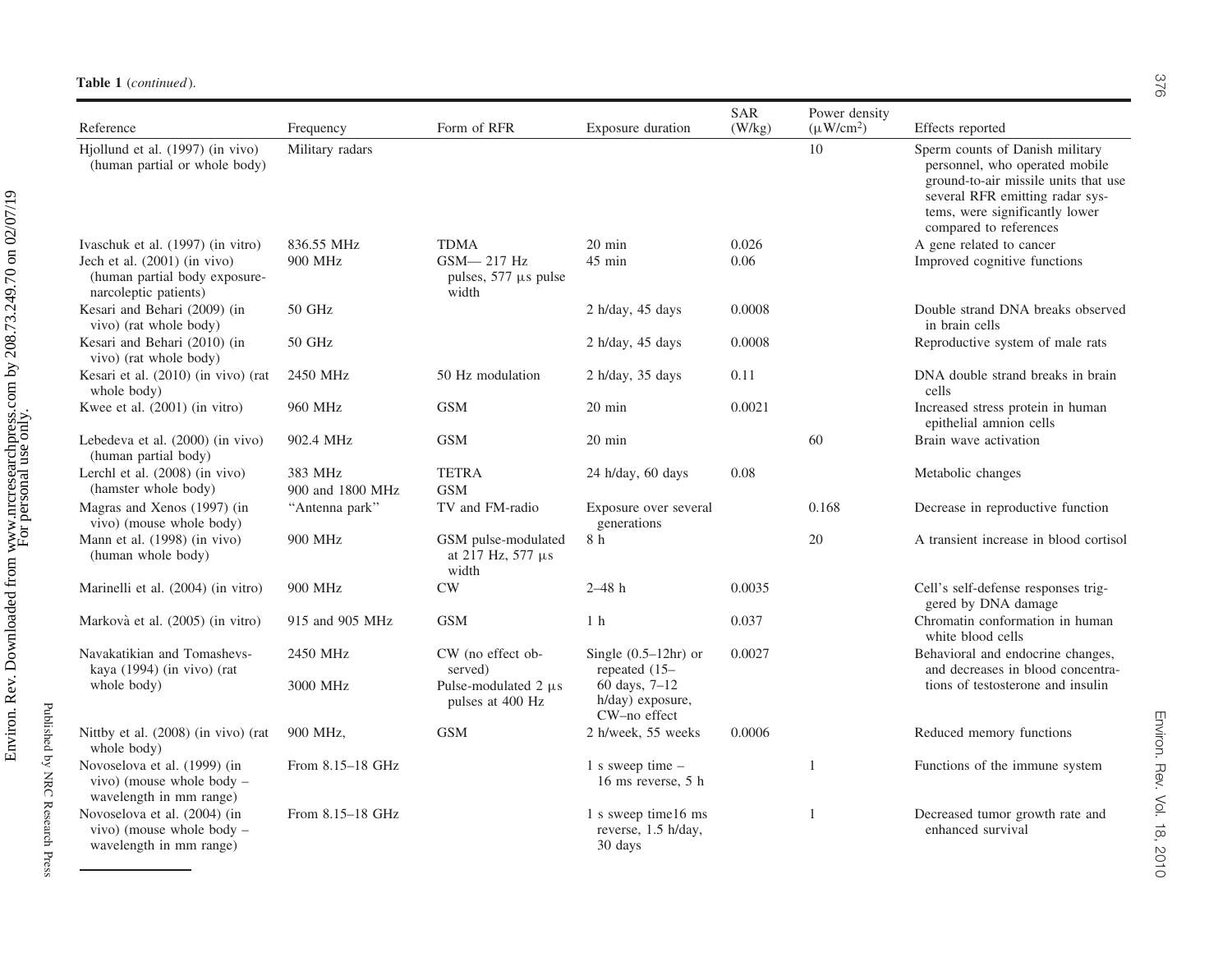| Reference                                                              | Frequency                  | Form of RFR                                                                                         | Exposure duration            | <b>SAR</b><br>(W/kg) | Power density<br>$(\mu W/cm^2)$ | Effects reported                                                                                |
|------------------------------------------------------------------------|----------------------------|-----------------------------------------------------------------------------------------------------|------------------------------|----------------------|---------------------------------|-------------------------------------------------------------------------------------------------|
| Panagopoulos et al. (2010)<br>(in vivo) (fly whole body)               | 900 and 1800 MHz           | <b>GSM</b>                                                                                          | 6 min/day, 5 days            |                      | $1 - 10$                        | Reproductive capacity and induced<br>cell death                                                 |
| Panagopoulos and Margaritis<br>$(2010a)$ (in vivo)<br>(fly whole body) | 900 and 1800 MHz           | <b>GSM</b>                                                                                          | 6 min/day, 5 days            |                      | 10                              | 'Window' effect of GSM radiation<br>on reproductive capacity and cell<br>death                  |
| Panagopoulos and Margaritis<br>$(2010b)$ (in vivo) (fly whole<br>body) | 900 and 1800 MHz           | <b>GSM</b>                                                                                          | $1-21$ min/day, 5 days       |                      | 10                              | Reproductive capacity of the fly de-<br>creased linearly with increased<br>duration of exposure |
| Pavicic and Trosic (2008)<br>(in vitro)                                | 864 and 935 MHz            | <b>CW</b>                                                                                           | $1-3$ h                      | 0.08                 |                                 | Growth affected in Chinese hamster<br>V79 cells                                                 |
| Pérez-Castejón et al. (2009)<br>(in vitro)                             | 9.6 GHz                    | 90% AM                                                                                              | 24 h                         | 0.0004               |                                 | Increased proliferation rate in human<br>astrocytoma cancer cells                               |
| Persson et al. (1997) (in vivo)<br>(mouse whole body)                  | 915 MHz                    | CW and pulse-<br>modulated (217 Hz,<br>$0.57$ ms; 50 Hz,<br>$6.6$ ms)                               | 2-960 min; CW more<br>potent | 0.0004               |                                 | Increase in permeability of the<br>blood-brain barrier                                          |
| Phillips et al. (1998) (in vitro)                                      | 813.5625 MHz<br>836.55 MHz | iDEN<br><b>TDMA</b>                                                                                 | 2, 21 h<br>2, 21 h           | 0.0024               |                                 | DNA damage in human leukemia<br>cells                                                           |
| Pologea-Moraru et al. (2002)<br>(in vitro)                             | 2.45 GHz                   |                                                                                                     | 1 <sub>h</sub>               |                      | 15                              | Change in membrane of cells in the<br>retina                                                    |
| Pyrpasopoulou et al. (2004)<br>(in vivo) (rat whole body)              | 9.4 GHz                    | GSM (50 Hz pulses,<br>$20 \mu s$ pulse length)                                                      | 1-7 days postcoitum          | 0.0005               |                                 | Exposure during early gestation af-<br>fected kidney development                                |
| Roux et al. $(2008a)$ (in vivo)<br>(tomato whole body)                 | 900 MHz                    |                                                                                                     |                              |                      | $\tau$                          | Gene expression and energy metabo-<br>lism                                                      |
| Roux et al. (2008b) (in vivo)<br>(plant whole body)                    | 900 MHz                    |                                                                                                     |                              |                      | 7                               | Energy metabolism                                                                               |
| Salford et al. (2003) (in vivo)<br>(rat whole body)                    | 915 MHz                    | <b>GSM</b>                                                                                          | 2 <sub>h</sub>               | 0.02                 |                                 | Nerve cell damage in brain                                                                      |
| Sarimov et al. (2004) (in vitro)                                       | 895-915 MHz                | <b>GSM</b>                                                                                          | $30 \text{ min}$             | 0.0054               |                                 | Human lymphocyte chromatin af-<br>fected similar to stress response                             |
| Schwartz et al. (1990) (in vitro)                                      | 240 MHz                    | CW and sinusoidal<br>modulation at 0.5<br>and 16 Hz, effect<br>only observed at<br>16 Hz modulation | $30 \text{ min}$             | 0.00015              |                                 | Calcium movement in the heart                                                                   |
| Schwarz et al. (2008) (in vitro)                                       | 1950 MHz                   | <b>UMTS</b>                                                                                         | 24h                          | 0.05                 |                                 | Genes in human fibroblasts                                                                      |
| Somosy et al. (1991) (in vitro)                                        | 2.45 GHz                   | CW and 16 Hz<br>square-modulation,<br>modulated field<br>more potent than<br>CW                     |                              | 0.024                |                                 | Molecular and structural changes in<br>cells of mouse embryos                                   |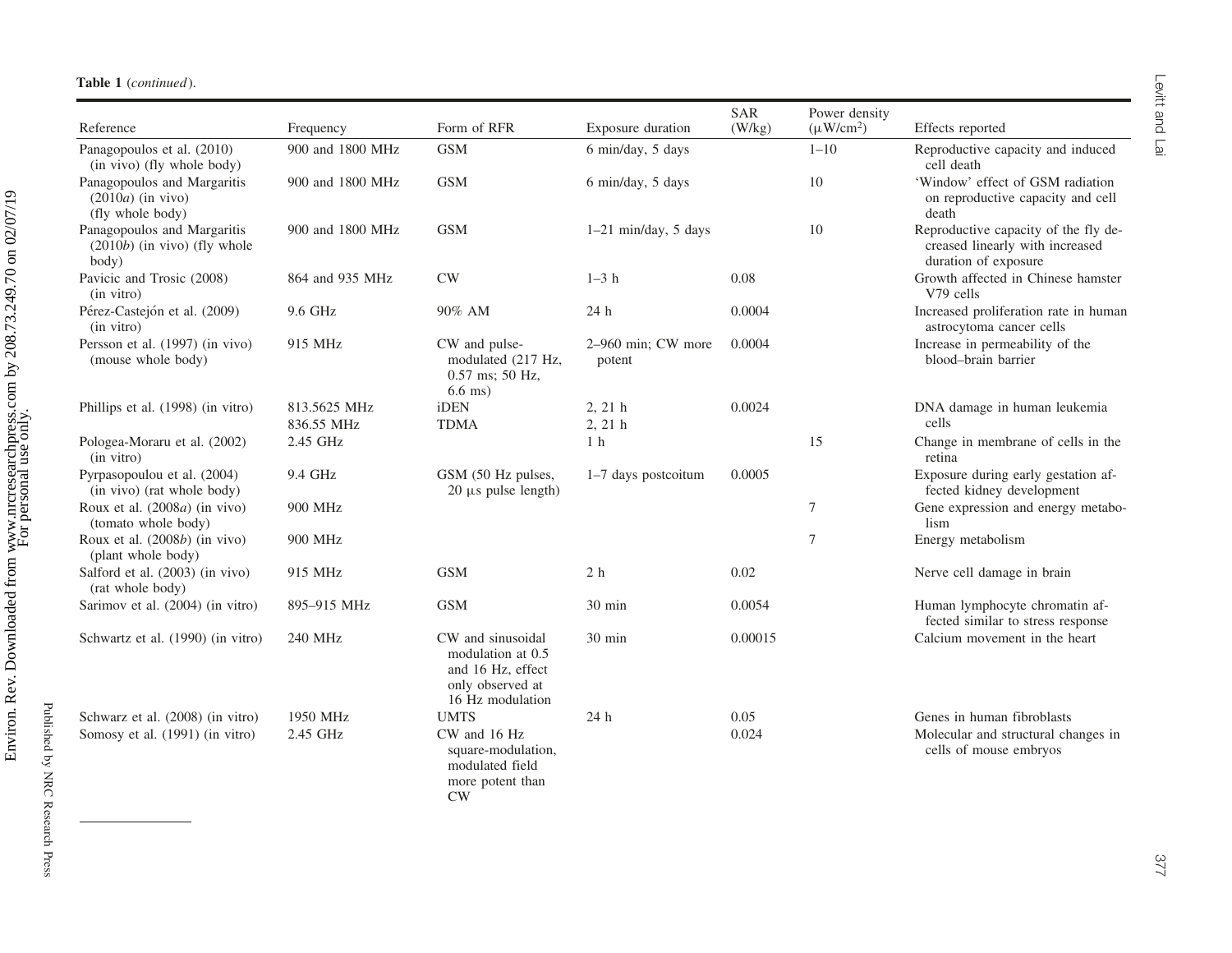**Table 1** (*concluded*).

| Reference                                            | Frequency                      | Form of RFR                                                                   | Exposure duration                                                                      | <b>SAR</b><br>(W/kg) | Power density<br>$(\mu W/cm^2)$ | Effects reported                                                                                                                            |
|------------------------------------------------------|--------------------------------|-------------------------------------------------------------------------------|----------------------------------------------------------------------------------------|----------------------|---------------------------------|---------------------------------------------------------------------------------------------------------------------------------------------|
| Stagg et al. (1997) (in vitro)                       | 836.55 MHz                     | TDMA duty cycle<br>33%                                                        | 24h                                                                                    | 0.0059               |                                 | Glioma cells showed significant in-<br>creases in thymidine incorporation,<br>which may be an indication of an<br>increase in cell division |
| Stankiewicz et al. (2006)<br>(in vitro)              | 900 MHz                        | GSM 217 Hz pulses,<br>577 ms width                                            |                                                                                        | 0.024                |                                 | Immune activities of human white<br>blood cells                                                                                             |
| Tattersall et al. (2001) (in vitro)                  | 700 MHz                        | CW                                                                            | $5-15$ min                                                                             | 0.0016               |                                 | Function of the hippocampus                                                                                                                 |
| Velizarov et al. (1999) (in vitro)                   | 960 MHz                        | GSM 217 Hz square-<br>pulse, duty cycle<br>$12\%$                             | $30 \text{ min}$                                                                       | 0.000021             |                                 | Decrease in proliferation of human<br>epithelial amnion cells                                                                               |
| Veyret et al. (1991) (in vivo)<br>(mouse whole body) | 9.4 GHz                        | $\mu$ us pulses at 1000 pps, also with or without<br>depended on AM frequency | sinusoidal AM between 14 and 41 MHz, re-<br>sponse only with AM, direction of response | 0.015                |                                 | Functions of the immune system                                                                                                              |
| Vian et al. $(2006)$ (in vivo) plant                 | 900 MHz                        |                                                                               |                                                                                        |                      |                                 | Stress gene expression                                                                                                                      |
| Wolke et al. (1996) (in vitro)                       | 900, 1300, 1800 MHz<br>900 MHz | Square-wave modulated at 217 Hz<br>CW, 16 Hz, 50 Hz, and 30 KHz modulations   |                                                                                        | 0.001                |                                 | Calcium concentration in heart mus-<br>cle cells of guinea pig                                                                              |
| Yurekli et al. (2006) (in vivo)<br>(rat whole body)  | 945 MHz                        | GSM, 217 Hz pulse-<br>modulation                                              | 7 h/day, 8 days                                                                        | 0.0113               |                                 | Free radical chemistry                                                                                                                      |

Note: These papers gave either specific absorption rate, SAR,  $(W/kg)$  or power density  $(\mu W/cm^2)$  of exposure. (Studies that did not contain these values were excluded). AM, amplitude-modulated or amplitude-modulation; CW, continuous wave; GSM, global system for mobile communication; iDEN, integrated digital enhanced network; TDMA, time division multiple access, TETRA, terrestrial trunked radio; UMTS, universal mobile telecommunications system.

Published by NRC Research Press

Published by NRC Research Press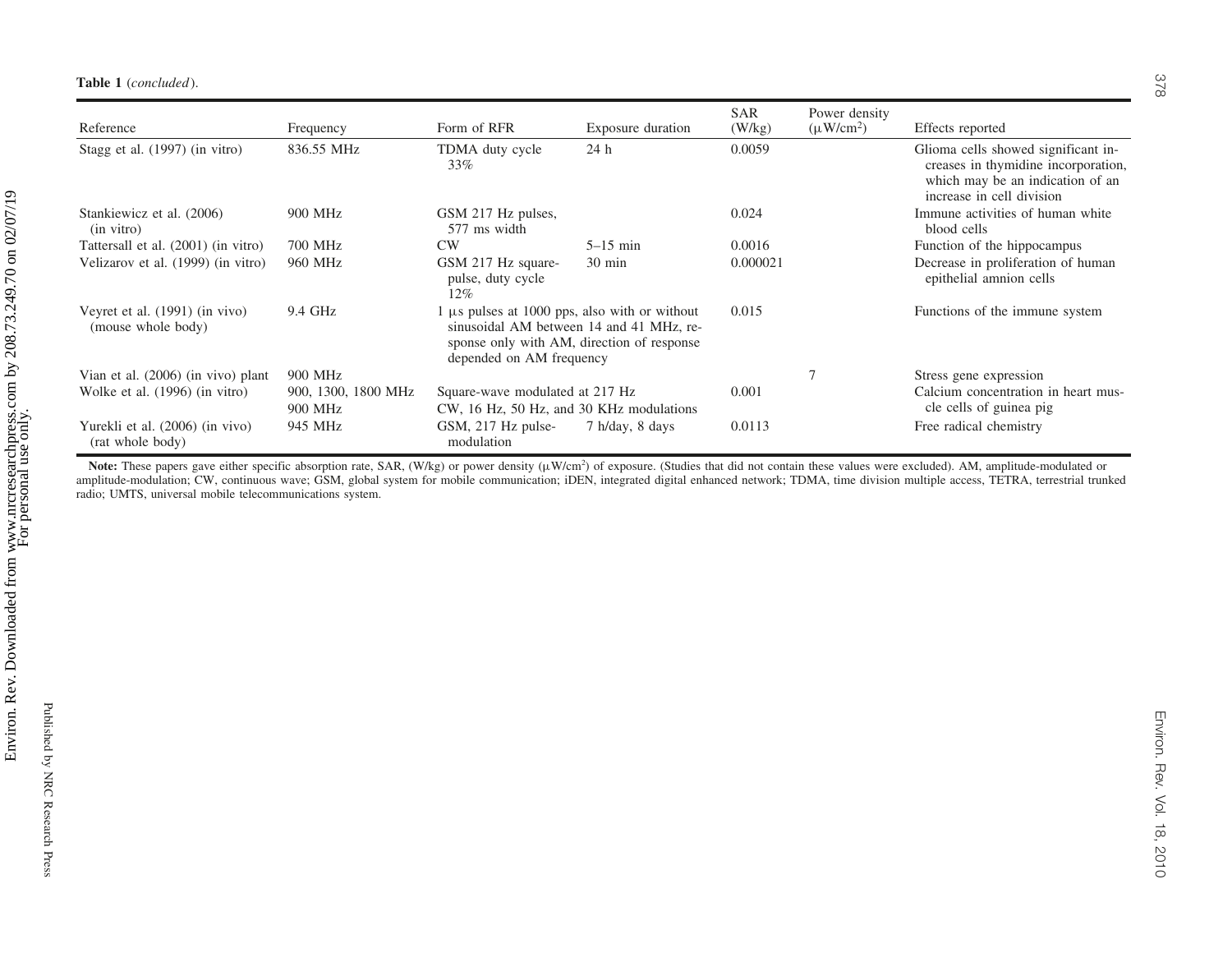### **8. Long-term exposures and cumulative effects**

There are many important gaps in the RFR research. The majority of the studies on RFR have been conducted with short-term exposures, i.e., a few minutes to several hours. Little is known about the effects of long-term exposure such as would be experienced by people living near telecommunications installations, especially with exposures spanning months or years. The important questions then are: What are the effects of long-term exposure? Does longterm exposure produce different effects from short-term exposure? Do effects accumulate over time?

There is some evidence of cumulative effects. Phillips et al. (1998) reported DNA damage in cells after 24 h exposure to low-intensity RFR. DNA damage can lead to gene mutation that accumulates over time. Magras and Xenos (1997) reported that mice exposed to low-intensity RFR became less reproductive. After five generations of exposure the mice were not able to produce offspring. This shows that the effects of RFR can pass from one generation to another. Persson et al. (1997) reported an increase in permeability of the blood–brain barrier in mice when the energy deposited in the body exceeded 1.5 J/kg (joule per kilogram)  $-$  a measurement of the total amount of energy deposited. This suggests that a short-term, high-intensity exposure can produce the same effect as a long-term, low-intensity exposure, and is another indication that RFR effects can accumulate over time.

In addition, there is some indication that test animals become more sensitive to radiation after long-term exposure as seen in two of the critical experiments that contributed to the present SAR standards, called the ''behavior–disruption experiments'' carried out in the 1980s.

In the first experiment, de Lorge and Ezell (1980) trained rats on an auditory observing-response task. In the task, an animal was presented with two bars. Pressing the right bar would produce either a low-pitch or a high-pitch tone for half a second. The low-pitch tone signaled an unrewarded situation and the animal was expected to do nothing. However, when the high-pitch tone was on, pressing the left bar would produce a food reward. Thus, the task required continuous vigilance in which an animal had to coordinate its motor responses according to the stimulus presented to get a reward by choosing between a high-pitch or low-pitch tone. After learning the task, rats were then irradiated with 1280 MHz or 5620 MHz RFR during performance. Disruption of behavior (i.e., the rats could not perform very well) was observed within 30–60 min of exposure at a SAR of 3.75 W/kg for 1280 MHz, and 4.9 W/kg for 5620 MHz.

In another experiment, de Lorge (1984) trained monkeys on a similar auditory observing response task. Monkeys were exposed to RFR at 225, 1300, and 5800 MHz. Disruption of performance was observed at 8.1 mW/cm2 (SAR 3.2 W/kg) for 225 MHz; at 57 mW/cm2 (SAR 7.4 W/kg) for 1300 MHz; and at 140 mW/cm2 (SAR 4.3 W/kg) for 5800 MHz. The disruption occurred when body temperature was increased by  $1^{\circ}$ C.

The conclusion from these experiments was that ''... disruption of behavior occurred when an animal was exposed at an SAR of approximately 4 W/kg, and disruption occurred after 30–60 minutes of exposure and when body temperature increased by  $1^{\circ}$ C" (de Lorge 1984). Based on just these two experiments, 4 W/kg has been used in the setting of the present RFR exposure guidelines for humans. With theoretical safety margins added, the limit for occupational exposure was then set at 0.4 W/kg (i.e., 1/10 of the SAR where effects were observed) and for public exposure 0.08 W/kg for whole body exposures (i.e., 1/5 of that of occupational exposure).

But the relevant question for establishing a human SAR remains: Is this standard adequate, based on so little data, primarily extrapolated from a handful of animal studies from the same investigators? The de Lorge (1984) animal studies noted previously describe effects of short-term exposures, defined as less than one hour. But are they comparable to long-term exposures like what whole populations experience when living or working near transmitting facilities?

Two series of experiments were conducted in 1986 on the effects of long-term exposure. D'Andrea et al. (1986*a*) exposed rats to 2450 MHz RFR for 7 h a day, 7 days per week for 14 weeks. They reported a disruption of behavior at an SAR of 0.7 W/kg. And D'Andrea et al. (1986*b*) also exposed rats to 2450 MHz RFR for 7 h a day, 7 days per week, for 90 days at an SAR of 0.14 W/kg and found a small but significant disruption in behavior. The experimenters concluded, "... the threshold for behavioral and physiological effects of chronic (long-term) RFR exposure in the rat occurs between 0.5 mW/cm2 (0.14 W/kg) and 2.5 mW/cm2 (0.7 W/kg)'' (p. 55, D'Andrea et al. 1986*b*).

The previously mentioned studies show that RFR can produce effects at much lower intensities after test animals are repeatedly exposed. This may have implications for people exposed to RFR from transmission towers for long periods of time.

Other biological outcomes have also been reported after long-term exposure to RFR. Effects were observed by Baranski (1972) and Takashima et al. (1979) after prolonged, repeated exposure but not after short-term exposure. Conversely, in other work by Johnson et al. (1983), and Lai et al. (1987, 1992) effects that were observed after short-term exposure disappeared after prolonged, repeated exposure, i.e., habituation occurred. Different effects were observed by Dumansky and Shandala (1974) and Lai et al. (1989) after different exposure durations. The conclusion from this body of work is that effects of long-term exposure can be quite different from those of short-term exposure.

Since most studies with RFR are short-term exposure studies, it is not valid to use their results to set guidelines for long-term exposures, such as in populations living or working near cell phone base stations.

## **9. Effects below 4 W/kg: thermal versus nonthermal**

As described previously, current international RFR exposure standards are based mainly on the acute exposure experiments that showed disruption of behavior at 4 W/kg. However, such a basis is not scientifically valid. There are many studies that show biological effects at SARs less than 4 W/kg after short-term exposures to RFR. For example, since the 4 W/kg originated from psychological and (or) be-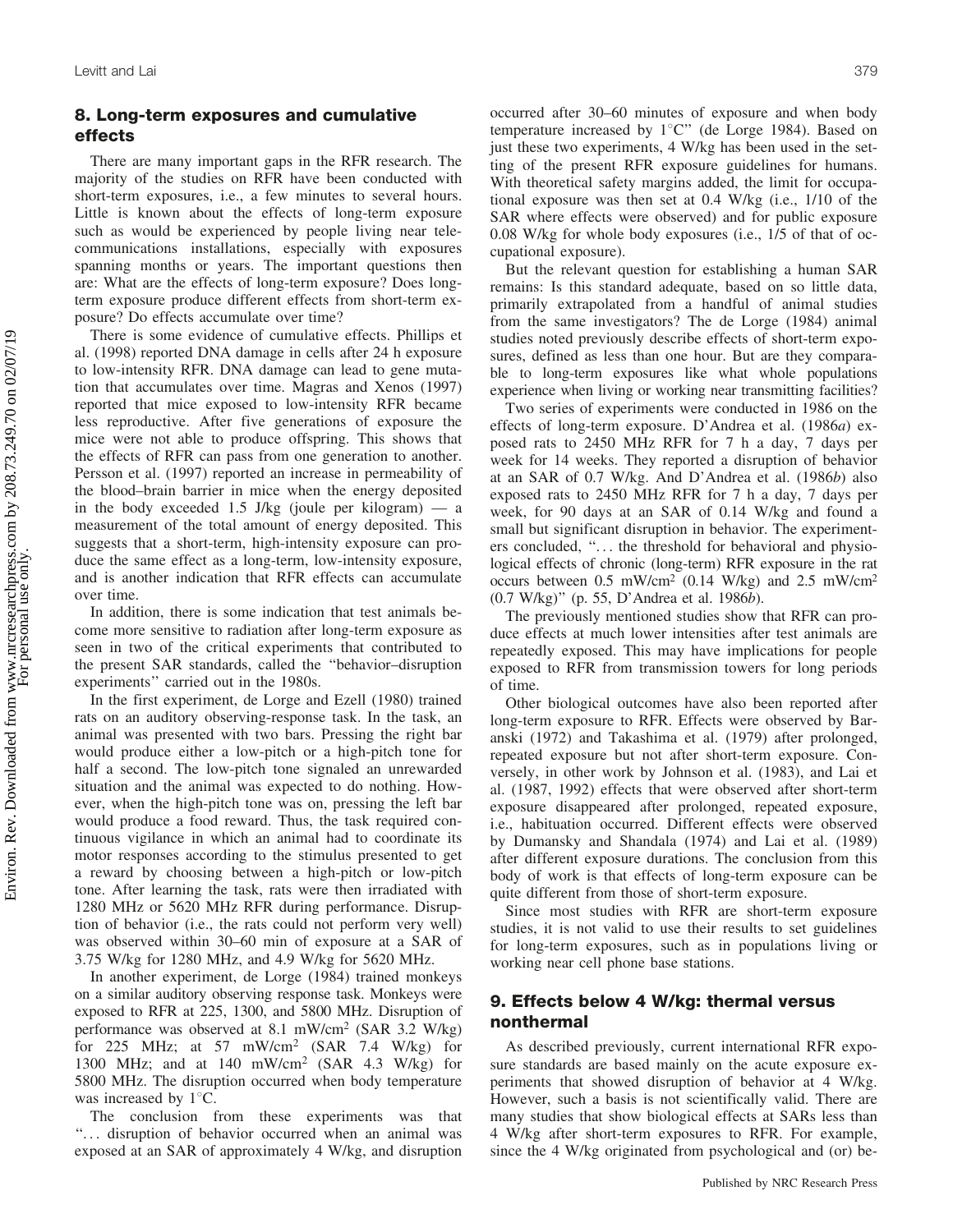havioral experiments, when one surveys the EMF literature on behavioral effects, one can find many reports on behavioral effects observed at SARs less than 4 W/kg, e.g., D'Andrea et al. (1986*a*) at 0.14 to 0.7 W/kg; DeWitt et al. (1987) at 0.14 W/kg; Gage (1979) at 3 W/kg ; King et al. (1971) at 2.4 W/kg; Kumlin et al. (2007) at 3 W/kg; Lai et al. (1989) at 0.6 W/kg; Mitchell et al. (1977) at 2.3 W/kg (1977); Navakatikian and Tomashevskaya (1994) at 0.027 W/kg; Nittby et al. (2008) at 0.06 W/kg; Schrot et al. (1980) at 0.7 W/kg; Thomas et al. (1975) at 1.5 to 2.7 W/kg; and Wang and Lai (2000) at 1.2 W/kg.

The obvious mechanism of effects of RFR is thermal (i.e., tissue heating). However, for decades, there have been questions about whether nonthermal (i.e., not dependent on a change in temperature) effects exist. This is a well-discussed area in the scientific literature and not the focus of this paper but we would like to mention it briefly because it has implications for public safety near transmission facilities.

Practically, we do not actually need to know whether RFR effects are thermal or nonthermal to set exposure guidelines. Most of the biological-effects studies of RFR that have been conducted since the 1980s were under nonthermal conditions. In studies using isolated cells, the ambient temperature during exposure was generally well controlled. In most animal studies, the RFR intensity used usually did not cause a significant increase in body temperature in the test animals. Most scientists consider nonthermal effects as established, even though the implications are not fully understood.

Scientifically, there are three rationales for the existence of nonthermal effects:

- 1. Effects can occur at low intensities when a significant increase in temperature is not likely.
- 2. Heating does not produce the same effects as RFR exposure.
- 3. RFR with different modulations and characteristics produce different effects even though they may produce the same pattern of SAR distribution and tissue heating.

Low-intensityeffects have been discussed previously (see Section 7.). There are reports that RFR triggers effects that are different from an increase in temperature, e.g., Wachtel et al. (1975); Seaman and Wachtel (1978); D'Inzeo et al. (1988). And studies showing that RFR of the same frequency and intensity, but with different modulations and waveforms, can produce different effects as seen in the work of Baranski (1972); Arber and Lin (1985); Campisi et al. (2010); d'Ambrosio et al. (2002); Frey et al. (1975); Oscar and Hawkins (1977); Sanders et al. (1985); Huber et al. (2002); Markkanen et al. (2004); Hung et al. (2007); and Luukkonen et al. (2009).

A counter-argument for point 1 is that RFR can cause micro-heating at a small location even though there is no measurement change in temperature over the whole sample. This implies that an effect observed at low intensities could be due to localized micro-heating, and, therefore, is still considered thermal. However, the micro-heating theory could not apply to test subjects that are not stationary, such as in the case of Magras and Xenos (1997) who reported that mice exposed to low-intensity RFR became less reproductive over several generations. ''Hot spots'' of heating move within the body when the subject moves in the field and, thus, cannot maintain sustained heating of certain tissue.

The counter argument for point 2 is that heating by other means does not produce the same pattern of energy distribution as RFR. Thus, different effects would result. Again, this counter argument does not work on moving objects. Thus, results supporting the third point are the most compelling.

### **10. Studies on exposure to cell tower transmissions**

From the early genesis of cell phone technology in the early 1980s, cell towers were presumed safe when located near populated areas because they are low-power installations in comparison with broadcast towers. This thinking already depended on the assumption that broadcast towers were safe if kept below certain limits. Therefore, the reasoning went, cell towers would be safer still. The thinking also assumed that exposures between cell and broadcast towers were comparable. In certain cities, cell and broadcast tower transmissions both contributed significantly to the ambient levels of RFR (Sirav and Seyhan 2009; Joseph et al. 2010).

There are several fallacies in this thinking, including the fact that broadcast exposures have been found unsafe even at regulated thresholds. Adverse effects have been noted for significant increases for all cancers in both men and women living near broadcast towers (Henderson and Anderson 1986); childhood leukemia clusters (Maskarinec et al. 1994; Ha et al. 2003; Park et al. 2004); adult leukemia and lymphoma clusters, and elevated rates of mental illness (Hocking et al. 1996; Michelozzi et al. 2002; Ha et al. 2007); elevated brain tumor incidence (Dolk et al. 1997*a*, 1997*b*); sleep disorders, decreased concentration, anxiety, elevated blood pressure, headaches, memory impairment, increased white cell counts, and decreased lung function in children (Altpeter et al. 2000); motor, memory, and learning impairment in children (Kolodynski and Kolodynski 1996), nonlinear increases in brain tumor incidence (Colorado Department of Public Health 2004); increases in malignant melanoma (Hallberg and Johansson 2002); and nonlinear immune system changes in women (Boscol et al. 2001). (The term ''nonlinear'' is used in scientific literature to mean that an effect was not directly proportional to the intensity of exposure. In the case of the two studies mentioned previously, adverse effects were found at significant distances from the towers, not in closer proximity where the power density exposures were higher and therefore presumed to have a greater chance of causing effects. This is something that often comes up in low-level energy studies and adds credence to the argument that low-level exposures could cause qualitatively different effects than higher level exposures.)

There is also anecdotal evidence in Europe that some communities have experienced adverse physical reactions after the switch from analog TV broadcast signals to the new digital formats, which can be more biologically complex

Three doctors in Germany, Cornelia Waldmann-Selsam, MD, Christine Aschermann, MD, and Markus Kern, MD,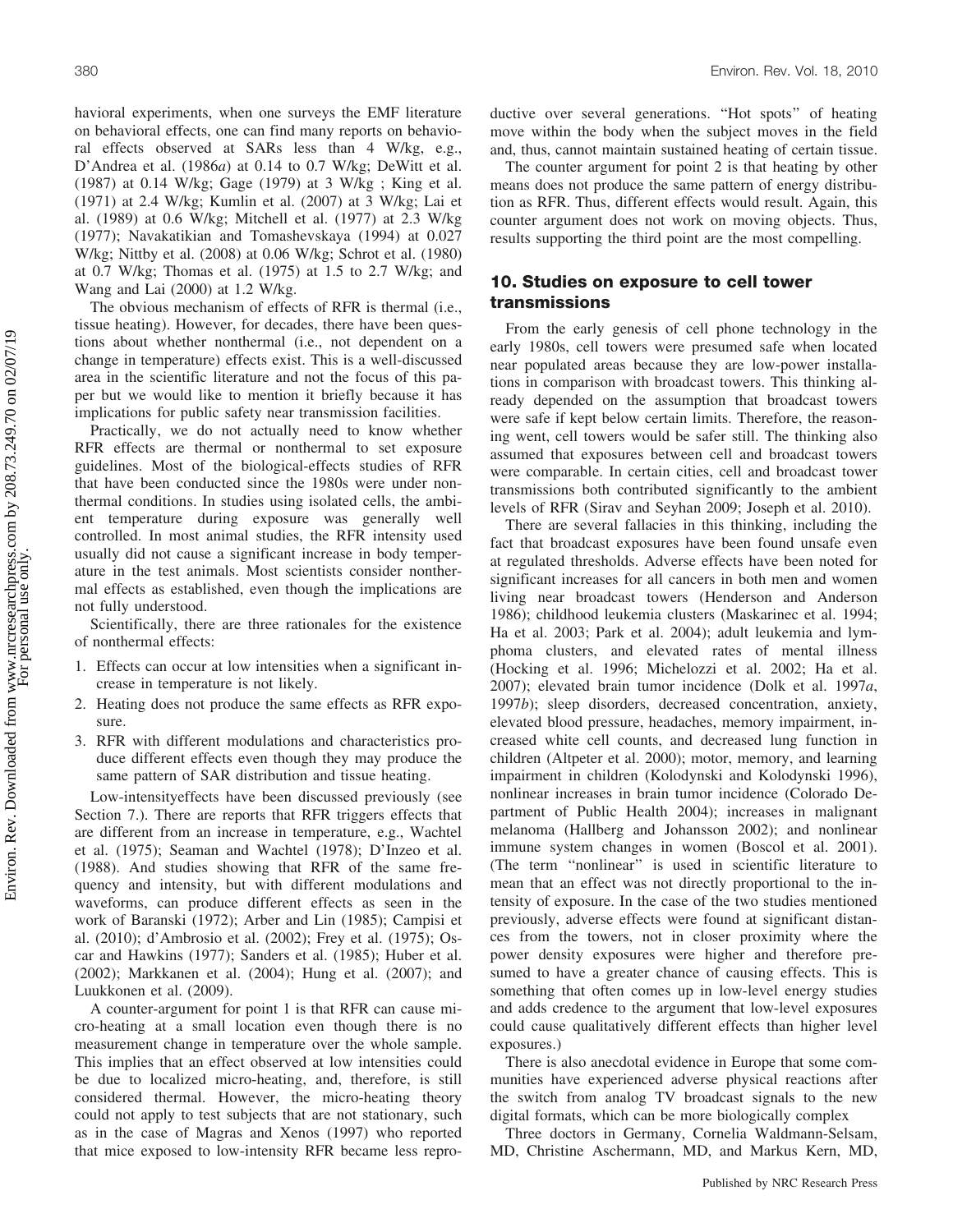Environ. Rev. Downloaded from www.nrcresearchpress.com by 208.73.249.70 on 02/07/19<br>For personal use only. Environ. Rev. Downloaded from www.nrcresearchpress.com by 208.73.249.70 on 02/07/19 For personal use only.

wrote (in a letter to the U.S. President, entitled *Warning — Adverse Health Effects From Digital Broadcast Television*)10, that on 20 May 2006, two digital broadcast television stations went on the air in the Hessian Rhoen area. Prior to that time that area had low radiation levels, which included that from cell phone towers of which there were few. However, coinciding with the introduction of the digital signals, within a radius of more than 20 km, there was an abrupt onset of symptoms for constant headaches, pressure in the head, drowsiness, sleep problems, inability to think clearly, forgetfulness, nervousness, irritability, tightness in the chest, rapid heartbeat, shortness of breath, depression, apathy, loss of empathy, burning skin, sense of inner burning, leg weakness, pain in the limbs, stabbing pain in various organs, and weight gain. They also noted that birds fled the area. The same symptoms gradually appeared in other locations after digital signals were introduced. Some physicians accompanied affected people to areas where there was no TV reception from terrestrial sources, such as in valleys or behind mountain ranges, and observed that many people became symptom free after only a short time. The digital systems also require more transmitters than the older analog systems and, therefore, somewhat higher exposure levels to the general population are expected, according to the 2009 SCENIHR Report (SCENIHR 2009).

Whether digital or analog, the frequencies differ between broadcast and cell antennas and do not couple with the human anatomy in whole-body or organ-specific models in the same ways (NCRP 1986; ICNIRP 1998). This difference in how the body absorbs energy is the reason that all standardssetting organizations have the strictest limitations between 30–300 MHz — ranges that encompass FM broadcast where whole body resonance occurs (Cleveland 2001). Exposure allowances are more lenient for cell technology in frequency ranges between 300 MHz and 3 GHz, which encompass cellular phone technology. This is based on the assumption that the cell frequencies do not penetrate the body as deeply and no whole-body resonance can occur.

There are some studies on the health effects on people living near cell phone towers. Though cell technology has been in existence since the late 1980s, the first study of populations near cell tower base stations was only conducted by Santini et al. ( 2002). It was prompted in part by complaints of adverse effects experienced by residents living near cell base stations throughout the world and increased activism by citizens. As well, increasing concerns by physicians to understand those complaints was reflected in professional organizations like the ICEMS (International Committee on Electromagnetic Safety) Catania Resolution<sup>11</sup>, the Irish Doctors Environmental Association (IDEA)<sup>12</sup>, and the Freiburger Appeal<sup>13</sup>.

Santini conducted a survey study of 530 people (270 men, 260 women) on 18 nonspecific health symptoms (NSHS) in relation to self-reported distance from towers of <10 m, 10 to 50 m, 50 to 100 m, 100 to 200 m, 200 to 300 m, and >300 m. The control group compared people living more than 300 m (approximately 1000 ft) or not exposed to base stations. They controlled for age, presence of electrical transformers (<10 m), high tension lines (<100 m), and radio/TV broadcast transmitters (<4 km), the frequency of cell phone use (>20 min per day), and computer use (>2 h per day). Questions also included residents' location in relation to antennas, taking into account orientations that were facing, beside, behind, or beneath antennas in cases of roof-mounted antenna arrays. Exposure conditions were defined by the length of time living in the neighborhood  $\leq 1$  year through  $> 5$  years); the number of days per week and hours per day  $(<1$  h to  $>16$  h) that were spent in the residence.

Results indicated increased symptoms and complaints the closer a person lived to a tower. At <10 m, symptoms included nausea, loss of appetite, visual disruptions, and difficulty in moving. Significant differences were observed up through 100 m for irritability, depressive tendencies, concentration difficulties, memory loss, dizziness, and lower libido. Between 100 and 200 m, symptoms included headaches, sleep disruption, feelings of discomfort, and skin problems. Beyond 200 m, fatigue was significantly reported more often than in controls. Women significantly reported symptoms more often than men, except for libido loss. There was no increase in premature menopause in women in relation to distance from towers. The authors concluded that there were different sex-dependent sensitivities to electromagnetic fields. They also called for infrastructure not to be sited  $\langle 300 \text{ m } (-1000 \text{ ft})$  from populations for precautionary purposes, and noted that the information their survey captured might not apply to all circumstances since actual exposures depend on the volume of calls being generated from any particular tower, as well as on how radiowaves are reflected by environmental factors.

Similar results were found in Egypt by Abdel-Rassoul et al. (2007) looking to identify neurobehavioral deficits in people living near cell phone base stations. Researchers conducted a cross-sectional study of 85 subjects: 37 living inside a building where antennas were mounted on the rooftop and 48 agricultural directorate employees who worked in a building ( $\sim$ 10 m) opposite the station. A control group of 80 who did not live near base stations were matched for age, sex, occupation, smoking, cell phone use, and educational level. All participants completed a questionnaire containing personal, educational, and medical histories; general and neurological examinations; a neurobehavioral test battery (NBTB) involving tests for visuomotor speed, problem solving, attention, and memory, in addition to a Eysenck personality questionnaire (EPQ).

Their results found a prevalence of neuropsychiatric complaints: headaches, memory changes, dizziness, tremors, depressive symptoms, and sleep disturbance were significantly higher among exposed inhabitants than controls. The NBTB indicated that the exposed inhabitants exhibited a significantly lower performance than controls in one of the tests of attention and short-term auditory memory (paced auditory

<sup>&</sup>lt;sup>10</sup> http://www.notanotherconspiracy.com/2009/02/warning-adverse-health-effects-from.html. (Accessed October 2010.)<br><sup>11</sup> http://www.icems.eu/resolution.htm<br><sup>12</sup> http://www.ideeaireland.org/emr.htm<br><sup>12</sup> http://www.ideeaire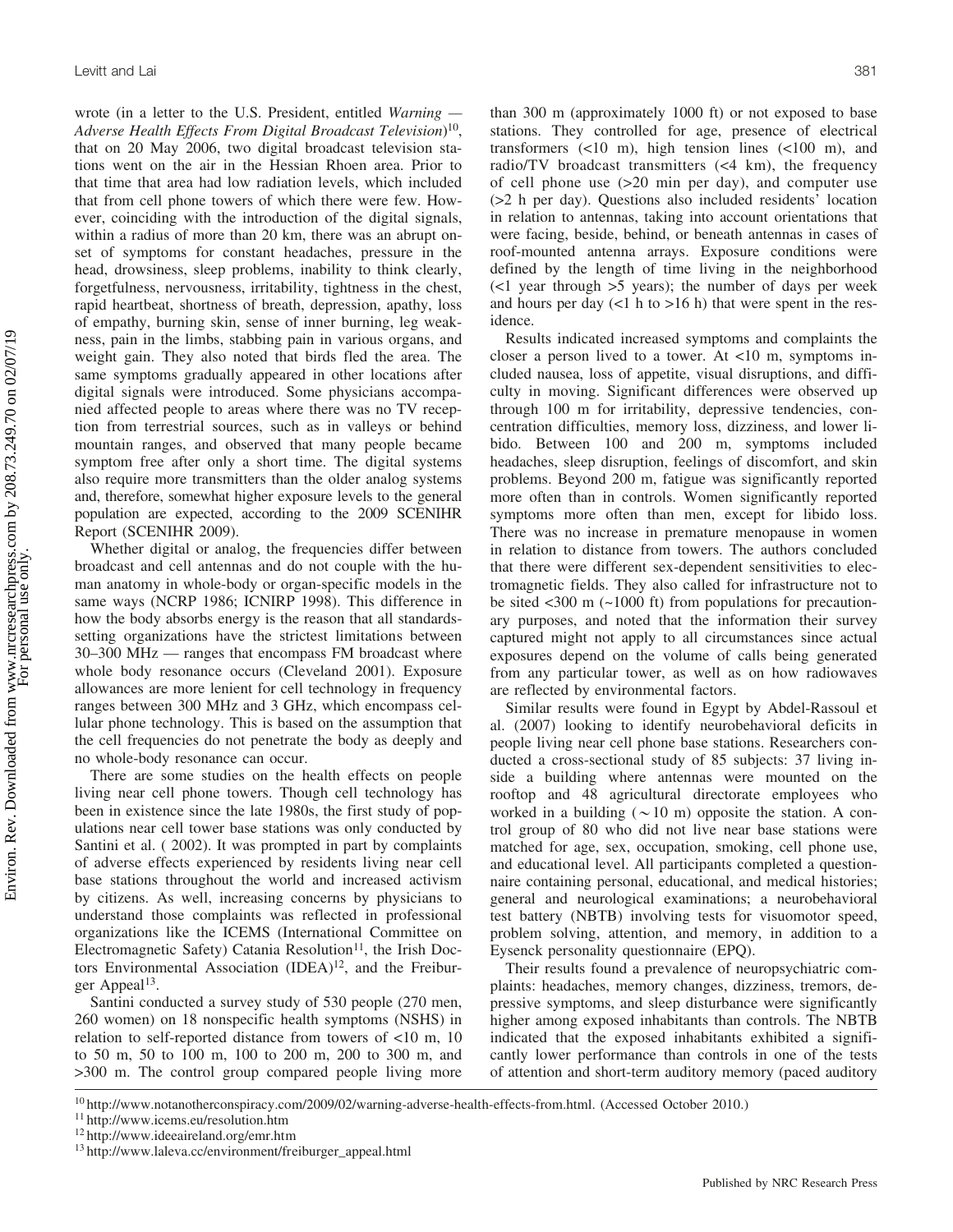serial addition test (PASAT)). Also, the inhabitants opposite the station exhibited a lower performance in the problemsolving test (block design) than those who lived under the station. All inhabitants exhibited a better performance in the two tests of visuomotor speed (digit symbol and Trailmaking B) and one test of attention (Trailmaking A) than controls.

Environmental power-density data were taken from measurements of that building done by the National Telecommunications Institute in 2000. Measurements were collected from the rooftop where the antennas were positioned, the shelter that enclosed the electrical equipment and cables for the antennas, other sites on the roof, and within an apartment below one of the antennas. Power-density measurements ranged from  $0.1-6.7 \mu W/cm^2$ . No measurements were taken in the building across the street. The researchers noted that the last available measurements of RFR in 2002 in that area were less than the allowable standards but also noted that exposures depended on the number of calls being made at any given time, and that the number of cell phone users had increased approximately four times within the 2 years just before the beginning of their study in 2003. They concluded that inhabitants living near mobile phone base stations are at risk for developing neuropsychiatric problems, as well as some changes in the performance of neurobehavioral functions, either by facilitation (over-stimulation) or inhibition (suppression). They recommended the standards be revised for public exposure to RFR, and called for using the NBTB for regular assessment and early detection of biological effects among inhabitants near base stations (Abdel-Rassoul et al. 2007).

Hutter et al. (2006) sought to determine cognitive changes, sleep quality, and overall well-being in 365 rural and urban inhabitants who had lived for more than a year near 10 selected cell phone base stations. Distance from antennas was 24 to 600 m in rural areas, and 20 to 250 m in the urban areas. Field strength measurements were taken in bedrooms and cognitive tests were performed. Exposure to high-frequency EMFs was lower than guidelines and ranged from 0.000002 to 0.14  $\mu$ W/cm<sup>2</sup> for all frequencies between 80 MHz and 2 GHz with the greater exposure coming from mobile telecommunications facilities, which was between 0.000001 and 0.14  $\mu$ W/cm<sup>2</sup>. Maximum levels were between 0.000002 and 0.41  $\mu$ W/cm<sup>2</sup> with an overall 5% of the estimated maximum above 0.1  $\mu$ W/cm<sup>2</sup>. Average levels were slightly higher in rural areas  $(0.005 \mu W/cm^2)$  than in urban areas (0.002  $\mu$ W/cm<sup>2</sup>). The researchers tried to ascertain if the subjective rating of negative health consequences from base stations acted as a covariable but found that most subjects expressed no strong concerns about adverse effects from the stations, with 65% and 61% in urban and rural areas, respectively, stating no concerns at all. But symptoms were generally higher for subjects who expressed health concerns regarding the towers. The researchers speculated that this was due to the subjects with health complaints seeking answers and consequently blaming the base station; or that subjects with concerns were more anxious in general and tended to give more negative appraisals of their body functions; and the fact that some people simply give very negative answers.

Hutter's results were similar to those of Santini et al. (2002) and Abdel-Rassoul et al. (2007). Hutter found a significant relationship between symptoms and power densities. Adverse effects were highest for headaches, cold hands and feet, cardiovascular symptoms, and concentration difficulties. Perceptual speed increased while accuracy decreased insignificantly with increasing exposure levels. Unlike the others, however, Hutter found no significant effects on sleep quality and attributed such problems more to fear of adverse effects than actual exposure. They concluded that effects on well-being and performance cannot be ruled out even as mechanisms of action remain unknown. They further recommended that antenna siting should be done to minimize exposure to the population.

Navarro et al. (2003) measured the broadband electric field (E-field) in the bedrooms of 97 participants in La Nora, Murcia, Spain and found a significantly higher symptom score in 9 out of 16 symptoms in the groups with an exposure of 0.65 V/m (0.1121  $\mu$ W/cm<sup>2</sup>) compared with the control group with an exposure below 0.2 V/m  $(0.01061 \mu W/cm^2)$ , both as an average. The highest contributor to the exposure was GSM 900/1800 MHz signals from mobile telecommunications. The same researchers also reported significant correlation coefficients between the measured E-field and 14 out of 16 health-related symptoms with the five highest associations found for depressive tendencies, fatigue, sleeping disorders, concentration difficulties, and cardiovascular problems. In a follow up work, Oberfeld et al. (2004) conducted a health survey in Spain in the vicinity of two GSM 900/1800 MHz cell phone base stations, measuring the E-field in six bedrooms, and found similar results. They concluded that the symptoms are in line with "microwave syndrome" reported in the literature (Johnson-Liakouris 1998). They recommended that the sum total for ambient exposures should not be higher than 0.02 V/m the equivalent of a power density of  $0.00011 \mu W/cm^2$ , which is the indoor exposure value for GSM base stations proposed by the Public Health Office of the Government of Salzburg, Austria in 200214.

Eger et al. (2004) took up a challenge to medical professionals by Germany's radiation protection board to determine if there was an increased cancer incidence in populations living near cell towers. Their study evaluated data for approximately 1000 patients between the years of 1994 and 2004 who lived close to cell antennas. The results showed that the incidence of cancer was significantly higher among those patients who had lived for 5 to 10 years at a distance of up to 400 m from a cell installation that had been in operation since 1993, compared with those patients living further away, and that the patients fell ill on an average of 8 years earlier than would be expected. In the years between 1999 and 2004, after 5 years operation of the transmitting installation, the relative risk of getting cancer had tripled for residents in proximity of the installation compared with inhabitants outside of the area.

Wolf and Wolf (2004) investigated increased cancer incidence in populations living in a small area in Israel exposed

<sup>14</sup> http://www.salzburg.gv.at/umweltmedizin. (Accessed October 2010.)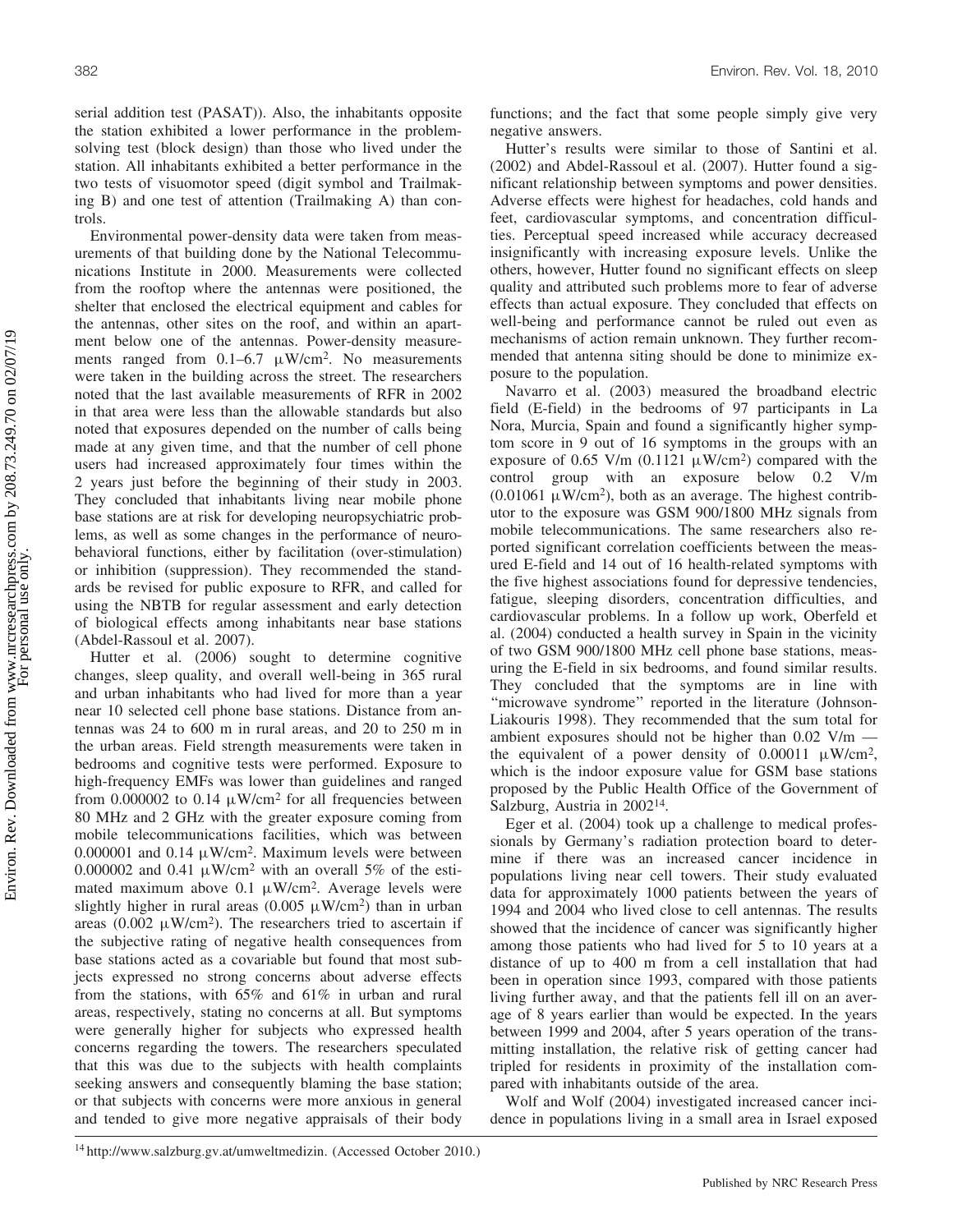to RFR from a cell tower. The antennas were mounted 10 m high, transmitting at 850 MHz and 1500 W at full-power output. People lived within a 350 m half circle of the antennas. An epidemiologic assessment was done to determine whether the incidence of cancer cases among individuals exposed to the base station in the south section of the city of Netanya called Irus (designated area A) differed from expected cancer rates throughout Israel, and in the town of Netanya in general, as compared with people who lived in a nearby area without a cell tower (designated area B). There were 622 participants in area A who had lived near the cell tower for 3 to 7 years and were patients at one health clinic. The exposure began 1 year before the start of the study when the station first came into service. A second cohort of individuals in area B, with 1222 participants who received medical services at a different clinic located nearby, was used as a control. Area B was closely matched for environment, workplace, and occupational characteristics. In exposure area A, eight cases of different types of cancer were diagnosed in a period of 1 year, including cancers of the ovary (1), breast (3), Hodgkins lymphoma (1), lung (1), osteoid osteoma (1), and hypernephroma (1). The RFR field measurements were also taken per house and matched to the cancer incidents. The rate of cancers in area A was compared with the annual rate of the general population (31 cases per 10 000) and to incidence for the entire town of Netanya. There were two cancers in area B, compared to eight in area A. They also examined the history of the exposed cohort (area A) for malignancies in the 5 years before exposure began and found only two cases in comparison to eight cases 1 year after the tower went into service. The researchers concluded that relative cancer rates for females were 10.5 for area A, 0.6 for area B, and 1.0 for the whole town of Netanya. Cancer incidence in women in area A was thus significantly higher ( $p < 0.0001$ ) compared with that of area B and the whole city. A comparison of the relative risk revealed that there were 4.15 times more cases in area A than in the entire population. The study indicated an association between increased incidence of cancer and living in proximity to a cell phone base station. The measured level of RFR, between 0.3 to 0.5  $\mu$ W/cm<sup>2</sup>, was far below the thermal guidelines.

## **11. Risk perception, electrohypersensitivity, and psychological factors**

Others have followed up on what role risk perception might play in populations near cell base stations to see if it is associated with health complaints.

Blettner et al. (2008) conducted a cross-sectional, multiphase study in Germany. In the initial phase, 30 047 people out of a total of 51 444, who took part in a nationwide survey, were also asked about their health and attitudes towards mobile phone base stations. A list of 38 potential health complaints were used. With a response rate of 58.6%, 18.0% were concerned about adverse health effects from base stations, 10.3% directly attributed personal adverse effects to them. It was found that people living within 500 m, or those concerned about personal exposures, reported more health complaints than others. The authors concluded that even though a substantial proportion of the German population is concerned about such exposures, the observed higher health complaints cannot be attributed to those concerns alone.

Kristiansen et al. (2009) also explored the prevalence and nature of concerns about mobile phone radiation, especially since the introduction of new 3G–UMTS (universal mobile telecommunications system) networks that require many more towers and antennas have sparked debate throughout Europe. Some local governments have prohibited mobile antennas on public buildings due to concerns about cancer, especially brain cancer in children and impaired psychomotor functions. One aim of the researchers was risk assessment to compare people's perceptions of risk from cell phones and masts to other fears, such as being struck by lightening. In Denmark, they used data from a 2006 telephone survey of 1004 people aged 15+ years. They found that 28% of the respondents were concerned about exposure to mobile phone radiation and 15% about radiation from masts. In contrast, 82% of respondents were concerned about other forms of environmental pollution. Nearly half of the respondents considered the mortality risk of 3G phones and masts to be of the same order of magnitude as being struck by lightning (0.1 fatalities per million people per year), while 7% thought it was equivalent to tobacco-induced lung cancer (approximately 500 fatalities per million per year). Among women, concerns about mobile phone radiation, perceived mobile phone mortality risk, and concerns about unknown consequences of new technologies, increased with educational levels. More than two thirds of the respondents felt that they had not received adequate public information about the 3G system. The results of the study indicated that the majority of the survey population had little concern about mobile phone radiation, while a minority is very concerned.

Augner et al. (2009) examined the effects of short-term GSM base station exposure on psychological symptoms including good mood, alertness, and calmness as measured by a standardized well-being questionnaire. Fifty-seven participants were randomly assigned to one of three different exposure scenarios. Each of those scenarios subjected participants to five 50 min exposure sessions, with only the first four relevant for the study of psychological symptoms. Three exposure levels were created by shielding devices, which could be installed or removed between sessions to create double-blinded conditions. The overall median power densities were  $0.00052 \mu W/cm^2$  during low exposures,  $0.0154 \mu W/cm^2$  during medium exposures, and  $0.2127 \mu W/cm^2$  during high-exposure sessions. Participants in high- and medium-exposure scenarios were significantly calmer during those sessions than participants in low-exposure scenarios throughout. However, no significant differences between exposure scenarios in the ''good mood'' or ''alertness'' factors were found. The researchers concluded that short-term exposure to GSM base station signals may have an impact on well-being by reducing psychological arousal.

Eltiti et al. (2007) looked into exposures to the GSM and UMTS exposures from base stations and the effects to 56 participants who were self-reported as sensitive to electromagnetic fields. Some call it electro-hypersensitivity (EHS) or just electrosensitivity. People with EHS report that they suffer negative health effects when exposed to electro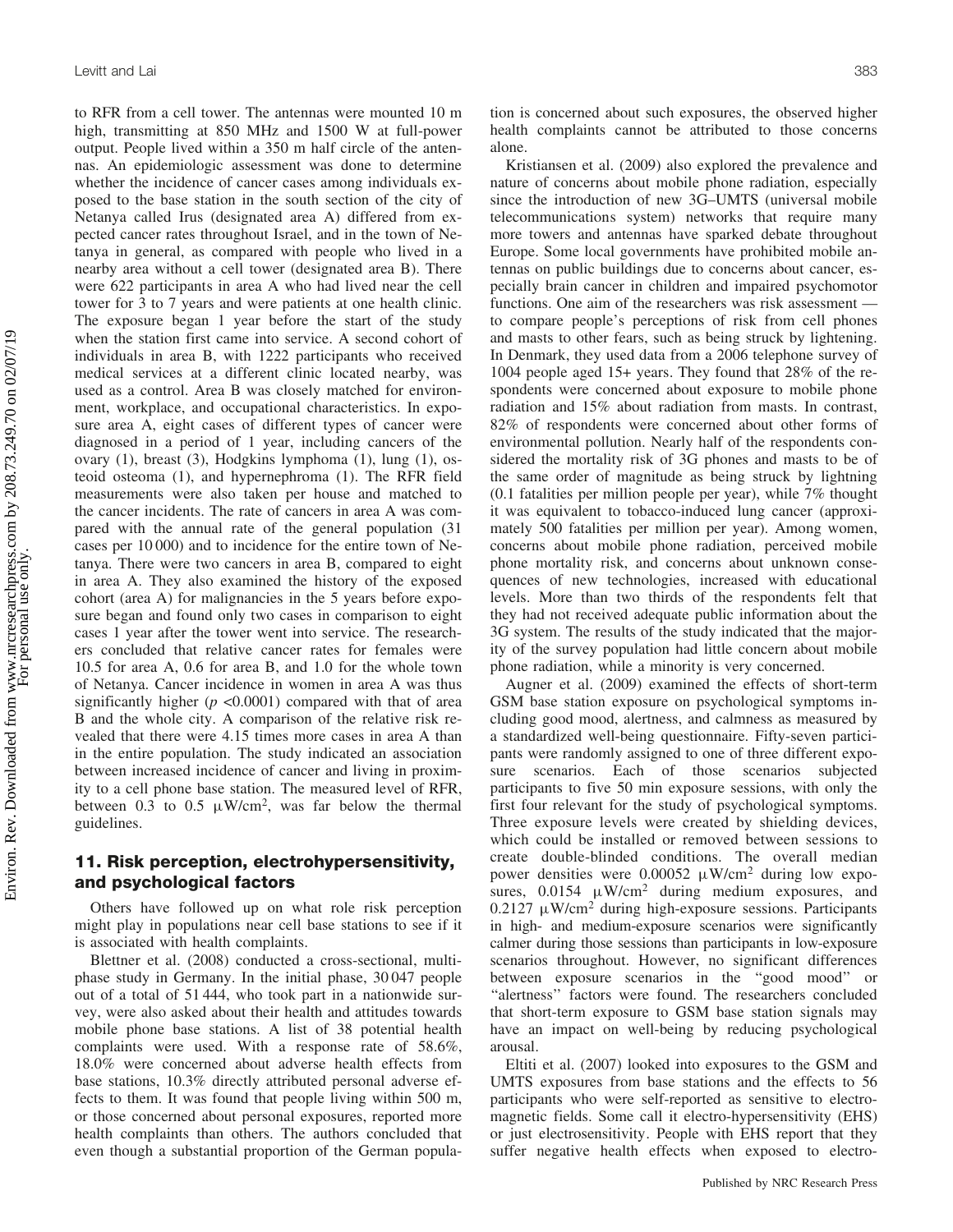magnetic fields from everyday objects such as cell phones, mobile phone base stations, and many other common things in modern societies. EHS is a recognized functional impairment in Sweden. This study used both open provocation and double-blind tests to determine if electrosensitive and control individuals experienced more negative health effects when exposed to base-station-like signals compared with sham exposures. Fifty-six electrosensitive and 120 control participants were tested first in an open provocation test. Of these, 12 electrosensitive and six controls withdrew after the first session. Some of the electrosensitive subjects later issued a statement saying that the initial exposures made them too uncomfortable to continue participating in the study. This means that the study may have lost its most vulnerable test subjects right at the beginning, possibly skewing later outcomes. The remainder completed a series of doubleblind tests. Subjective measures of well-being and symptoms, as well as physiological measures of blood-volume pulse, heart rate, and skin conductance were obtained. They found that during the open provocation, electrosensitive individuals reported lower levels of well-being to both GSM and UMTS signals compared with sham exposure, whereas controls reported more symptoms during the UMTS exposure. During double-blind tests the GSM signal did not have any effect on either group. Electrosensitive participants did report elevated levels of arousal during the UMTS condition, but the number or severity of symptoms experienced did not increase. Physiological measures did not differ across the three exposure conditions for either group. The researchers concluded that short-term exposure to a typical GSM basestation-like signal did not affect well-being or physiological functions in electrosensitive or control individuals even though the electrosensitive individuals reported elevated levels of arousal when exposed to a UMTS signal. The researchers stated that this difference was likely due to the effect of the order of the exposures throughout the series rather than to the exposure itself. The researchers do not speculate about possible data bias when one quarter of the most sensitive test subjects dropped out at the beginning.

In follow-up work, Eltiti et al. (2009) attempted to clarify some of the inconsistencies in the research with people who report sensitivity to electromagnetic fields. Such individuals, they noted, often report cognitive impairments that they believe are due to exposure to mobile phone technology. They further said that previous research in this area has revealed mixed results, with the majority of research only testing control individuals. Their aim was to clarify whether shortterm (50 min) exposure at 1  $\mu$ W/cm<sup>2</sup> to typical GSM and UMTS base station signals affects attention, memory, and physiological endpoints in electrosensitive and control participants. Data from 44 electrosensitive and 44 matched-control participants who performed the digit symbol substitution task (DSST), digit span task (DS), and a mental arithmetic task (MA), while being exposed to GSM, UMTS, and sham signals under double-blind conditions were analyzed. Overall, the researchers concluded that cognitive functioning was not affected by short-term exposure to either GSM or UMTS signals. Nor did exposure affect the physiological measurements of blood-volume pulse, heart rate, and skin conductance that were taken while participants performed the cognitive tasks. The GSM signal was a combined signal of 900 and 1800 MHz frequencies, each with a power flux density of 0.5  $\mu$ W/cm<sup>2</sup>, which resulted in combined power flux density of 1  $\mu$ W/cm<sup>2</sup> over the area where test subjects were seated. Previous measurements in 2002 by the National Radiological Protection Board in the UK, measuring power density from base stations at 17 sites and 118 locations (Mann et al. 2002), found that in general, the power flux density was between 0.001  $\mu$ W/cm<sup>2</sup> to 0.1  $\mu$ W/cm<sup>2</sup>, with the highest power density being 0.83  $\mu$ W/cm<sup>2</sup>. The higher exposure used by the researchers in this study was deemed comparable by them to the maximum exposure a person would encounter in the real world. But many electrosensitive individuals report that they react to much lower exposures too. Overall, the electrosensitive participants had a significantly higher level of mean skin conductance than control subjects while performing cognitive tasks. The researchers noted that this was consistent with other studies that hypothesize sensitive individuals may have a general imbalance in autonomic nervous system regulation. Generally, cognitive functioning was not affected in either electrosensitives or controls. When Bonferroni corrections were applied to the data, the effects on mean skin conductance disappeared. A criticism is that this averaging of test results hides more subtle effects.

Wallace et al. (2010) also tried to determine if short-term exposure to RFR had an impact on well-being and what role, if any, psychological factors play. Their study focused on ''Airwave'', a new communication system being rolled out across the UK for police and emergency services. Some police officers have complained about skin rashes, nausea, headaches, and depression as a consequence of using Airwave two-way radio handsets. The researchers used a small group of self-reported electrosensitive people to determine if they reacted to the exposures, and to determine if exposures to specific signals affect a selection of the adult population who do not report sensitivity to electromagnetic fields. A randomized double-blind provocation study was conducted to establish whether short-term exposure to a terrestrial trunked radio (TETRA) base station signal has an impact on health and well-being in individuals with electrosensitivity and controls. Fifty-one individuals with electrosensitivity and 132 age- and gender-matched controls participated first in an open provocation test, while 48 electrosensitive and 132 control participants went on to complete double-blind tests in a fully screened semi-anechoic chamber. Heart rate, skin conductance, and blood pressure readings provided objective indices of short-term physiological response. Visual analogue scales and symptom scales provided subjective indices of well-being. Their results found no differences on any measure between TETRA and sham (no signal) under double-blind conditions for either control or electrosensitive participants and neither group could detect the presence of a TETRA signal above chance (50%). The researchers noted, however, that when conditions were not double-blinded, the electrosensitive individuals did report feeling worse and experienced more severe symptoms during TETRA compared with sham exposure. They concluded that the adverse symptoms experienced by electrosensitive individuals are caused by the belief of harm from TETRA base stations rather than because of the low-level EMF exposure itself.

It is interesting to note that the three previously men-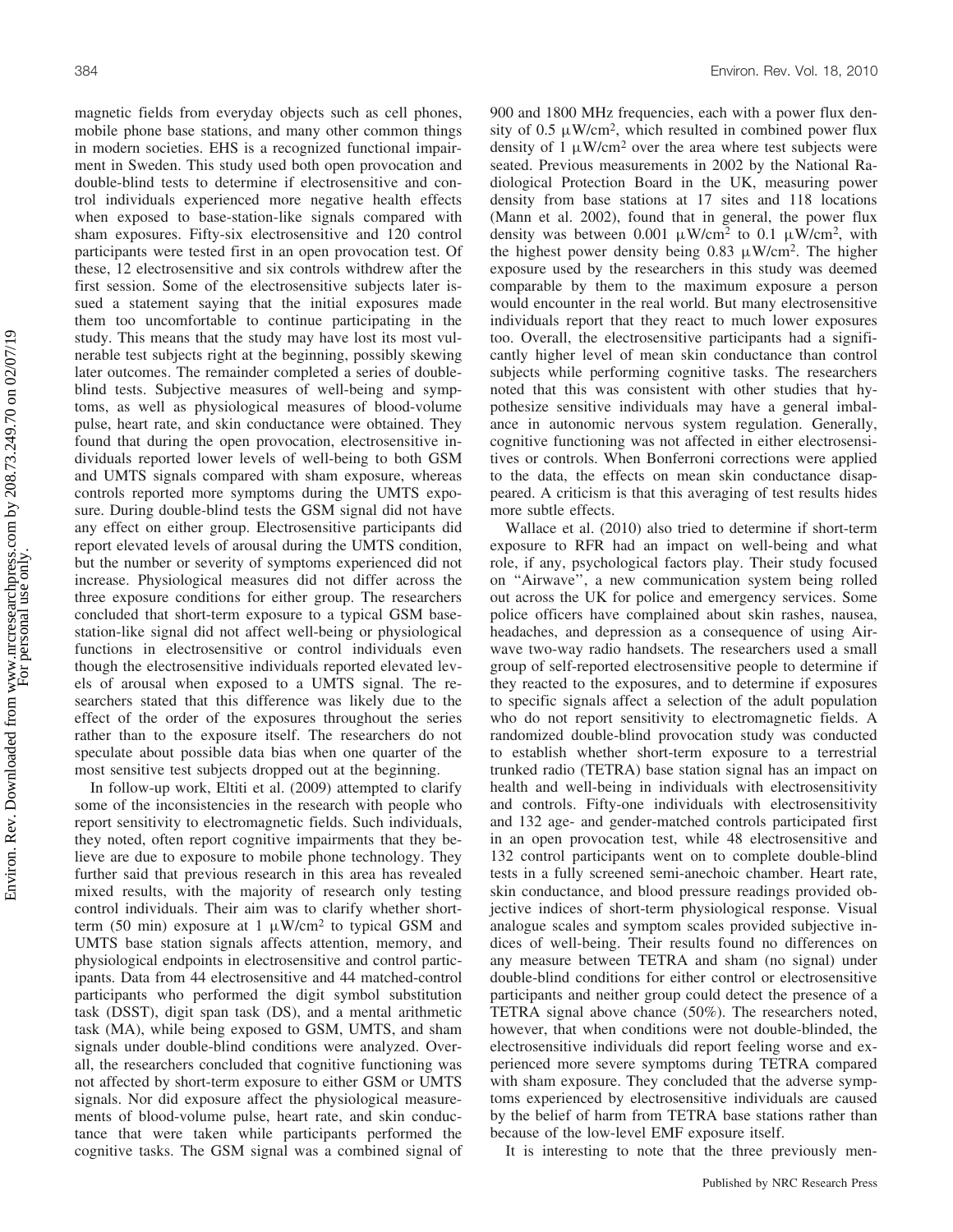tioned studies were all conducted at the same Electromagnetics and Health Laboratory at the University of Essex, Essex, UK, by the same relative group of investigators. Those claiming to be electrosensitive are a small subgroup in the population, often in touch through Internet support groups. In the first test, many electrosensitives dropped out because they found the exposures used in the study too uncomfortable. The drop-out rate decreased with the subsequent studies, which raises the question of whether the electrosensitive participants in the latter studies were truly electrosensitive. There is a possibility that a true subgroup of electrosensitives cannot tolerate such study conditions, or that potential test subjects are networking in a way that preclude their participation in the first place. In fact, researchers were not able to recruit their target numbers for electrosensitive participants in any of the studies. The researchers also do not state if there were any of the same electrosensitive participants used in the three studies. Nor do they offer comment regarding the order of the test methods possibly skewing results.

Because of uncertainty regarding whether EMF exposures are actually causing the symptoms that electrosensitives report, and since many electrosensitives also report sensitivities to myriad chemicals and other environmental factors, it has been recommended (Hansson Mild et al. 2006) that a new term be used to describe such individuals — idiopathic environmental intolerance with attribution to electromagnetic fields (IEI-EMF).

Furubayashi et al. (2009) also tried to determine if people who reported symptoms to mobile phones are more susceptible than control subjects to the effect of EMF emitted from base stations. They conducted a double-blind, cross-over provocation study, sent questionnaires to 5000 women and obtained 2472 valid responses from possible candidates. From those, they were only able to recruit 11 subjects with mobile phone related symptoms (MPRS) and 43 controls. The assumption was that individuals with MPRS matched the description of electrosensitivity by the World Health Organization (WHO). There were four EMF exposure conditions, each of which lasted 30 min: (*i*) continuous, (*ii*) intermittent, (*iii*) sham exposure with noise, and (*iv*) sham exposure without noise. Subjects were exposed to EMF of 2.14 GHz, 10 V/m (26.53  $\mu$ W/cm<sup>2</sup>) wideband code division multiple access (W-CDMA), in a shielded room to simulate whole-body exposure to EMF from base stations, although the exposure strength they used was higher than that commonly received from base stations. The researchers measured several psychological and cognitive parameters immediately before and after exposure, and monitored autonomic functions. Subjects were asked to report on their perception of EMF and level of discomfort during the experiment. The MPRS group did not differ from the controls in their ability to detect exposure to EMF. They did, however, consistently experience more discomfort in general, regardless of whether or not they were actually exposed to EMF, and despite the lack of significant changes in their autonomic functions. The researchers noted that others had found electrosensitive subjects to be more susceptible to stress imposed by task performance, although they did not differ from normal controls in their personality traits. The researchers concluded that the two groups did not differ in their responses to real or sham EMF exposure according to any psychological, cognitive or autonomic assessment. They said they found no evidence of any causal link between hypersensitivity symptoms and exposure to EMF from base stations. However, this study, had few MPRS participants.

Regel et al. (2006) also investigated the effects of the influence of UMTS base-station-like signals on well-being and cognitive performance in subjects with and without self-reported sensitivity to RFR. The researchers performed a controlled exposure experiment in a randomized, doubleblind crossover study, with 45 min at an electric field strength of 0 V/m, 1.0 V/m (0.2653  $\mu$ W/cm<sup>2</sup>), or 10.0 V/m (26.53  $\mu$ W/cm<sup>2</sup>), incident with a polarization of 45 $\degree$  from the left-rear side of the subject, at weekly intervals. A total of 117 healthy subjects that included 33 self-reported sensitive subjects and 84 nonsensitive subjects, participated in the study. The team assessed well-being, perceived field strength, and cognitive performance with questionnaires and cognitive tasks and conducted statistical analyses using linear mixed models. Organ-specific and brain-tissue-specific dosimetry, including uncertainty and variation analysis, was performed. Their results found that in both groups, wellbeing and perceived field strength were not associated with actual exposure levels. They observed no consistent condition-induced changes in cognitive performance except for two marginal effects. At 10 V/m (26.53  $\mu$ W/cm<sup>2</sup>) they observed a slight effect on speed in one of six tasks in the sensitive subjects and an effect on accuracy in another task in nonsensitive subjects. Both effects disappeared after multiple endpoint adjustments. They concluded that they could not confirm a short-term effect of UMTS base-station-like exposure on well-being. The reported effects on brain functioning were marginal, which they attributed to chance. Peak spatial absorption in brain tissue was considerably smaller than during use of a mobile phone. They concluded that no conclusions could be drawn regarding short-term effects of cell phone exposure or the effects of long-term base-stationlike exposures on human health.

Siegrist et al. (2005) investigated risk perceptions associated with mobile phones, base stations, and other sources of EMFs through a telephone survey conducted in Switzerland. Participants assessed both risks and benefits associated with nine different sources of EMF. Trust in the authorities regulating these hazards was also assessed. Participants answered a set of questions related to attitudes toward EMF and toward mobile phone base stations. Their results were: highvoltage transmission lines are perceived as the most risky source of EMF; and mobile phones and base stations received lower risk ratings. Trust in authorities was positively associated with perceived benefits and negatively associated with perceived risks. Also, people who use their mobile phones frequently perceived lower risks and higher benefits than people who use their mobile phones infrequently. People who believed they lived close to a base station did not significantly differ in their perceived level of risks associated with mobile phone base stations from people who did not believe they lived close to a base station. A majority of participants favored limits to exposures based on worst-case scenarios. The researchers also correlated perceived risks with other beliefs and found that belief in paranormal phenomena is related to level of perceived risks associated with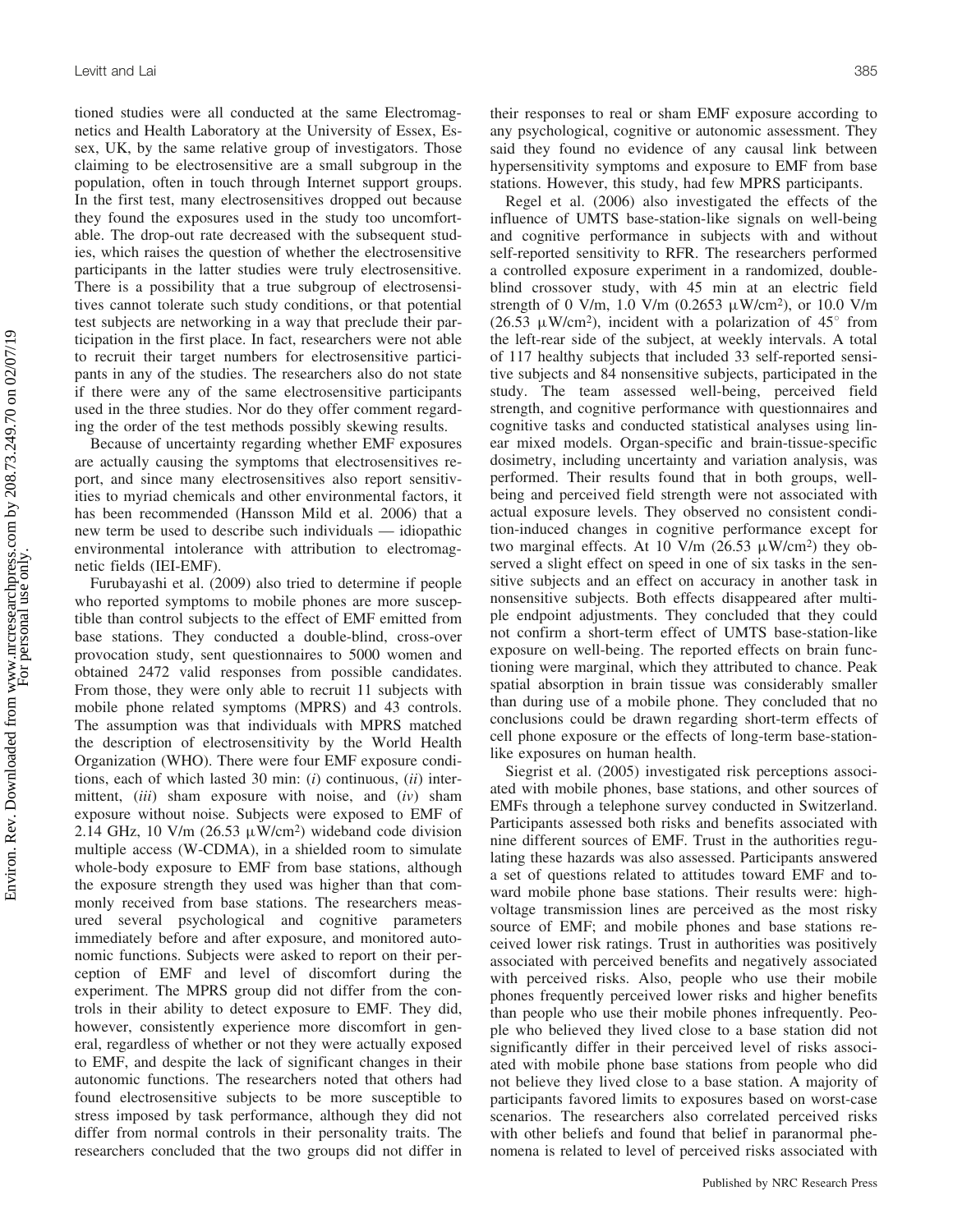EMF. In addition, people who believed that most chemical substances cause cancer also worried more about EMF than people who did not believe that chemical substances are harmful. This study found the obvious — that some people worry more about environmental factors than others across a range of concerns.

Wilen et al. (2006) investigated the effects of exposure to mobile phone RFR on people who experience subjective symptoms when using mobile phones. Twenty subjects with MPRS were matched with 20 controls without MPRS. Each subject participated in two experimental sessions, one with true exposure and one with sham exposure, in random order. In the true exposure condition, the test subjects were exposed for 30 min to an RFR field generating a maximum SAR (1 g) in the head of 1 W/kg through an indoor base station antenna attached to signals from a 900 MHz GSM mobile phone. Physiological and cognitive parameters were measured during the experiment for heart rate and heart rate variability (HRV), respiration, local blood flow, electrodermal activity, critical flicker fusion threshold (CFFT), shortterm memory, and reaction time. No significant differences related to RFR exposure conditions and no differences in baseline data were found between subject groups with the exception for reaction time, which was significantly longer among the test subjects than among the controls the first time the test was performed. This difference disappeared when the test was repeated. However, the test subjects differed significantly from the controls with respect to HRV as measured in the frequency domain. The test subjects displayed a shift in the low/high frequency ratio towards a sympathetic dominance in the autonomous nervous system during the CFFT and memory tests, regardless of exposure condition. They interpreted this as a sign of differences in the autonomous nervous system regulation among persons with MPRS and persons with no such symptoms.

#### **12. Assessing exposures**

Quantifying, qualifying, and measuring radiofrequency (RF) energy both indoors and outdoors has frustrated scientists, researchers, regulators, and citizens alike. The questions involve how best to capture actual exposure data through epidemiology, computer estimates, self-reporting, or actual dosimetry measurements. Determining how best to do this is more important than ever, given the increasing background levels of RFR. Distance from a generating source has traditionally been used as a surrogate for probable power density but that is imperfect at best, given how RF energy behaves once it is transmitted. Complicated factors and numerous variables come into play. The wearing of personal dosimetry devices appears to be a promising area for capturing cumulative exposure data.

Neubauer et al. (2007) asked the question if epidemiology studies are even possible now, given the increasing deployment of wireless technologies. They examined the methodological challenges and used experts in engineering, dosimetry, and epidemiology to critically evaluate dosimetric concepts and specific aspects of exposure assessment regarding epidemiological study outcomes. They concluded that, at least in theory, epidemiology studies near base stations are feasible but that all relevant RF sources have to be taken into account. They called for pilot studies to validate exposure assessments and recommended that short-to-medium term effects on health and well-being are best investigated by cohort studies. They also said that for long-term effects, groups with high exposures need to be identified first, and that for immediate effects, human laboratory studies are the preferred approach. In other words, multiple approaches are required. They did not make specific recommendations on how to quantify long-term, low-level effects on health and well-being.

Radon et al. (2006) compared personal RF dosimetry measurements against recall to ascertain the reliability of self-reporting near base stations. Their aim was to test the feasibility and reliability of personal dosimetry devices. They used a 24 h assessment on 42 children, 57 adolescents, and 64 adults who wore a Maschek dosimeter prototype, then compared the self-reported exposures with the measurements. They also compared the readings of Maschek prototype with those of the Antennessa DSP-090 in 40 test subjects. They found that self-reported exposures did not correlate with actual readings. The two dosimeters were in moderate agreement. Their conclusion was that personal dosimetry, or the wearing of measuring devices, was a feasible method in epidemiology studies.

A study by Frei et al. (2009) also used personal dosimetry devices to examine the total exposure levels of RFR in the Swiss urban population. What they found was startling nearly a third of the test subjects' cumulative exposures were from cell base stations. Prior to this study, exposure from base stations was thought to be insignificant due to their low-power densities and to affect only those living or working in close proximity to the infrastructure. This study showed that the general population moves in and out of these particular fields with more regularity than previously expected. In a sample of 166 volunteers from Basel, Switzerland, who agreed to wear personal exposure meters (called exposimeters), the researchers found that nearly one third of total exposures came from base stations. Participants carried an exposimeter for 1 week (2 separate weeks in 32 participants) and also completed an activity diary. Mean values were calculated using the robust regression on order statistics (ROS) method. Results found a mean weekly exposure to all RFR and (or) EMF sources was  $0.013 \mu W/cm^2$  (range of individual means  $0.0014 - 0.0881 \mu W/cm^2$ ). Exposure was mainly from mobile phone base stations (32.0%), mobile phone handsets (29.1%), and digital enhanced cordless telecommunications (DECT) phones (22.7%). People owning a DECT phone (total mean  $0.015 \mu W/cm^2$ ) or mobile phone  $(0.014 \mu W/cm^2)$  were exposed more than those not owning a DECT or mobile phone  $(0.010 \mu W/cm^2)$ . Mean values were highest in trains (0.116  $\mu$ W/cm<sup>2</sup>), airports (0.074  $\mu$ W/cm<sup>2</sup>), and tramways or buses (0.036  $\mu$ W/cm<sup>2</sup>) and were higher during daytime (0.016  $\mu$ W/cm<sup>2</sup>) than nighttime (0.008  $\mu$ W/cm<sup>2</sup>). The Spearman correlation coefficient between mean exposure in the first and second week was 0.61. Another surprising finding of this study contradicted Neubauer et al. (2008) who found that a rough dosimetric estimate of a 24 h exposure from a base station (1–2 V/m) (i.e., 0.2653–1.061  $\mu$ W/cm<sup>2</sup>) corresponded to approximately 30 min of mobile phone use. But Frei et al. (2009) found, using the exposimeter, that cell phone use was 200 times higher than the average base sta-

Environ. Rev. Downloaded from www.nrcresearchpress.com by 208.73.249.70 on 02/07/19<br>For personal use only. Environ. Rev. Downloaded from www.nrcresearchpress.com by 208.73.249.70 on 02/07/19 For personal use only.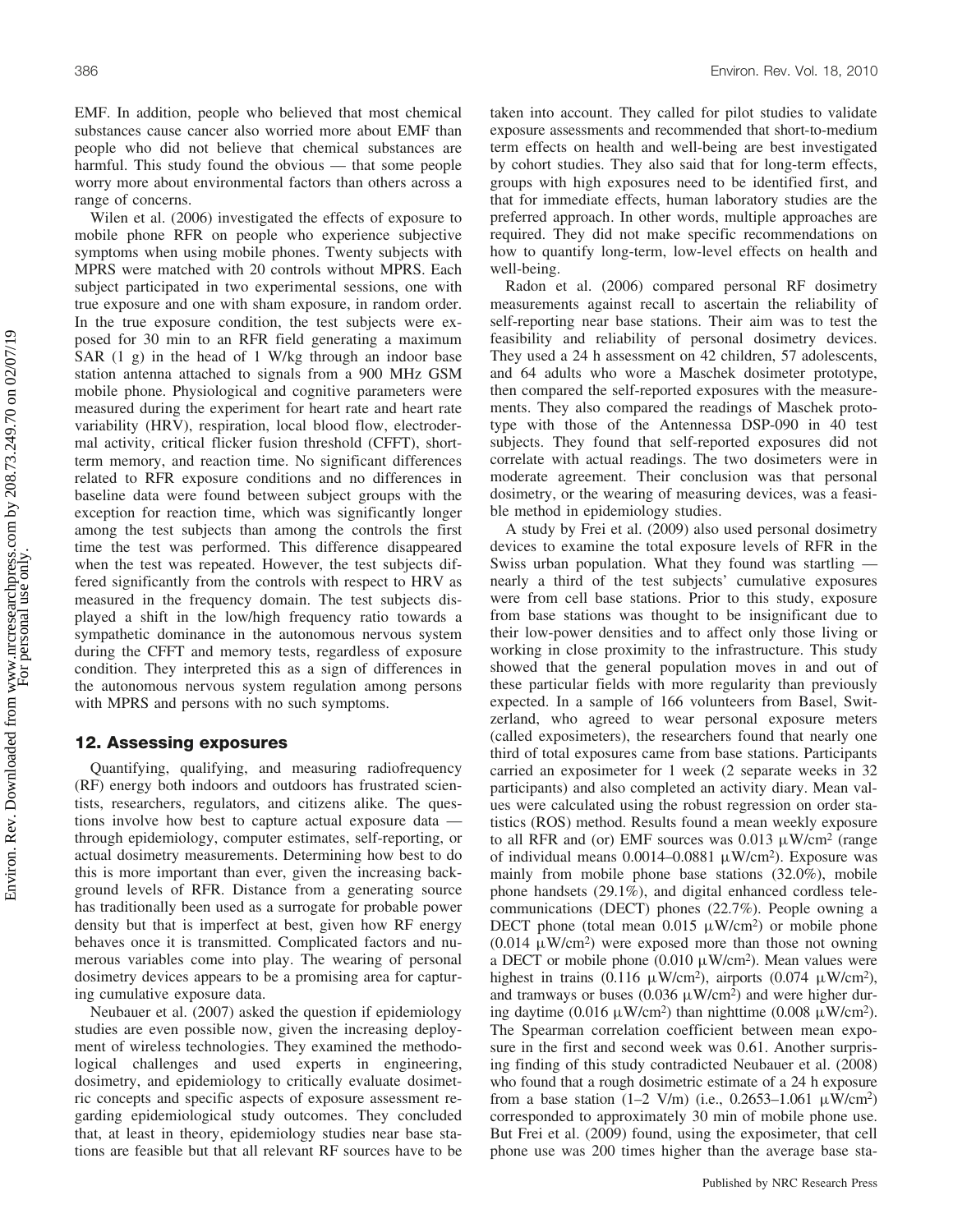tion exposure contribution in self-selected volunteers (0.487 versus  $0.002 \mu W/cm^2$ ). This implied that at the belt, backpack, or in close vicinity to the body, the mean base station contribution corresponds to about 7 min of mobile phone use (24 h divided by 200), not 30 min. They concluded that exposure to RFR varied considerably between persons and locations but was fairly consistent for individuals. They noted that cell phones, base stations, and cordless phones were important sources of exposure in urban Switzerland but that people could reduce their exposures by replacing their cordless domestic phones with conventional landlines at home. They determined that it was feasible to combine diary data with personal exposure measurements and that such data was useful in evaluating RFR exposure during daily living, as well as helpful in reducing exposure misclassification in future epidemiology studies.

Viel et al. (2009) also used personal exposure meters (EME SPY 120 made by Satimo and ESM 140 made by Maschek) to characterize actual residential exposure from antennas. Their primary aim was to assess personal exposures, not ambient field strengths. Two hundred randomly selected people were enrolled to wear measurement meters for 24 h and asked to keep a time–location–activity diary. Two exposure metrics for each radiofrequency were then calculated: the proportion of measurements above the detection limit of 0.05 V/m (0.0006631  $\mu$ W/cm<sup>2</sup>) and the maximum electric field strength. Residential addresses were geocoded and distances from each antenna were calculated. They found that much of the time-recorded field strength was below the detection level of 0.05 V/m, with the exception of the FM radio bands, which had a detection threshold of 12.3%. The maximum electric field was always lower than 1.5 V/m (0.5968  $\mu$ W/cm<sup>2</sup>). Exposure to GSM and digital cellular system (DCS) frequencies peaked around 280 m in urban areas and 1000 m from antennas in more suburban/ rural areas. A downward trend in exposures was found within a 10 km distance for FM exposures. Conversely, UMTS, TV3, and TV 4 and 5 signals did not vary with distance. The difference in peak exposures for cell frequencies were attributed to microcell antennas being more numerous in urban areas, often mounted a few meters above ground level, whereas macrocell base stations in less urban areas are placed higher (between 15 and 50 m above ground level) to cover distances of several kilometres. They concluded that despite the limiting factors and high variability of RF exposure assessments, in using sound statistical technique they were able to determine that exposures from GSM and DCS cellular base stations actually increase with distance in the near source zone, with a maximum exposure where the main beam intersects the ground. They noted that such information should be available to local authorities and the public regarding the siting of base stations. Their findings coincide with Abdel-Rassoul et al. (2007) who found field strengths to be less in the building directly underneath antennas, with reported health complaints higher in inhabitants of the building across the street.

Amoako et al. (2009) conducted a survey of RFR at public access points close to schools, hospitals, and highly populated areas in Ghana near 50 cell phone base stations. Their primary objective was to measure and analyze field strength levels. Measurements were made using an Anritsu model MS 2601A spectrum analyzer to determine the electric field level in the 900 and 1800 MHz frequency bands. Using a GPS (global positioning system), various base stations were mapped. Measurements were taken at 1.5 m above ground to maintain line of sight with the RF source. Signals were measured during the day over a 3 h period, at a distance of approximately 300 m. The results indicated

that power densities for 900 MHz at public access points varied from as low as  $0.000001 \mu W/cm^2$  to as high as 0.001  $\mu$ W/cm<sup>2</sup>. At 1800 MHz, the variation of power densities was from 0.000001 to 0.01  $\mu$ W/cm<sup>2</sup>. There are no specific RFR standards in Ghana. These researchers determined that while their results in most cites were compliant with the ICNIRP standards, levels were still 20 times higher than values typically found in the UK, Australia, and the U.S., especially for Ghana base stations in rural areas with higher power output. They determined that there is a need to reduce RFR levels since an increase in mobile phone usage is foreseen.

Clearly, predicting actual exposures based on simple distance from antennas using standardized computer formulas is inadequate. Although power density undoubtedly decreases with distance from a generating source, actual exposure metrics can be far more complex, especially in urban areas. Contributing to the complexity is the fact that the narrow vertical spread of the beam creates a low RF field strength at the ground directly below the antenna. As a person moves away or within a particular field, exposures can become complicated, creating peaks and valleys in field strength. Scattering and attenuation alter field strength in relation to building placement and architecture, and local perturbation factors can come into play. Power density levels can be 1 to 100 times lower inside a building, depending on construction materials, and exposures can differ greatly within a building, depending on numerous factors such as orientation toward the generating source and the presence of conductive materials. Exposures can be twice as high in upper floors than in lower floors, as found by Anglesio et al. (2001).

However, although distance from a transmitting source has been shown to be an unreliable determinant for accurate exposure predictions, it is nevertheless useful in some general ways. For instance, it has been shown that radiation levels from a tower with 15 nonbroadcast radio systems will fall off to hypothetical natural background levels at approximately 1500 ft ( $\sim$  500 m) (Rinebold 2001). This would be in general agreement with the lessening of symptoms in people living near cell towers at a distance over 1000 ft  $({\sim}300 \text{ m})$  found by Santini et al. (2002).

The previously mentioned studies indicate that accuracy in both test design and personal dosimetry measurements are possible in spite of the complexities and that a general safer distance from a cell tower for residences, schools, daycare centers, hospitals, and nursing homes might be ascertained.

## **13. Discussion**

Numerous biological effects do occur after short-term exposures to low-intensity RFR but potential hazardous health effects from such exposures on humans are still not well es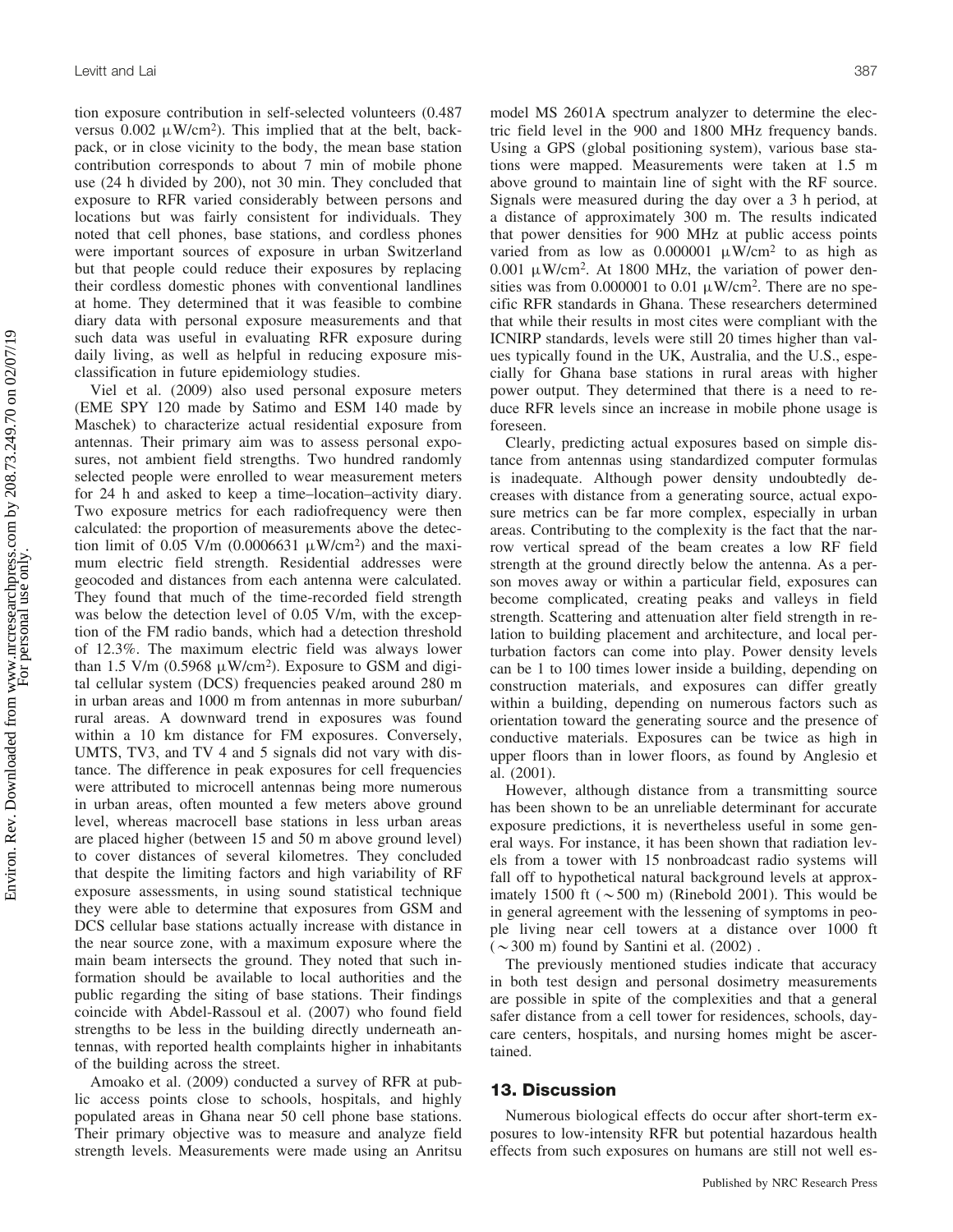tablished, despite increasing evidence as demonstrated throughout this paper. Unfortunately, not enough is known about biological effects from long-term exposures, especially as the effects of long-term exposure can be quite different from those of short-term exposure. It is the long-term, low-intensity exposures that are most common today and increasing significantly from myriad wireless products and services.

People are reporting symptoms near cell towers and in proximity to other RFR-generating sources including consumer products such as wireless computer routers and Wi-Fi systems that appear to be classic ''microwave sickness syndrome,'' also known as ''radiofrequency radiation sickness.'' First identified in the 1950s by Soviet medical researchers, symptoms included headache, fatigue, ocular dysfunction, dizziness, and sleep disorders. In Soviet medicine, clinical manifestations include dermographism, tumors, blood changes, reproductive and cardiovascular abnormalities, depression, irritability, and memory impairment, among others. The Soviet researchers noted that the syndrome is reversible in early stages but is considered lethal over time (Tolgskaya et al. 1973).

Johnson-Liakouris (1998) noted there are both occupational studies conducted between 1953 and 1991 and clinical cases of acute exposure between 1975 and 1993 that offer substantive verification for the syndrome. Yet, U.S. regulatory agencies and standards-setting groups continue to quibble about the existence of microwave sickness because it does not fit neatly into engineering models for power density, even as studies are finding that cell towers are creating the same health complaints in the population. It should be noted that before cellular telecommunications technology, no such infrastructure exposures between 800 MHz and 2 GHz existed this close to so many people. Microwave ovens are the primary consumer product utilizing a high RF intensity, but their use is for very brief periods of time and ovens are shielded to prevent leakage above  $1000 \mu W/cm^2$ — the current FDA standard. In some cases, following the U.S. Telecommunications Act of 1996 preemption of local health considerations in infrastructure siting, antennas have been mounted within mere feet of dwellings. And, on buildings with roof-mounted arrays, exposures can be lateral with top floors of adjacent buildings at close range.

It makes little sense to keep denying health symptoms that are being reported in good faith. Though the prevalence of such exposures is relatively new to a widespread population, we, nevertheless, have a 50 year observation period to draw from. The primary questions now involve specific exposure parameters, not the reality of the complaints or attempts to attribute such complaints to psychosomatic causes, malingering, or beliefs in paranormal phenomenon. That line of argument is insulting to regulators, citizens, and their physicians. Serious mitigation efforts are overdue.

There is early Russian and U.S. documentation of longterm, very low-level exposures causing microwave sickness as contained in *The Johns Hopkins Foreign Service Health Status Study* done in 1978 (Lilienfield et al. 1978; United States Senate 1979). This study contains both clinical information, and clear exposure parameters. Called the Lilienfield study, it was conducted between 1953 and 1976 to determine what, if any, effects there had been to personnel in the U.S. Embassy in Moscow after it was discovered that the Soviet government had been systematically irradiating the U.S. government compound there.

The symptoms reported were not due to any known tissue heating properties. The power densities were not only very low but the propagation characteristics were remarkably similar to what we have today with cell phone base stations. Lilienfield recorded exposures for continuous-wave, broadband, modulated RFR in the frequency ranges between 0.6 and 9.5 GHz. The exposures were long-term and low-level at 6 to 8 h per day, 5 days per week, with the average length of exposure time per individual between 2 to 4 years. Modulation information contained phase, amplitude, and pulse variations with modulated signals being transmitted for 48 h or less at a time. Radiofrequency power density was between 2 and 28  $\mu$ W/cm<sup>2</sup> — levels comparable to recent studies cited in this paper.

The symptoms that Lilienfield found included four that fit the Soviet description for dermographism — eczema, psoriasis, allergic, and inflammatory reactions. Also found were neurological problems with diseases of peripheral nerves and ganglia in males; reproductive problems in females during pregnancy, childbearing, and the period immediately after delivery (puerperium); tumor increases (malignant in females, benign in males); hematological alterations; and effects on mood and well-being including irritability, depression, loss of appetite, concentration, and eye problems. This description of symptoms in the early literature is nearly identical to the Santini, Abdel-Rassoul, and Narvarro studies cited earlier, as well as the current (though still anecdotal) reports in communities where broadcast facilities have switched from analog to digital signals at power intensities that are remarkably similar. In addition, the symptoms in the older literature are also quite similar to complaints in people with EHS.

Such reports of adverse effects on well-being are occurring worldwide near cell infrastructure and this does not appear to be related to emotional perceptions of risk. Similar symptoms have also been recorded at varying distances from broadcast towers. It is clear that something else is going on in populations exposed to low-level RFR that computer-generated RFR propagation models and obsolete exposure standards, which only protect against acute exposures, do not encompass or understand. With the increase in so many RFR-emitting devices today, as well as the many in the wings that will dramatically increase total exposures to the population from infrastructure alone, it may be time to approach this from a completely different perspective.

It might be more realistic to consider ambient outdoor and indoor RFR exposures in the same way we consider other environmental hazards such as chemicals from building materials that cause sick building syndrome. In considering public health, we should concentrate on aggregate exposures from multiple sources, rather than continuing to focus on individual source points like cell and broadcast base stations. In addition, whole categorically excluded technologies must be included for systems like Wi-Fi, Wi-Max, smart grids, and smart metering as these can greatly increase ambient radiation levels. Only in that way will low-level electromagnetic energy exposures be understood as the broad environmental factor it is. Radiofrequency radiation is a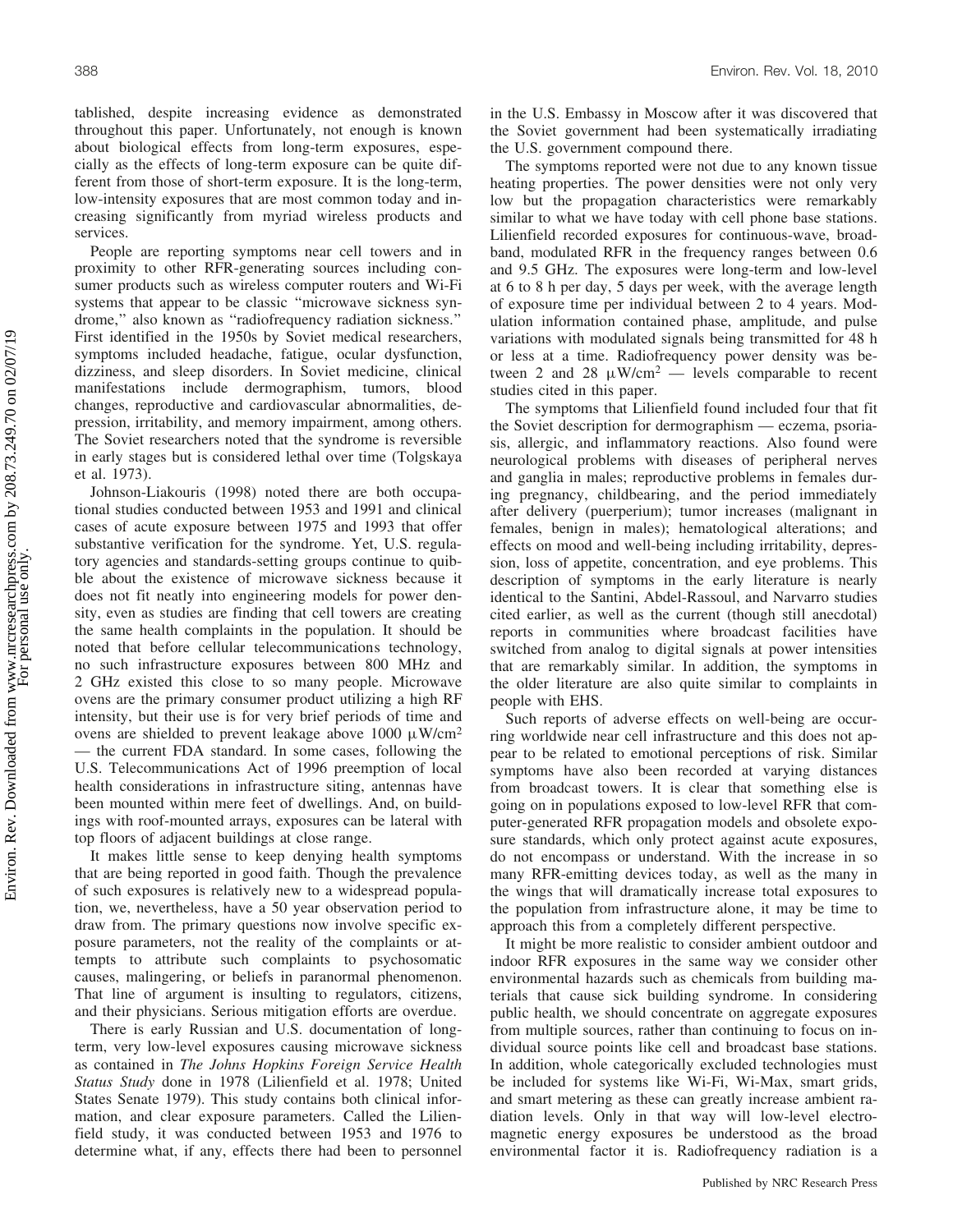form of energetic air pollution and it should be controlled as such. Our current predilection to take this one product or service at a time does not encompass what we already know beyond reasonable doubt. Only when aggregate exposures are better understood by consumers will disproportionate resistance to base station siting bring more intelligent debate into the public arena and help create safer infrastructure. That can also benefit the industries trying to satisfy customers who want such services.

Safety to populations living or working near communications infrastructure has not been given the kind of attention it deserves. Aggregate ambient outdoor and indoor exposures should be emphasized by summing up levels from different generating source points in the vicinity. Radiofrequency radiation should be treated and regulated like radon and toxic chemicals, as aggregate exposures, with appropriate recommendations made to the public including for consumer products that may produce significant RFR levels indoors. When indoor consumer products such as wireless routers, cordless/DECT phones, leaking microwave ovens, wireless speakers, and (or) security systems, etc. are factored in with nearby outdoor transmission infrastructure, indoor levels may rise to exposures that are unsafe. The contradictions in the studies should not be used to paralyze movement toward safer regulation of consumer products, new infrastructure creation, or better tower siting. Enough good science exists regarding long-term low-level exposures — the most prevalent today — to warrant caution.

The present U.S. guidelines for RFR exposure are not up to date. The most recent IEEE and NCRP guidelines used by the U.S. FCC have not taken many pertinent recent studies into consideration because, they argue, the results of many of those studies have not been replicated and thus are not valid for standards setting. That is a specious argument. It implies that someone tried to replicate certain works but failed to do so, indicating the studies in question are unreliable. However, in most cases, no one has tried to exactly replicate the works at all. It must be pointed out that the 4 W/kg SAR threshold based on the de Lorge studies have also not been replicated independently. In addition, effects of long-term exposure, modulation, and other propagation characteristics are not considered. Therefore, the current guidelines are questionable in protecting the public from possible harmful effects of RFR exposure and the U.S. FCC should take steps to update their regulations by taking all recent research into consideration without waiting for replication that may never come because of the scarcity of research funding. The ICNIRP standards are more lenient in key exposures to the population than current U.S. FCC regulations. The U.S. standards should not be ''harmonized'' toward more lenient allowances. The ICNIRP should become more protective instead. All standards should be biologically based, not dosimetry based as is the case today.

Exposure of the general population to RFR from wireless communication devices and transmission towers should be kept to a minimum and should follow the ''As Low As Reasonably Achievable'' (ALARA) principle. Some scientists, organizations, and local governments recommend very low exposure levels — so low, in fact, that many wireless industries claim they cannot function without many more antennas in a given area. However, a denser infrastructure may be impossible to attain because of citizen unwillingness to live in proximity to so many antennas. In general, the lowest regulatory standards currently in place aim to accomplish a maximum exposure of 0.02 V/m, equal to a power density of 0.0001  $\mu$ W/cm<sup>2</sup>, which is in line with Salzburg, Austria's indoor exposure value for GSM cell base stations. Other precautionary target levels aim for an outdoor cumulative exposure of 0.1  $\mu$ W/cm<sup>2</sup> for pulsed RF exposures where they affect the general population and an indoor exposure as low as 0.01 mW/cm2 (Sage and Carpenter 2009). In 2007, *The BioInitiative Report, A rationale for a biologically based public exposure standard for electromagnetic fields (ELF and RF)*, also made this recommendation, based on the precautionary principle (Bioinitiative Report 2007).

Citizens and municipalities often ask for firm setbacks from towers to guarantee safety. There are many variables involved with safer tower siting — such as how many providers are co-located, at what frequencies they operate, the tower's height, surrounding topographical characteristics, the presence of metal objects, and others. Hard and fast setbacks are difficult to recommend in all circumstances. Deployment of base stations should be kept as efficient as possible to avoid exposure of the public to unnecessary high levels of RFR. As a general guideline, cell base stations should not be located less than 1500 ft ( $\sim$  500 m) from the population, and at a height of about 150 ft ( $\sim$  50 m). Several of the papers previously cited indicate that symptoms lessen at that distance, despite the many variables involved. However, with new technologies now being added to cell towers such as Wi-Max networks, which add significantly more power density to the environment, setback recommendations can be a very unpredictable reassurance at best. New technology should be developed to reduce the energy required for effective wireless communication.

In addition, regular RFR monitoring of base stations should be considered. Some communities require that ambient background levels be measured at specific distances from proposed tower sites before, and after, towers go online to establish baseline data in case adverse effects in the population are later reported. The establishment of such baselines would help epidemiologists determine what changed in the environment at a specific point in time and help better assess if RFR played a role in health effects. Unfortunately, with so much background RFR today, it is almost impossible to find a clean RFR environment. Pretesting may have become impossible in many places. This will certainly be the case when smart grid technologies create a whole new blanket of low-level RFR, with millions of new transceivers attached to people's homes and appliances, working off of centralized RFR hubs in every neighborhood. That one technology alone has the ability to permanently negate certain baseline data points.

The increasing popularity of wireless technologies makes understanding actual environmental exposures more critical with each passing day. This also includes any potential effects on wildlife. There is a new environmental concept taking form — that of ''air as habitat'' (Manville 2007) for species such as birds, bats, and insects, in the same way that water is considered habitat for marine life. Until now, air has been considered something ''used'' but not necessarily ''lived in'' or critical to the survival of species. How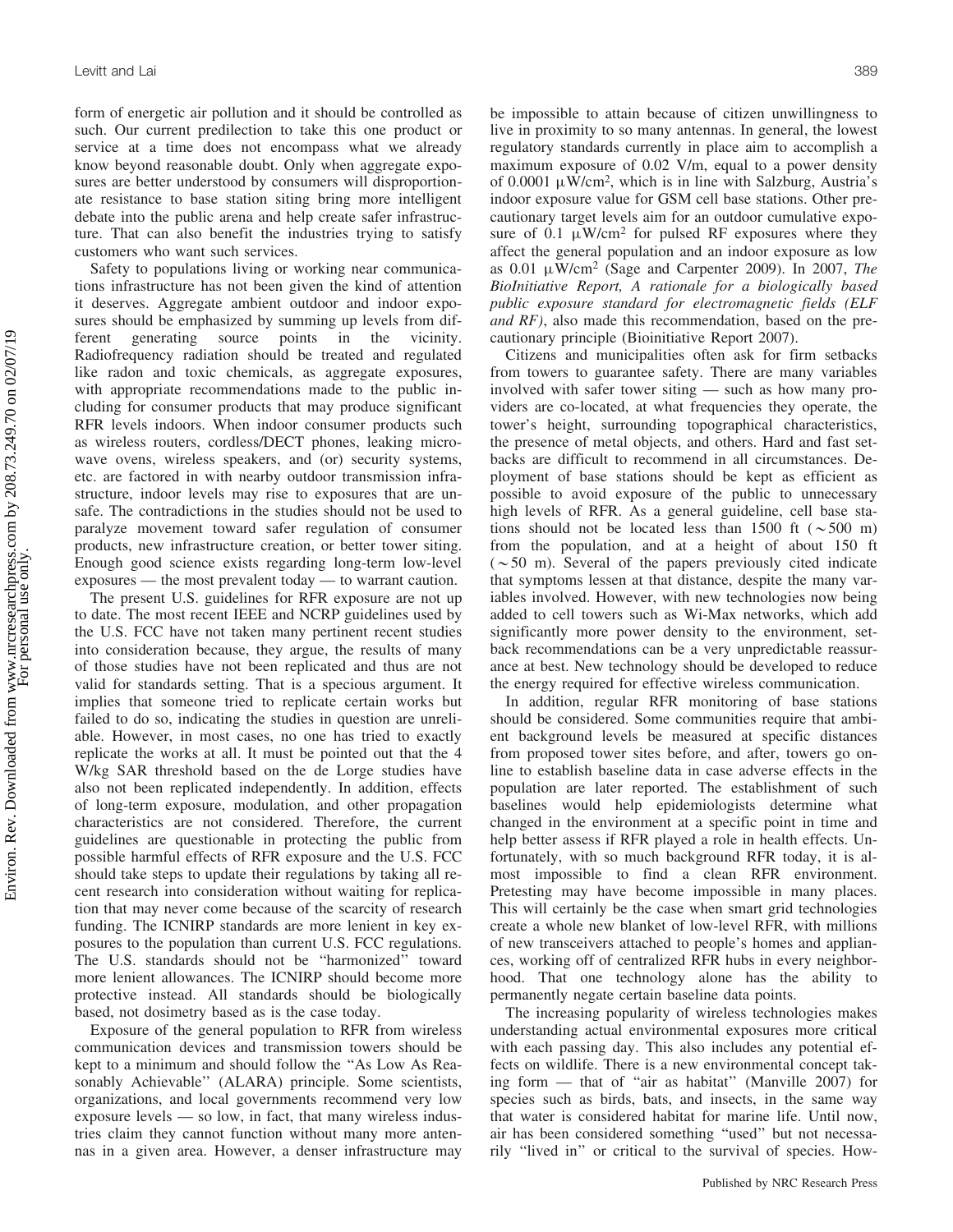ever, when air is considered habitat, RFR is among the potential pollutants with an ability to adversely affect other species. It is a new area of inquiry deserving of immediate funding and research.

## **References**

- Abdel-Rassoul, G., El-Fateh, O.A., Salem, M.A., Micgael, A., Farahat, F., and Salem, E. 2007. Neurobehavioral effects among inhabitants around mobile phone base stations. Neurotoxicology, **28**(2): 434–440. doi:10.1016/j.neuro.2006.07.012.
- Altpeter, E., Battaglia, M., Bader, A., Pfluger, D., Minder, C.E., and Abelin, T. 2000. Ten years experience with epidemiological research in the vicinity of short-wave broadcasting area Schwarzenburg; what does the story tell us? *In* Proceedings of the International Conference on Cell Tower Siting, Salzburg, Austria. 7– 8 June 2000, *Edited by* Gerd Oberfeld, Printing Office, State of Salzburg, Austria, August 2000. pp. 127–132.
- Amoako, J.K., Fletcher, J.J., and Darko, E.O. 2009. Measurement and analysis of radiofrequency radiations from some mobile phone base stations in Ghana. Radiat. Prot. Dosimetry, **135**(4): 256–260. doi:10.1093/rpd/ncp115.
- Anglesio, L., Benedetto, A., Bonino, A., Colla, D., Martire, F., Saudino Fusette, S., and d'Amore, G. 2001. Population exposure to electromagnetic fields generated by radio base stations: evaluation of the urban background by using provisional model and instrumental measurements. Radiat. Prot. Dosimetry, **97**: 355– 358. PMID:11878419.
- Arber, S.L., and Lin, J.C. 1985. Microwave-induced changes in nerve cells: effects of modulation and temperature. Bioelectromagnetics, **6**(3): 257–270. doi:10.1002/bem.2250060306.
- Augner, C., Florian, M., Pauser, G., Oberfeld, G., and Hacker, G.W. 2009. GSM base stations: Short-term effects on wellbeing. Bioelectromagnetics, **30**(1): 73–80. doi:10.1002/bem. 20447.
- Balmori, A. 2010. Mobile phone mast effects on common frog (*Rana temporaria*) tadpoles: the city turned into a laboratory. Electromagn. Biol. Med. **29**(1–2): 31–35. doi:10.3109/ 15368371003685363.
- Baranski, S. 1972. Histological and histochemical effects of microwave irradiation on the central nervous system of rabbits and guinea pigs. Am. J. Phys. Med. **51**: 182–190. PMID:5052845.
- Belyaev, I.Y., Hillert, L., Protopopova, M., Tamm, C., Malmgren, L.O., Persson, B.R., Selivanova, G., and Harms-Ringdahl, M. 2005. 915 MHz microwaves and 50 Hz magnetic field affect chromatin conformation and 53BP1 foci in human lymphocytes from hypersensitive and healthy persons. Bioelectromagnetics, **26**(3): 173–184. doi:10.1002/bem.20103.
- Belyaev, I.Y., Markovà, E., Hillert, L., Malmgren, L.O., and Persson, B.R. 2009. Microwaves from UMTS/GSM mobile phones induce long-lasting inhibition of 53BP1/gamma-H2AX DNA repair foci in human lymphocytes. Bioelectromagnetics, **30**(2): 129–141. doi:10.1002/bem.20445.
	- Biointiative Report. 2007. The BioInitiative Report, A rationale for a biologically-based public exposure standard for electromagnetic fields (ELF and RF). Volume 1, page 31–33. Available from, http://www.BioInitiative.org. (accessed October 2010).
- Blackman, C.F., Benane, S.G., Joines, W.T., Hollis, M.A., and House, D.E. 1980. Calcium-ion efflux from brain tissue: powerdensity versus internal field-intensity dependencies at 50 MHz RF radiation. Bioelectromagnetics, **1**(3): 277–283. doi:10.1002/ bem.2250010304.
- Blettner, M., Schlehofer, B., Brekenkamp, J., Kowall, B., Schmiedel, S., Reis, U., Potthoff, P., Schüz, J., and Berg-Beckhoff, G.

2009. Mobile phone base stations and adverse health effects: phase 1: A population-based cross-sectional study in Germany. Occup. Environ. Med. **66**(2): 118–123. doi:10.1136/oem.2007. 037721.

- [B](http://www.nrcresearchpress.com/action/showLinks?doi=10.1139%2FA10-018&pmid=17933788&crossref=10.1093%2Frpd%2Fncm373&isi=000250827200009&citationId=p_16_1)ornkessel, C., Schubert, M., Wuschek, M., and Schmidt, P. 2007. Determiniation of the general public exposure around GSM and UMTS base stations. Radiat. Prot. Dosimetry, **124**(1): 40–47. doi:10.1093/rpd/ncm373.
- [B](http://www.nrcresearchpress.com/action/showLinks?doi=10.1139%2FA10-018&pmid=11419593&crossref=10.1016%2FS0048-9697%2801%2900815-4&citationId=p_17_1)oscol, P., Di Sciascio, M.B., D'Ostilio, S., Del Signore, A., Reale, M., Conti, P., Bavazzano, P., Paganelli, R., and Di Gioacchino, M. 2001. Effects of electromagnetic fields produced by radio and television broadcasting stations on the immune system of women. Sci. Total Environ. **273**(1–3): 1–10. doi:10.1016/S0048- 9697(01)00815-4.
- Campisi, A., Gulino, M., Acquaviva, R., Bellia, P., Raciti, G., Grasso, R., Musumeci, F., Vanella, A., and Triglia, A. 2010. Reactive oxygen species levels and DNA fragmentation on astrocytes in primary culture after acute exposure to low intensity microwave electromagnetic field. Neurosci. Lett. **473**(1): 52–55. doi:10.1016/j.neulet.2010.02.018.
- [C](http://www.nrcresearchpress.com/action/showLinks?doi=10.1139%2FA10-018&pmid=15387149&crossref=10.1667%2FRR3209&isi=000223159500014&citationId=p_19_1)apri, M., Scarcella, E., Fumelli, C., Bianchi, E., Salvioli, S., Mesirca, P., Agostini, C., Antolini, A., Schiavoni, A., Castellani, G., Bersani, F., and Franceschi, C. 2004. In vitro exposure of human lymphocytes to 900 MHz CW and GSM modulated radiofrequency: studies of proliferation, apoptosis and mitochondrial membrane potential. Radiat. Res. **162**(2): 211–218. doi:10. 1667/RR3209.
- [C](http://www.nrcresearchpress.com/action/showLinks?doi=10.1139%2FA10-018&crossref=10.3109%2F15368378909020950&citationId=p_20_1)hiang, H., Yao, G.D., Fang, Q.S., Wang, K.Q., Lu, D.Z., and Zhou, Y.K. 1989. Health effects of environmental electromagnetic fields. J. Bioelectr. **8**: 127–131. doi:10.3109/ 15368378909020950.
- [C](http://www.nrcresearchpress.com/action/showLinks?doi=10.1139%2FA10-018&pmid=20208098&crossref=10.1088%2F0031-9155%2F55%2F7%2F001&isi=000275756200001&citationId=p_21_1)hrist, A., Gosselin, M.C., Christopoulou, M., Kuhn, S., and Kuster, N. 2010. Age-dependent tissue-specific exposure of cell phone users. Phys. Med. Biol. **55**(7): 1767–1783. doi:10.1088/ 0031-9155/55/7/001.
- Cleveland, R.F. 2001. Human exposure to radiofrequency electromagnetic fields: FCC guidelines; global standards; evaluating compliance; federal and local jurisdiction. *In* Cell Towers, Wireless Convenience? or Environmental Hazard? Proceedings of the Cell Towers Forum, State of the Science/State of the Law. *Edited by* B.B. Levitt. Safe Goods/New Century. pp. 116–128.
- Colorado Department of Public Health and Environment. 2004. Update: tumor incidence in residents adjacent to the Lookout Mountain Antenna Farm 1979–2002, Colorado Department of Public Health and Environment Report, July 2004.
- Cooper, T.G., Mann, S.M., Khalid, M., and Blackwell, R.P. 2006. Public exposure to radio waves near GSM microcell and picocell base stations. J. Radiol. **26**: 199–211.
- [d](http://www.nrcresearchpress.com/action/showLinks?doi=10.1139%2FA10-018&pmid=11793401&citationId=p_25_1)'Ambrosio, G., Massa, R., Scarfi, M.R., and Zeni, O. 2002. Cytogenetic damage in human lymphocytes following GMSK phase modulated microwave exposure. Bioelectromagnetics, **23**(1): 7– 13. doi:10.1002/bem.93.
- [D](http://www.nrcresearchpress.com/action/showLinks?doi=10.1139%2FA10-018&pmid=3753534&crossref=10.1002%2Fbem.2250070308&citationId=p_26_1)'Andrea, J.A., DeWitt, J.R., Emmerson, R.Y., Bailey, C., Stensaas, S., and Gandhi, O.P. 1986*a*. Intermittent exposure of rats to 2450 MHz microwaves at 2.5 mW/cm2: behavioral and physiological effects. Bioelectromagnetics, **7**(3): 315–328. doi:10. 1002/bem.2250070308.
- [D](http://www.nrcresearchpress.com/action/showLinks?doi=10.1139%2FA10-018&pmid=3730001&crossref=10.1002%2Fbem.2250070106&citationId=p_27_1)'Andrea, J.A., DeWitt, J.R., Gandhi, O.P., Stensaas, S., Lords, J.L., and Nielson, H.C. 1986*b*. Behavioral and physiological effects of chronic 2450 MHz microwave irradiation of the rat at 0.5 mW/cm2. Bioelectromagnetics, **7**(1): 45–56. doi:10.1002/ bem.2250070106.
- [D](http://www.nrcresearchpress.com/action/showLinks?doi=10.1139%2FA10-018&pmid=2461204&crossref=10.1002%2Fbem.2250090406&citationId=p_28_1)'Inzeo, G., Bernardi, P., Eusebi, F., Grassi, F., Tamburello, C., and Zani, B.M. 1988. Microwave effects on acetylcholine-in-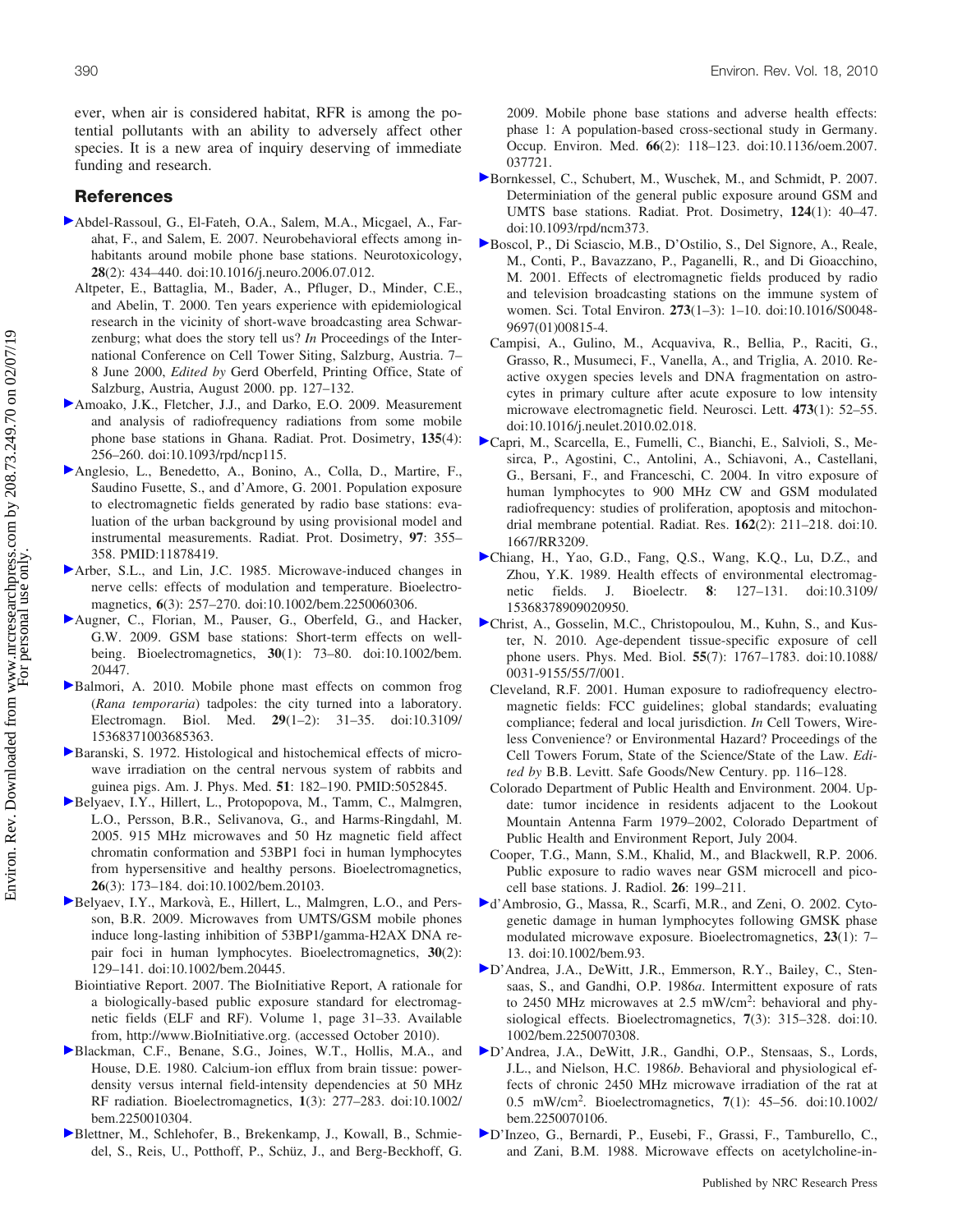duced channels in cultured chick myotubes. Bioelectromagnetics, **9**(4): 363–372. doi:10.1002/bem.2250090406.

- de Lorge, J.O. 1984. Operant behavior and colonic temperature of *Macaca mulatta* exposed to radiofrequency fields at and above resonant frequencies. Bioelectromagnetics, **5**(2): 233–246. doi:10.1002/bem.2250050211.
- de Lorge, J., and Ezell, C.S. 1980. Observing-responses of rats exposed to 1.28- and 5.62-GHz microwaves. Bioelectromagnetics, **1**(2): 183–198. doi:10.1002/bem.2250010208.
- de Pomerai, D.I., Smith, B., Dawe, A., North, K., Smith, T., Archer, D.B., Duce, I.R., Jones, D., and Candido, E.P. 2003. Microwave radiation can alter protein conformation without bulk heating. FEBS Lett. **543**(1-3): 93–97. doi:10.1016/S0014- 5793(03)00413-7.
- Department of Health and Human Services. 2008. Statistics, wireless substitution: early release of estimates from the National Health Interview Survey. Centers for Disease Control and Prevention, National Center for Health , July–December 2008. Available from http://www.cdc.gov/nchs/data/nhis/earlyrelease/ wireless200905.htm [accessed October 2010].
- DeWitt, J.R., D'Andrea, J.A., Emmerson, R.Y., and Gandhi, O.P. 1987. Behavioral effects of chronic exposure to 0.5 mW/cm<sup>2</sup> of 2450-MHz microwaves. Bioelectromagnetics, **8**(2): 149–157. doi:10.1002/bem.2250080205.
- Dolk, H., Shaddick, G., Walls, P., Grundy, C., Thakrar, B., Kleinschmidt, I., and Elliott, P. 1997a. Cancer incidence near radio and television transmitters in Great Britain, Part I. Sulton Coldfield Transmitter. Am. J. Epidemiol. **145**: 1–9. PMID: 9440406.
- Dolk, H., Elliott, P., Shaddick, G., Walls, P., and Thakrar, B. 1997b. Cancer incidence near radio and television transmitters in Great Britain, Part II. Am. J. Epidemiol. **145**: 10–17. PMID: 8982017.
- Dumansky, J.D., and Shandala, M.G. 1974. The biologic action and hygienic significance of electromagnetic fields of super high and ultra high frequencies in densely populated areas. *In* Biologic Effects and Health Hazards of Microwave Radiation: Proceedings of an International Symposium. *Edited by* P. Czerski, et al. Polish Medical Publishers, Warsaw.
- Dutta, S.K., Subramoniam, A., Ghosh, B., and Parshad, R. 1984. Microwave radiation-induced calcium ion efflux from human neuroblastoma cells in culture. Bioelectromagnetics, **5**(1): 71– 78. doi:10.1002/bem.2250050108.
- Dutta, S.K., Ghosh, B., and Blackman, C.F. 1989. Radiofrequency radiation-induced calcium ion efflux enhancement from human and other neuroblastoma cells in culture. Bioelectromagnetics, **10**(2): 197–202. doi:10.1002/bem.2250100208.
- Eger, H., Hagen, K.U., Lucas, B., Vogel, P., and Voit, H. 2004. The influence of being physically near to a cell phone transmission mast on the incidence of cancer. Published in Umwelt-Medizin-Gesellschaft 17 April 2004, as: 'Einfluss der räumlichen Nähe von Mobilfunksendeanlagen auf die Krebsinzidenz'. English translation: 8 October 2004, available at http:// www.tetrawatch.net/papers/naila.pdf (Accessed October 2010)
- Eltiti, S., Wallace, D., Ridgewell, A., Zougkou, K., Russo, R., Sepulveda, F., Mirshekar-Syahkal, D., Rasor, P., Deeble, R., and Fox, E. 2007. Does short-term exposure to mobile phone base station signals increase symptoms in individuals who report sensitivity to electromagnetic fields? A double-blind randomized provocation study. Environ. Health Perspect. **115**(11): 1603– 1608. doi:10.1289/ehp.10286.
- Eltiti, S., Wallace, D., Ridgewell, A., Zougkou, K., Russo, R., Sepulveda, F., and Fox, E. 2009. Short-term exposure to mobile phone base station signals does not affect cognitive functioning

or physiological measures in individuals who report sensitivity to electromagnetic fields and controls. Bioelectromagnetics, **30**(7): 556–563. doi:10.1002/bem.20504.

- [F](http://www.nrcresearchpress.com/action/showLinks?doi=10.1139%2FA10-018&pmid=10619445&crossref=10.1016%2FS0302-4598%2899%2900058-6&citationId=p_42_1)esenko, E.E., Makar, V.R., Novoselova, E.G., and Sadovnikov, V.B. 1999. Microwaves and cellular immunity. I. Effect of whole body microwave irradiation on tumor necrosis factor production in mouse cells. Bioelectrochem. Bioenerg. **49**(1): 29–35. doi:10.1016/S0302-4598(99)00058-6.
- [F](http://www.nrcresearchpress.com/action/showLinks?doi=10.1139%2FA10-018&pmid=16434166&crossref=10.1016%2Fj.reprotox.2005.12.003&isi=000239219600018&citationId=p_43_1)orgacs, Z., Somosy, Z., Kubinyi, G., Bakos, J., Hudak, A., Surjan, A., and Thuroczy, G. 2006. Effect of whole-body 1800MHz GSM-like microwave exposure on testicular steroidogenesis and histology in mice. Reprod. Toxicol. **22**(1): 111–117. doi:10. 1016/j.reprotox.2005.12.003.
- [F](http://www.nrcresearchpress.com/action/showLinks?doi=10.1139%2FA10-018&pmid=19476932&crossref=10.1016%2Fj.envres.2009.04.015&isi=000268054100019&citationId=p_44_1)rei, P., Mohler, E., Neubauer, G., Theis, G., Bürgi, A., Fröhlich, J., Braun-Fahrländer, C., Bolte, J., Egger, M., and Röösli, M. 2009. Temporal and spatial variability of personal exposure to radio frequency electromagnetic fields. Environ. Res. **109**(6): 779–785. doi:10.1016/j.envres.2009.04.015.
- Frey, A.H., Feld, S.R., and Frey, B. 1975. Neural function and behavior: defining the relationship. Ann. N. Y. Acad. Sci. **247**(1 Biologic Effe): 433–439. doi:10.1111/j.1749-6632.1975. tb36019.x.
- [F](http://www.nrcresearchpress.com/action/showLinks?doi=10.1139%2FA10-018&pmid=18780296&crossref=10.1002%2Fbem.20446&isi=000263303900003&citationId=p_46_1)urubayashi, T., Ushiyama, A., Terao, Y., Mizuno, Y., Shirasawa, K., Pongpaibool, P., Simba, A.Y., Wake, K., Nishikawa, M., Miyawaki, K., Yasuda, A., Uchiyama, M., Yamashita, H.K., Masuda, H., Hirota, S., Takahashi, M., Okano, T., Inomata-Terada, S., Sokejima, S., Maruyama, E., Watanabe, S., Taki, M., Ohkubo, C., and Ugawa, Y. 2009. Effects of short-term W-CDMA mobile phone base station exposure on women with or without mobile phone related symptoms. Bioelectromagnetics, **30**(2): 100–113. doi:10.1002/bem.20446.
- [G](http://www.nrcresearchpress.com/action/showLinks?doi=10.1139%2FA10-018&pmid=233760&citationId=p_47_1)age, M.I. 1979. Behavior in rats after exposure to various power densities of 2450 MHz microwaves. Neurobehav. Toxicol. **1**: 137–143.
- [G](http://www.nrcresearchpress.com/action/showLinks?doi=10.1139%2FA10-018&crossref=10.1109%2F22.539947&isi=A1996VM86200017&citationId=p_48_1)andhi, O., Lazzi, P.G., and Furse, C.M. 1996. Electromagnetic absorption in the head and neck for mobile telephones at 835 and 1900 MHz. IEEE Trans. Microw. Theory Tech. **44**(10): 1884–1897. doi:10.1109/22.539947.
- [G](http://www.nrcresearchpress.com/action/showLinks?doi=10.1139%2FA10-018&pmid=20371881&crossref=10.4149%2Fgpb_2010_01_59&isi=000277136800008&citationId=p_49_1)uler, G., Tomruk, A., Ozgur, E., and Seyhan, N. 2010. The effect of radiofrequency radiation on DNA and lipid damage in nonpregnant and pregnant rabbits and their newborns. Gen. Physiol. Biophys. **29**(1): 59–66. doi:10.4149/gpb\_2010\_01\_59.
- [H](http://www.nrcresearchpress.com/action/showLinks?doi=10.1139%2FA10-018&pmid=15859510&crossref=10.3200%2FAEOH.58.12.756-762&citationId=p_50_1)a, M., Lim, H.J., Cho, S.H., Choi, H.D., and Cho, K.Y. 2003. Incidence of cancer in the vicinity of Korean AM radio transmitters. Arch. Environ. Health, **58**(12): 756–762. doi:10.3200/ AEOH.58.12.756-762.
- [H](http://www.nrcresearchpress.com/action/showLinks?doi=10.1139%2FA10-018&pmid=17556764&crossref=10.1093%2Faje%2Fkwm083&isi=000248374500006&citationId=p_51_1)a, M., Im, H., Lee, M., Kim, H.J., Kim, B.C., Gimm, Y.M., and Pack, J.K. 2007. Radio-frequency radiation exposure from AM radio transmitters and childhood leukemia and brain cancer. Am. J. Epidemiol. **166**(3): 270–279. doi:10.1093/aje/kwm083.
- [H](http://www.nrcresearchpress.com/action/showLinks?doi=10.1139%2FA10-018&pmid=12071358&crossref=10.1080%2F00039890209602914&citationId=p_52_1)allberg, O., and Johansson, O. 2002. Melanoma incidence and frequency modulation (FM) broadcasting. Arch. Environ. Health, **57**(1): 32–40. doi:10.1080/00039890209602914.
	- Hansson Mild, K., Repacholi, M., van Deventer, E., and Ravazzani, P. (*Editors*). 2006. Working Group Report. *In* Proceedings International Workshop on EMF Hypersensitivity 25–27 October 2004, Prague, Czech Republic. MilanL WHO Press. pp. 15–6. Available from: www.who.int/peh-emf/meetings/ hypersensitivity\_prague2004/en/index.html. [Accessed May 2007.]
	- Henderson, A., and Anderson, B.S. 1986. Cancer incidence in census tracts with broadcast towers in Honolulu, Hawaii. Report prepared by Environmental Epidemiology Program, State of Hawaii, Department of Public Health, 27 October 1986.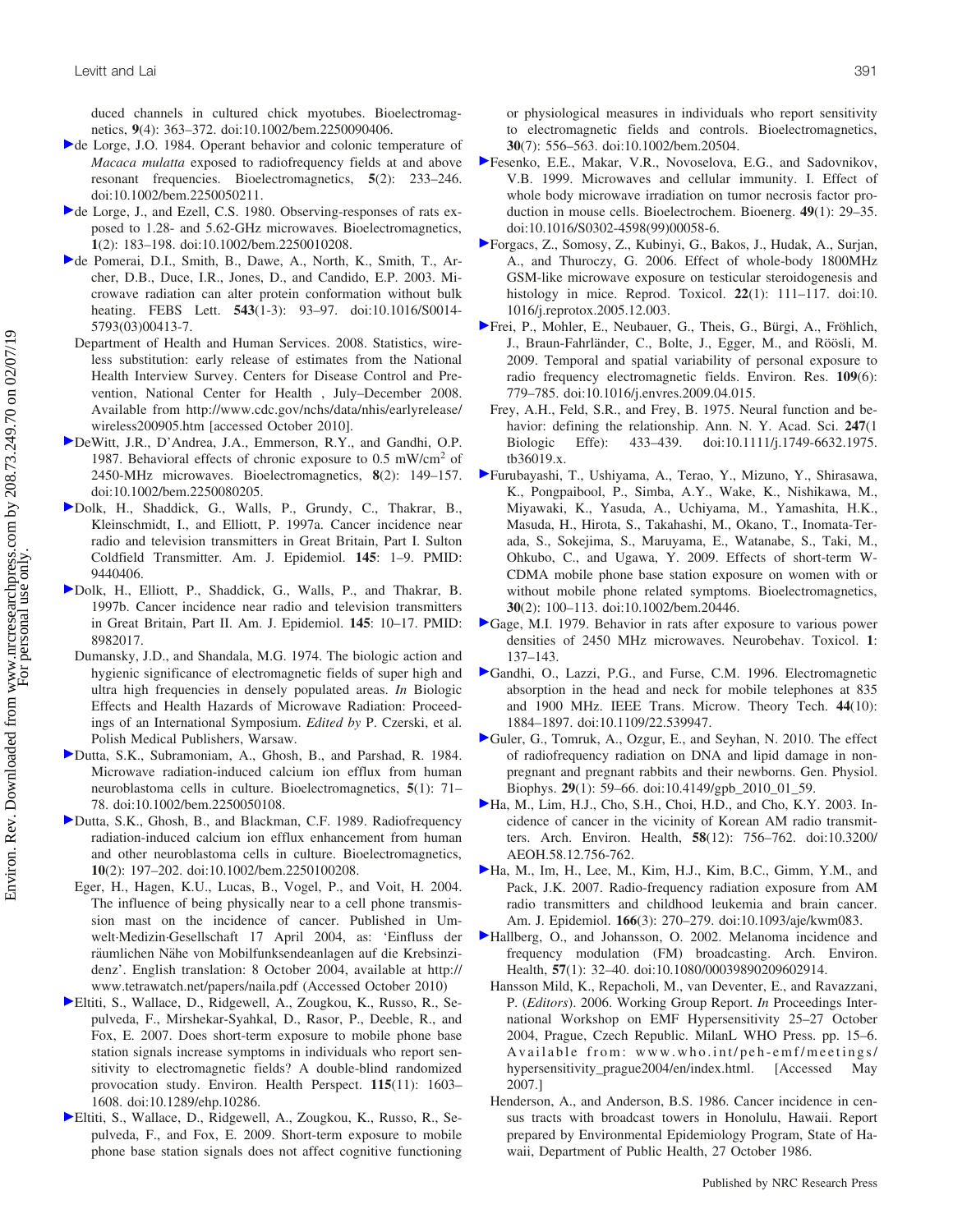- Henderson, S.I., and Bangay, M.J. 2006. Survey of RF exposure levels from mobile telephone base stations in Australia. Bioelectromagnetics, **27**(1): 73–76. doi:10.1002/bem.20174.
- Hjollund, N.H., Bonde, J.P., and Skotte, J. 1997. Semen analysis of personnel operating military radar equipment. Reprod. Toxicol. **11**(6): 897. doi:10.1016/S0890-6238(97)00074-9. PMID: 9407601.
- Hocking, B., Gordon, I.R., Grain, H.L., and Hatfield, G.E. 1996. Cancer incidence and mortality and proximity to TV towers. Med. J. Aust. **165**: 601–605. PMID:8985435.
- Huber, R., Treyer, V., Borbély, A.A., Schuderer, J., Gottselig, J.M., Landolt, H.-P., Werth, E., Berthold, T., Kuster, N., Buck, A., and Achermann, P. 2002. Electromagnetic fields, such as those from mobile phones, alter regional cerebral blood flow and sleep and waking EEG. J. Sleep Res. **11**(4): 289–295. doi:10.1046/j. 1365-2869.2002.00314.x.
- Hung, C.S., Anderson, C., Horne, J.A., and McEvoy, P. 2007. Mobile phone 'talk-mode' signal delays EEG-determined sleep onset. Neurosci. Lett. **421**(1): 82–86. doi:10.1016/j.neulet.2007.05. 027.
- Hutter, H.-P., Moshammer, H., Wallner, P., and Kundi, M. 2006. Subjective symptoms, sleeping problems, and cognitive performance in subjects living near mobile phone base stations. Occup. Environ. Med. **63**(5): 307–313. doi:10.1136/oem.2005. 020784.
- ICNIRP. 1998. Guidelines for limiting exposure to time-varying electric, magnetic, and electromagnetic fields. International Council on Non-Ionizing Radiation (ICNIRP). Oberschleisseim, Germany 1998. www.icnirp.org/documents/emfgdl.pdf. (Accessed October 2010.)
- Ivaschuk, O.I., Jones, R.A., Ishida-Jones, T., Haggren, W., Adey, W.R., and Phillips, J.L. 1997. Exposure of nerve growth factortreated PC12 rat pheochromocytoma cells to a modulated radiofrequency field at 836.55 MHz: effects on c-jun and c-fos expression. Bioelectromagnetics, **18**(3): 223–229. doi:10.1002/ (SICI)1521-186X(1997)18:3<223::AID-BEM4>3.0.CO;2-4.
- Jech, R., Sonka, K., Ruzicka, E., Nebuzelsky, A., Bohm, J., Juklickova, M., and Nevsimalova, S. 2001. Electromagnetic field of mobile phones affects visual event related potential in patients with narcolepsy. Bioelectromagnetics, **22**: 519–528. doi:10.1002/bem.81.
- Johnson, R.B., Spackman, D., Crowley, J., Thompson, D., Chou, C.K., Kunz, L.L., and Guy, A.W. 1983. Effects of long-term low-level radiofrequency radiation exposure on rats, Vol. 4, Open field behavior and corticosterone, USAF SAM-TR83-42, Report of U.S. Air Force (USAF) School of Aerospace Medicine, Brooks City Air Force Base, San Antonio, Tex.
- Johnson-Liakouris, A.J. 1998. Radiofrequency (RF) sickness in the Lilienfeild Study; an effect of modulated microwaves? Arch. Environ. Health, **53**: 236–238. PMID:9814721.
- Joseph, W., Vermeeren, G., Verloock, L., and Martens, L. 2010. Estimation of whole-body SAR from electromagnetic fields using personal exposure meters. Bioelectromagnetics, **31**: 286– 295.
- Kesari, K.K., and Behari, J. 2009. Fifty-gigahertz microwave exposure effect of radiations on rat brain. Appl. Biochem. Biotechnol. **158**(1): 126–139. doi:10.1007/s12010-008-8469-8.
- Kesari, K.K., and Behari, J. 2010. Microwave exposure affecting reproductive system in male rats. Appl. Biochem. Biotechnol. **162**(2): 416–428. doi:10.1007/s12010-009-8722-9.
- Kesari, K.K., Behari, J., and Kumar, S. 2010. Mutagenic response of 2.45 GHz radiation exposure on rat brain. Int. J. Radiat. Biol. **86**(4): 334–343. doi:10.3109/09553000903564059.
- King, N.W., Justesen, D.R., and Clarke, R.L. 1971. Behavioral sen-

sitivity to microwave irradiation. Science, **172**(3981): 398–401. doi:10.1126/science.172.3981.398.

- [K](http://www.nrcresearchpress.com/action/showLinks?doi=10.1139%2FA10-018&pmid=8717320&crossref=10.1016%2F0048-9697%2895%2904924-X&isi=A1996TY40900013&citationId=p_71_1)olodynski, A., and Kolodynski, V. 1996. Motor and psychological functions of school children living in the area of the Skundra Radio Location Station in Latvia. Sci. Total Environ. **180**(1): 87–93. doi:10.1016/0048-9697(95)04924-X.
- [K](http://www.nrcresearchpress.com/action/showLinks?doi=10.1139%2FA10-018&pmid=19309020&crossref=10.1002%2Fbem.20484&isi=000267253100008&citationId=p_72_1)ristiansen, I.S., Elstein, A.S., Gyrd-Hansen, D., Kildemoes, H.W., and Nielsen, J.B. 2009. Radiation from mobile phone systems: Is it perceived as a threat to people's health? Bioelectromagnetics, **30**(5): 393–401. doi:10.1002/bem.20484.
- [K](http://www.nrcresearchpress.com/action/showLinks?doi=10.1139%2FA10-018&pmid=17903040&crossref=10.1667%2FRR1002.1&isi=000249793600012&citationId=p_73_1)umlin, T., Iivonen, H., Miettinen, P., Juvonen, A., van Groen, T., Puranen, L., Pitkäaho, R., Juutilainen, J., and Tanila, H. 2007. Mobile phone radiation and the developing brain: behavioral and morphological effects in juvenile rats. Radiat. Res. **168**(4): 471–479. doi:10.1667/RR1002.1.
- [K](http://www.nrcresearchpress.com/action/showLinks?doi=10.1139%2FA10-018&crossref=10.1667%2FRR1002.1&citationId=p_74_1)wee, S., Raskmark, P., and Velizarov, P. 2001. Changes in cellular proteins due to environmental non-ionizing radiation. I. Heatshock proteins. Electro- Magnetobiol. **20**: 141–152. doi:10.1667/ RR1002.1.
- [L](http://www.nrcresearchpress.com/action/showLinks?doi=10.1139%2FA10-018&pmid=3659088&crossref=10.1016%2F0091-3057%2887%2990186-9&isi=A1987J572600005&citationId=p_75_1)ai, H., Horita, A., Chou, C.K., and Guy, A.W. 1987. Effects of low-level microwave irradiation on hippocampal and frontal cortical choline uptake are classically conditionable. Pharmacol. Biochem. Behav. **27**(4): 635–639. doi:10.1016/0091-3057(87) 90186-9.
- [L](http://www.nrcresearchpress.com/action/showLinks?doi=10.1139%2FA10-018&pmid=1312845&isi=A1992HB44900006&citationId=p_76_1)ai, H., Carino, M.A., Horita, A. and Guy, A.W. 1992. Single vs. repeated microwave exposure: effects on benzodiazepine receptors in the brain of the rat. Bioelectromagnetics **13**:57–66. PMID:1312845.
- [L](http://www.nrcresearchpress.com/action/showLinks?doi=10.1139%2FA10-018&pmid=2675124&crossref=10.1016%2F0091-3057%2889%2990442-5&isi=A1989AK77700024&citationId=p_77_1)ai, H., Carino, M.A., Horita, A. and Guy, A.W. 1989. Low-level microwave irradiation and central cholinergic systems. Pharmacol. Biochem. Behav. **33**(1): 131–138. doi:10.1016/0091- 3057(89)90442-5.
- [L](http://www.nrcresearchpress.com/action/showLinks?doi=10.1139%2FA10-018&pmid=10999398&isi=000089248200046&citationId=p_78_1)ebedeva, N.N., Sulimov, A.V., Sulimova, O.P., Kotrovskaya, T.I., and Gailus, T. 2000. Cellular phone electromagnetic field effects on bioelectric activity of human brain. Crit. Rev. Biomed. Eng. **28**: 323–337. PMID: 10999398.
- ▶[L](http://www.nrcresearchpress.com/action/showLinks?doi=10.1139%2FA10-018&pmid=18339122&crossref=10.1111%2Fj.1600-079X.2007.00522.x&citationId=p_79_1)erchl, A., Krüger, H., Niehaus, M., Streckert, J.R., Bitz, A.K., and Hansen, V. 2008. Effects of mobile phone electromagnetic fields at nonthermal SAR values on melatonin and body weight of Djungarian hamsters (*Phodopus sungorus*). J. Pineal Res. **44**(3): 267–272. doi:10.1111/j.1600-079X.2007.00522.x.
- Levitt, B.B, Electromagnetic fields, A consumer's guide to the issues and how to protect ourselves, Harcourt Brace & Co., San Diego, New York, London, 1995, p. 23.
- Levitt, B.B., Cell-phone towers and communities, The struggle for local control. Orion Afield, Publisher, The Orion Society, Great Barrington, Mass. Autumn 1998, pp. 32–36.
- Lilienfield, A.M., Libauer, G.M., Cauthen, J., Tonascia, S., and Tonascia, J. 1978. Evaluation of health status of foreign service and other employees from selected eastern European embassies. Foreign Service Health Status Study, Final Report; Contract No. 6025-619037 (NTIS publication P8-288 163/9) Washington, D.C.; National Technical Information Service, U.S. Department of Commerce.
- ▶[L](http://www.nrcresearchpress.com/action/showLinks?doi=10.1139%2FA10-018&pmid=19135463&isi=000264580800010&citationId=p_83_1)uukkonen, J., Hakulinen, P., Mäki-Paakkanen, J., Juutilainen, J., and Naarala, J. 2009. Enhancement of chemically induced reactive oxygen species production and DNA damage in human SH-SY5Y neuroblastoma cells by 872 MHz radiofrequency radiation. Mutat. Res. **662**: 54–58. PMID:19135463.
- [M](http://www.nrcresearchpress.com/action/showLinks?doi=10.1139%2FA10-018&pmid=9261543&crossref=10.1002%2F%28SICI%291521-186X%281997%2918%3A6%3C455%3A%3AAID-BEM8%3E3.0.CO%3B2-1&isi=A1997XP27500008&citationId=p_84_1)agras, I.N., and Xenos, T.D. 1997. RF radiation-induced changes in the prenatal development of mice. Bioelectromagnetics, **18**(6): 455–461. doi:10.1002/(SICI)1521-186X(1997) 18:6<455::AID-BEM8>3.0.CO;2-1.
- [M](http://www.nrcresearchpress.com/action/showLinks?doi=10.1139%2FA10-018&pmid=9508044&crossref=10.1159%2F000054308&isi=000071984200008&citationId=p_85_1)ann, K., Wagner, P., Brunn, G., Hassan, F., Hiemke, C., and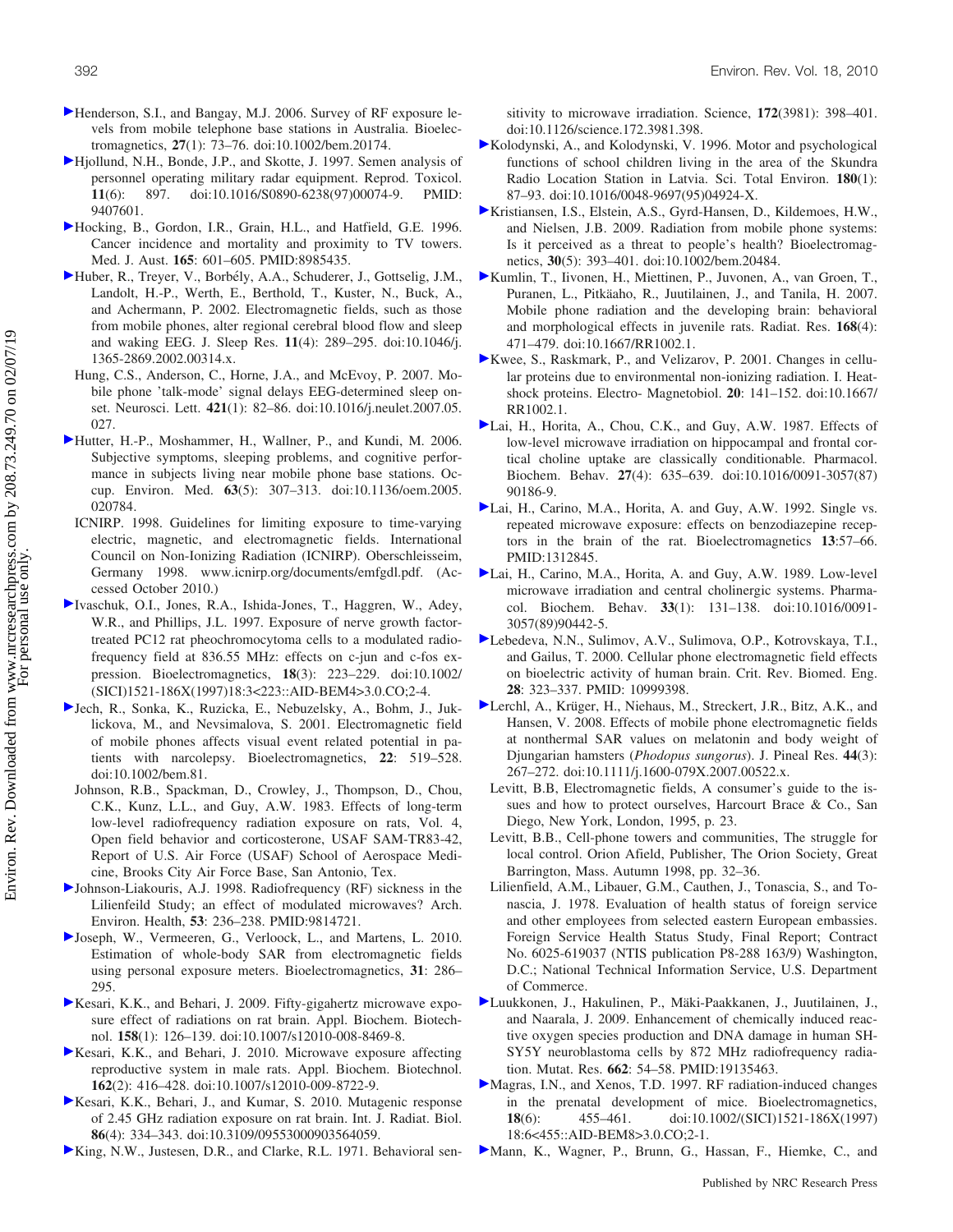Roschke, J. 1998. Effects of pulsed high-frequency electromagnetic fields on the neuroendocrine system. Neuroendocrinology, **67**: 139–144. doi:10.1159/000054308.

- Mann, S.M., Cooper, T.G., Allen, S.G., Blackwell, R.P., and Lowe, A.J. 2002. Exposures to radio waves near mobile phone base stations. Chilton. National Radiological Protection Board, NRPB-R321. Available from: www.hpa.org.uk/radiation/ publications/archive/reports/2000/nrpb\_r321. (Accessed October 2010.)
- Manville, A., III. 2007. Briefing paper on the need for research into the cumulative impacts of communication towers on migratory birds and other wildlife in the United States. Communication Tower Research Needs - Public Briefing-2-807.doc, Division of Migratory Bird Management (DMBM), U.S. Fish & Wildlife Service, updated 13 August 2007.
- Marinelli, F., La Sala, D., Cicciotti, G., Cattini, L., Trimarchi, C., Putti, S., Zamparelli, A., Giuliani, L., Tomassetti, G., and Cinti, C. 2004. Exposure to 900 MHz electromagnetic field induces an unbalance between pro-apoptotic and pro-survival signals in Tlymphoblastoid leukemia CCRF–CEM cells. J. Cell. Physiol. **198**(2): 324–332. doi:10.1002/jcp.10425.
- Markkanen, A., Penttinen, P., Naarala, J., Pelkonen, J., Sihvonen, A.P., and Juutilainen, J. 2004. Apoptosis induced by ultraviolet radiation is enhanced by amplitude modulated radiofrequency radiation in mutant yeast cells. Bioelectromagnetics, **25**(2): 127–133. doi:10.1002/bem.10167.
- Markovà, E., Hillert, L., Malmgren, L., Persson, B.R., and Belyaev, I.Y. 2005. Microwaves from GSM mobile telephones affect 53BP1 and gamma-H2AX foci in human lymphocytes from hypersensitive and healthy persons. Environ. Health Perspect. **113**(9): 1172–1177. doi:10.1289/ehp.7561.
- Martínez-Búrdalo, M., Martín, A., Anguiano, M., and Villar, R. 2005. On the safety assessment of human exposure in the proximity of cellular communications base-station antennas at 900, 1800 and 2170 MHz. Phys. Med. Biol. **50**(17): 4125–4137. doi:10.1088/0031-9155/50/17/015.
- Maskarinec, G., Cooper, J., and Swygert, I. 1994. Investigation of increased incidence in childhood leukemia near radio towers in Hawaii: preliminary observations. J. Environ. Pathol. Toxicol. Oncol. **13**: 33–37. PMID:7823291.
- Michelozzi, P., Capon, A., Kirchmayer, U., Forastiere, F., Biggeri, A., Barca, A., and Perucci, C.A. 2002. Adult and childhood leukemia near a high-power radio station in Rome, Italy. Am. J. Epidemiol. **155**(12): 1096–1103. doi:10.1093/aje/155.12.1096.
- Mitchell, D.S., Switzer, W.G., and Bronaugh, E.L. 1977. Hyperactivity and disruption of operant behavior in rats after multiple exposure to microwave radiation. Radio Sci. **12**(6S): 263–271. doi:10.1029/RS012i06Sp00263.
- NCRP. 1986. Biological effects and exposure criteria for radiofrequency electromagnetic fields. National Council on Radiation Protection and Measurements. NCRP Report No. 86, 2 April 1986.
- Navakatikian, M.A., and Tomashevskaya, L.A. 1994. Phasic behavioral and endocrine effects of microwaves of nonthermal intensity. *In* Biological Effects of Electric and Magnetic Fields, Vol. 1. *Edited by* D.O. Carpenter. Academic Press, San Diego, Calif.
- Navarro, A.E., Sequra, J., Portolés, M., and Gómez-Perretta de Mateo, C. 2003. The microwave syndrome: a preliminary study in Spain. Electromagn. Biol. Med. **22**(2-3): 161–169. doi:10.1081/ JBC-120024625.
- Neubauer, G., Feychting, M., Hamnerius, Y., Kheiferts, L., Kuster, N., Ruiz, I., Schüz, J., Überbacher, R., Wiart, J., and Röösli, M. 2007. Feasibility of future epidemiology studies on possible

health effects of mobile phone base stations. Bioelectromagnetics, **28**(3): 224–230. doi:10.1002/bem.20298.

- Neubauer, G., Cecil, S., Giczi, W., Petric, B., Preiner, P., and Frolich, J. 2008. Final report on the project C2006-07, evaluation of the correlation between RF dosimeter reading and real human exposure, Austrian Research Centres ARC-Report ARC-IT-0218, April 2008.
- ▶[N](http://www.nrcresearchpress.com/action/showLinks?doi=10.1139%2FA10-018&pmid=18044737&crossref=10.1002%2Fbem.20386&isi=000254479100008&citationId=p_100_1)ittby, H., Grafström, G., Tian, D.P., Malmgren, L., Brun, A., Persson, B.R., Salford, L.G., and Eberhardt, J. 2008. Cognitive impairment in rats after long-term exposure to GSM-900 mobile phone radiation. Bioelectromagnetics, **29**(3): 219–232. doi:10. 1002/bem.20386.
- [N](http://www.nrcresearchpress.com/action/showLinks?doi=10.1139%2FA10-018&pmid=10619446&crossref=10.1016%2FS0302-4598%2899%2900059-8&citationId=p_101_1)ovoselova, E.G., Fesenko, E.E., Makar, V.R., and Sadovnikov, V.B. 1999. Microwaves and cellular immunity II. Immunostimulating effects of microwaves and naturally occurring antioxidant nutrients. Bioelectrochem. Bioenerg. **49**(1): 37–41. doi:10.1016/ S0302-4598(99)00059-8.
- [N](http://www.nrcresearchpress.com/action/showLinks?doi=10.1139%2FA10-018&isi=000226278300009&citationId=p_102_1)ovoselova, E.G., Ogay, V.B., Sorokina, O.V., Glushkova, O.V., Sinotova, O.A., and Fesenko, E.E. 2004. The production of tumor necrosis factor in cells of tumor-bearing mice after totalbody microwave irradiation and antioxidant diet. Electromagn. Biol. Med. **23**: 167–180.
- Oberfeld, G., Navarro, A.E., Portoles, M., Maestu, C., and Gomez-Perretta, C. 2004. The microwave syndrome – further aspects of a Spanish study. *In* Proceedings of the 3rd International Workshop on Biological Effects of Electromagnetic Fields, Kos, Greece, 4–8 October 2004.
- Ofcom. 2008 *The Communications Market Interim Report*, August 2008. Ofcom, London, UK. Available from http://www.ofcom. org.uk/research/cm/cmr08/. (Accessed October 2010.)
- [O](http://www.nrcresearchpress.com/action/showLinks?doi=10.1139%2FA10-018&pmid=861720&crossref=10.1016%2F0006-8993%2877%2990726-0&isi=A1977DF04900006&citationId=p_105_1)scar, K.J., and Hawkins, T.D. 1977. Microwave alteration of the blood-brain barrier system of rats. Brain Res. **126**(2): 281–293. doi:10.1016/0006-8993(77)90726-0.
- [P](http://www.nrcresearchpress.com/action/showLinks?doi=10.1139%2FA10-018&pmid=20397840&crossref=10.3109%2F09553000903567979&isi=000276767500002&citationId=p_106_1)anagopoulos, D.J., and Margaritis, L.H. 2010*a*. The identification of an intensity 'window' on the bioeffects of mobile telephony radiation. Int. J. Radiat. Biol. **86**(5): 358–366. doi:10.3109/ 09553000903567979.
- [P](http://www.nrcresearchpress.com/action/showLinks?doi=10.1139%2FA10-018&pmid=20399887&isi=000279528700004&citationId=p_107_1)anagopoulos, D.J., and Margaritis, L.H. 2010*b*. The effect of exposure duration on the biological activity of mobile telephony radiation. Mutat. Res. **699**: 17–22.
- [P](http://www.nrcresearchpress.com/action/showLinks?doi=10.1139%2FA10-018&pmid=20397839&crossref=10.3109%2F09553000903567961&isi=000276767500001&citationId=p_108_1)anagopoulos, D.J., Chavdoula, E.D., and Margaritis, L.H. 2010. Bioeffects of mobile telephony radiation in relation to its intensity or distance from the antenna. Int. J. Radiat. Biol. **86**(5): 345–357. doi:10.3109/09553000903567961.
- [P](http://www.nrcresearchpress.com/action/showLinks?doi=10.1139%2FA10-018&pmid=15338224&crossref=10.1007%2Fs00420-004-0512-7&isi=000223558800003&citationId=p_109_1)ark, S.K., Ha, M., and Im, H.-J. 2004. Ecological study on residences in the vicinity of AM radio broadcasting towers and cancer death: preliminary observations in Korea. Int. Arch. Occup. Environ. Health, **77**(6): 387–394. doi:10.1007/s00420-004-0512- 7.
- [P](http://www.nrcresearchpress.com/action/showLinks?doi=10.1139%2FA10-018&pmid=18401946&crossref=10.1556%2FABiol.59.2008.1.6&isi=000253256600006&citationId=p_110_1)avicic, I., and Trosic, I. 2008. Impact of 864 MHz or 935 MHz radiofrequency microwave radiation on the basic growth parameters of V79 cell line. Acta Biol. Hung. **59**(1): 67–76. doi:10. 1556/ABiol.59.2008.1.6.
- [P](http://www.nrcresearchpress.com/action/showLinks?doi=10.1139%2FA10-018&pmid=19795354&isi=000271391600008&citationId=p_111_1)érez-Castejón, C., Pérez-Bruzón, R.N., Llorente, M., Pes, N., Lacasa, C., Figols, T., Lahoz, M., Maestú, C., Vera-Gil, A., Del Moral, A., and Azanza, M.J. 2009. Exposure to ELF-pulse modulated X band microwaves increases in vitro human astrocytoma cell proliferation. Histol. Histopathol. **24**: 1551–1561.
- [P](http://www.nrcresearchpress.com/action/showLinks?doi=10.1139%2FA10-018&crossref=10.1023%2FA%3A1019150510840&citationId=p_112_1)ersson, B.R.R., Salford, L.G., and Brun, A. 1997. Blood–brain barrier permeability in rats exposed to electromagnetic fields used in wireless communication. Wirel. Netw. **3**(6): 455–461. doi:10.1023/A:1019150510840.
- [P](http://www.nrcresearchpress.com/action/showLinks?doi=10.1139%2FA10-018&crossref=10.1016%2FS0302-4598%2898%2900074-9&citationId=p_113_1)hillips, J.L., Ivaschuk, O., Ishida-Jones, T., Jones, R.A., Campbell-Beachler, M., and Haggren, W. 1998. DNA damage in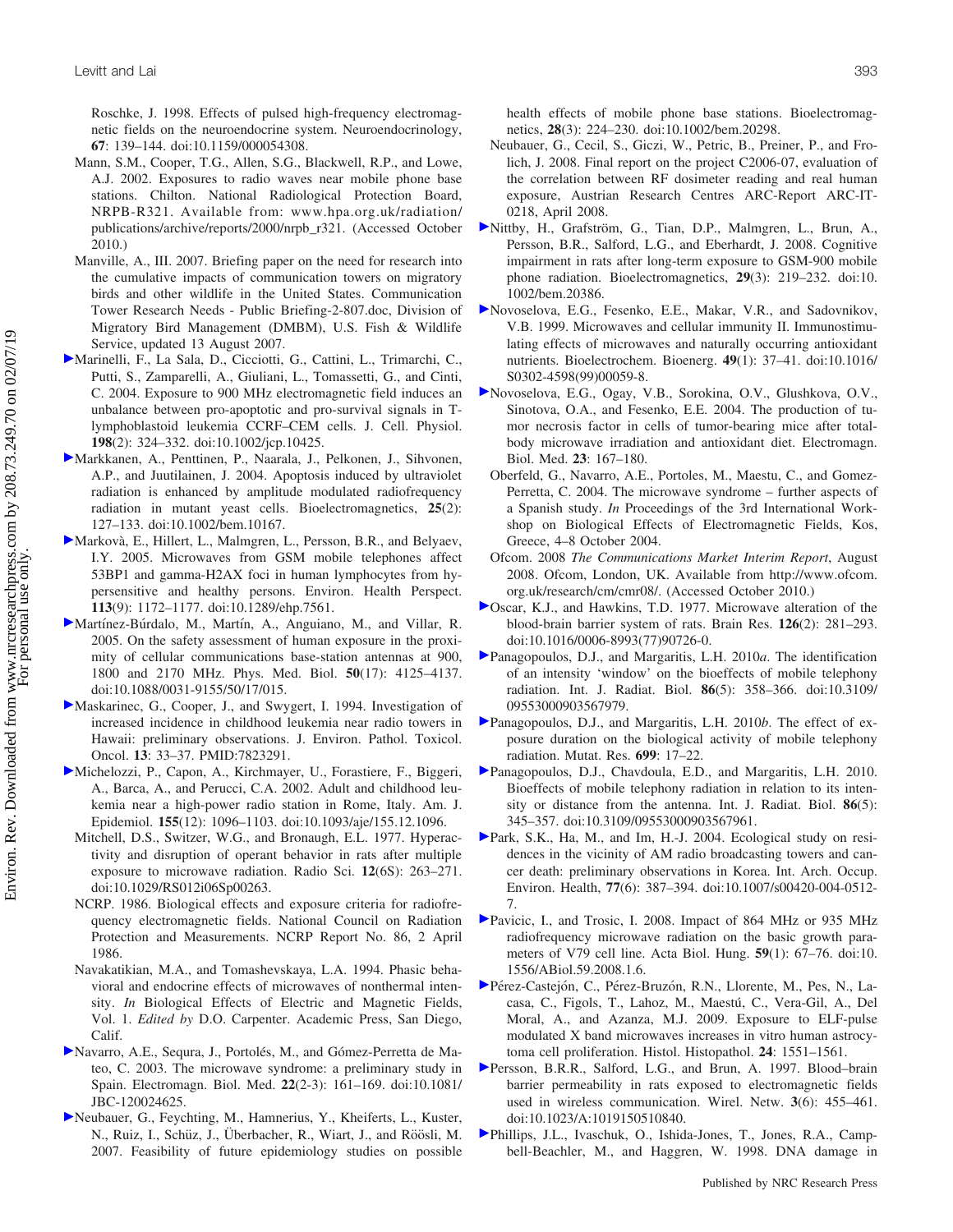Molt-4 T-lymphoblastoid cells exposed to cellular telephone radiofrequency fields in vitro. Bioelectrochem. Bioenerg. **45**(1): 103–110. doi:10.1016/S0302-4598(98)00074-9.

- Pologea-Moraru, R., Kovacs, E., Iliescu, K.R., Calota, V., and Sajin, G. 2002. The effects of low level microwaves on the fluidity of photoreceptor cell membrane. Bioelectrochemistry, **56**(1–2): 223–225. doi:10.1016/S1567-5394(02)00037-3.
- Pyrpasopoulou, A., Kotoula, V., Cheva, A., Hytiroglou, P., Nikolakaki, E., Magras, I.N., Xenos, T.D., Tsiboukis, T.D., and Karkavelas, G. 2004. Bone morphogenetic protein expression in newborn rat kidneys after prenatal exposure to radiofrequency radiation. Bioelectromagnetics, **25**(3): 216–227. doi:10.1002/ bem.10185.
- Radon, K., Spegel, H., Meyer, N., Klein, J., Brix, J., Wiedenhofer, A., Eder, H., Praml, G., Schulze, A., Ehrenstein, V., von Kries, R., and Nowak, D. 2006. Personal dosimetry of exposure to mobile telephone base stations? An epidemiological feasibility study comparing the Maschek dosimeter prototype and Antennessa SP-090 system. Bioelectromagnetics, **27**(1): 77–81. doi:10.1002/bem.20175.
- REFLEX 2004. REFLEX Final Report: Risk evaluation of potential environmental hazards from low frequency electromangetic field exposure using sensitivie in vitro methods, Europena Union, Quality of Life and Management of Living Resources, Contract: QLK4-CT-1999-01574, 1 February 2000 – 31 May 2004 Available at http:// www.itis.ethz.ch/downloads/REFLEX\_Final%20Report\_171104.pdf. (Accessed October 2010.)
- Regel, S.J., Negovetic, S., Röösli, M., Berdiñas, V., Schuderer, J., Huss, A., Lott, U., Kuster, N., and Achermann, P. 2006. UMTS base station-like exposure, well-being, and cognitive performance. Environ. Health Perspect. **114**(8): 1270–1275. doi:10. 1289/ehp.8934.
- Rinebold, J.M. 2001. State centralized siting of telecommunications facilities and cooperative efforts with Connecticut towns. *In* Cell Towers, Wireless Convenience? or Environmental Hazard? *In* Proceedings of the Cell Towers Forum, State of the Science/ State of the Law. *Edited by* B.B. Levitt. Safe Goods/New Century, Sheffield, Mass. pp. 129–141.
- Roux, D., Vian, A., Girard, S., Bonnet, P., Paladian, F., Davies, E., and Ledoigt, G. 2008*a*. High frequency (900 MHz) low amplitude (5 V m-1) electromagnetic field: a genuine environmental stimulus that affects transcription, translation, calcium and energy charge in tomato. Planta, **227**(4): 883–891. doi:10.1007/ s00425-007-0664-2.
- Roux, D., Faure, C., Bonnet, P., Girard, S., Ledoigt, G., Davies, E., Gendraud, M., Paladian, F., and Vian, A. 2008*b*. A possible role for extra-cellular ATP in plant responses to high frequency, lowamplitude electromagnetic field. Plant Signal. Behav. **3**: 383– 385.
- Sage, C., and Carpenter, D.O. 2009. Public health implications of wireless technologies. Pathophysiology, **16**(2-3): 233–246. doi:10.1016/j.pathophys.2009.01.011.
- Salford, L.G., Brun, A.R., Eberhardt, J.L., Malmgren, L., and Persson, B.R.R. 2003. Nerve cell damage in mammalian brain after exposure to microwaves from GSM mobile phones. Environ. Health Perspect. **111**(7): 881–883. doi:10.1289/ehp.6039.
- Sanders, A.P., Joines, W.T., and Allis, J.W. 1985. Effect of continuous-wave, pulsed, and sinusoidal–amplitude–modulated microwaves on brain energy metabolism. Bioelectromagnetics, **6**(1): 89–97. doi:10.1002/bem.2250060109.
- Santini, R., Santini, P., Danze, J.M., Le Ruz, P., and Seigne, M. 2002. Enquête sur la santé de riverains de stations relais de téléphonie mobile : Incidences de la distance et du sexe. Pathol. Biol. **50**: 369–373. doi:10.1016/S0369-8114(02)00311-5.
- [S](http://www.nrcresearchpress.com/action/showLinks?doi=10.1139%2FA10-018&crossref=10.1109%2FTPS.2004.832613&isi=000224544700011&citationId=p_126_1)arimov, R., Malmgren, L.O.G., Markova, E., Persson, B.R.R., and Belyaev, I.Y. 2004. Nonthermal GSM microwaves affect chromatin conformation in human lymphocytes similar to heat shock. IEEE Trans. Plasma Sci. **32**(4): 1600–1608. doi:10.1109/ TPS.2004.832613.
- [S](http://www.nrcresearchpress.com/action/showLinks?doi=10.1139%2FA10-018&pmid=7284018&crossref=10.1002%2Fbem.2250010109&citationId=p_127_1)chrot, J., Thomas, J.R., and Banvard, R.A. 1980. Modification of the repeated acquisition of response sequences in rats by low-level microwave exposure. Bioelectromagnetics, **1**(1): 89–99. doi:10.1002/bem.2250010109.
- [S](http://www.nrcresearchpress.com/action/showLinks?doi=10.1139%2FA10-018&pmid=2285418&crossref=10.1002%2Fbem.2250110409&isi=A1990EP54200008&citationId=p_128_1)chwartz, J.L., House, D.E., and Mealing, G.A. 1990. Exposure of frog hearts to CW or amplitude-modulated VHF fields: selective efflux of calcium ions at 16 Hz. Bioelectromagnetics, **11**(4): 349–358. doi:10.1002/bem.2250110409.
- [S](http://www.nrcresearchpress.com/action/showLinks?doi=10.1139%2FA10-018&pmid=18278508&crossref=10.1007%2Fs00420-008-0305-5&isi=000253571700009&citationId=p_129_1)chwarz, C., Kratochvil, E., Pilger, A., Kuster, N., Adlkofer, F., and Rüdiger, H.W. 2008. Radiofrequency electromagnetic fields (UMTS, 1,950 MHz) induce genotoxic effects in vitro in human fibroblasts but not in lymphocytes. Int. Arch. Occup. Environ. Health, **81**(6): 755–767. doi:10.1007/s00420-008-0305-5.
- SCENIHR. 2009. Health effects of exposure to EMF, European Commission, Health & Consumer Protection DG. Scientific Committee on Emerging and Newly Identified Health Risks (SCENIHR), 19 January 2009.
- [S](http://www.nrcresearchpress.com/action/showLinks?doi=10.1139%2FA10-018&pmid=213605&citationId=p_131_1)eaman, R.L., and Wachtel, H. 1978. Slow and rapid responses to CW and pulsed microwave radiation by individual Aplysia pacemakers. J. Microw. Power, **13**: 77–86.
- [S](http://www.nrcresearchpress.com/action/showLinks?doi=10.1139%2FA10-018&pmid=16297229&crossref=10.1111%2Fj.1539-6924.2005.00672.x&isi=000232867400014&citationId=p_132_1)iegrist, M., Earle, T.C., Gutscher, H., and Keller, C. 2005. Perception of mobile phone and base station risks. Risk Anal. **25**(5): 1253–1264. doi:10.1111/j.1539-6924.2005.00672.x.
- [S](http://www.nrcresearchpress.com/action/showLinks?doi=10.1139%2FA10-018&pmid=19598181&citationId=p_133_1)ilke, T., Heinrich, S., Kuhnlein, A., and Radon, K. 2010. The association between socioeconomic status and exposure to mobile telecommunication networks in children and adolescents. Bioelectromagnetics, **31**: 20–27.
- [S](http://www.nrcresearchpress.com/action/showLinks?doi=10.1139%2FA10-018&pmid=19671591&crossref=10.1093%2Frpd%2Fncp152&isi=000269997700008&citationId=p_134_1)irav, B., and Seyhan, N. 2009. Radio frequency radiation (RFR) from TV and radio transmitters at a pilot region in Turkey. Radiat. Prot. Dosimetry, **136**(2): 114–117. doi:10.1093/rpd/ncp152.
- [S](http://www.nrcresearchpress.com/action/showLinks?doi=10.1139%2FA10-018&pmid=1822036&citationId=p_135_1)omosy, Z., Thuroczy, G., Kubasova, T., Kovacs, J., and Szabo, L.D. 1991. Effects of modulated and continuous microwave irradiation on the morphology and cell surface negative charge of 3T3 fibroblasts. Scanning Microsc. **5**: 1145–1155.
- [S](http://www.nrcresearchpress.com/action/showLinks?doi=10.1139%2FA10-018&pmid=9096841&crossref=10.1002%2F%28SICI%291521-186X%281997%2918%3A3%3C230%3A%3AAID-BEM5%3E3.0.CO%3B2-3&isi=A1997WR02500005&citationId=p_136_1)tagg, R.B., Thomas, W.J., Jones, R.A., and Adey, W.R. 1997. DNA synthesis and cell proliferation in C6 glioma and primary glial cells exposed to a 836.55 MHz modulated radiofrequency field. Bioelectromagnetics, **18**(3): 230–236. doi:10.1002/(SICI) 1521-186X(1997)18:3<230::AID-BEM5>3.0.CO;2-3.
- [S](http://www.nrcresearchpress.com/action/showLinks?doi=10.1139%2FA10-018&pmid=16595333&crossref=10.1080%2F15368370600572961&isi=000236543400005&citationId=p_137_1)tankiewicz, W., Da˛browski, M.P., Kubacki, R., Sobiczewska, E., and Szmigielski, S. 2006. Immunotropic influence of 900 MHz microwave GSM signal on human blood immune cells activated in vitro. Electromagn. Biol. Med. **25**(1): 45–51. doi:10.1080/ 15368370600572961.
- State of Hawaii, 1991. Investigation of Childhood Leukemia on Waianae Coast 1977–1990. Environmental Epidemiology Program. State of Hawaii Department of Health.
- [T](http://www.nrcresearchpress.com/action/showLinks?doi=10.1139%2FA10-018&pmid=472107&crossref=10.1007%2FBF01326893&isi=A1979GM24300002&citationId=p_139_1)akashima, S., Onaral, B., and Schwan, H.P. 1979. Effects of modulated RF energy on the EEG of mammalian brain. Radiat. Environ. Biophys. **16**(1): 15–27. doi:10.1007/BF01326893.
- [T](http://www.nrcresearchpress.com/action/showLinks?doi=10.1139%2FA10-018&pmid=11516410&crossref=10.1016%2FS0006-8993%2801%2902434-9&isi=000169588900005&citationId=p_140_1)attersall, J.E., Scott, I.R., Wood, S.J., Nettell, J.J., Bevir, M.K., Wang, Z., Somasiri, N.P., and Chen, X. 2001. Effects of low intensity radiofrequency electromagnetic fields on electrical activity in rat hippocampal slices. Brain Res. **904**(1): 43–53. doi:10. 1016/S0006-8993(01)02434-9.
- Tell, R. 2008. An analysis of radiofrequency fields associated with operation of the Hydro One Smart Meter System, October 28, 2008. Report by Richard A. Tell, Associates, Inc., Colville, Wash., for Hydro One Networks, Inc., Toronto, Ont.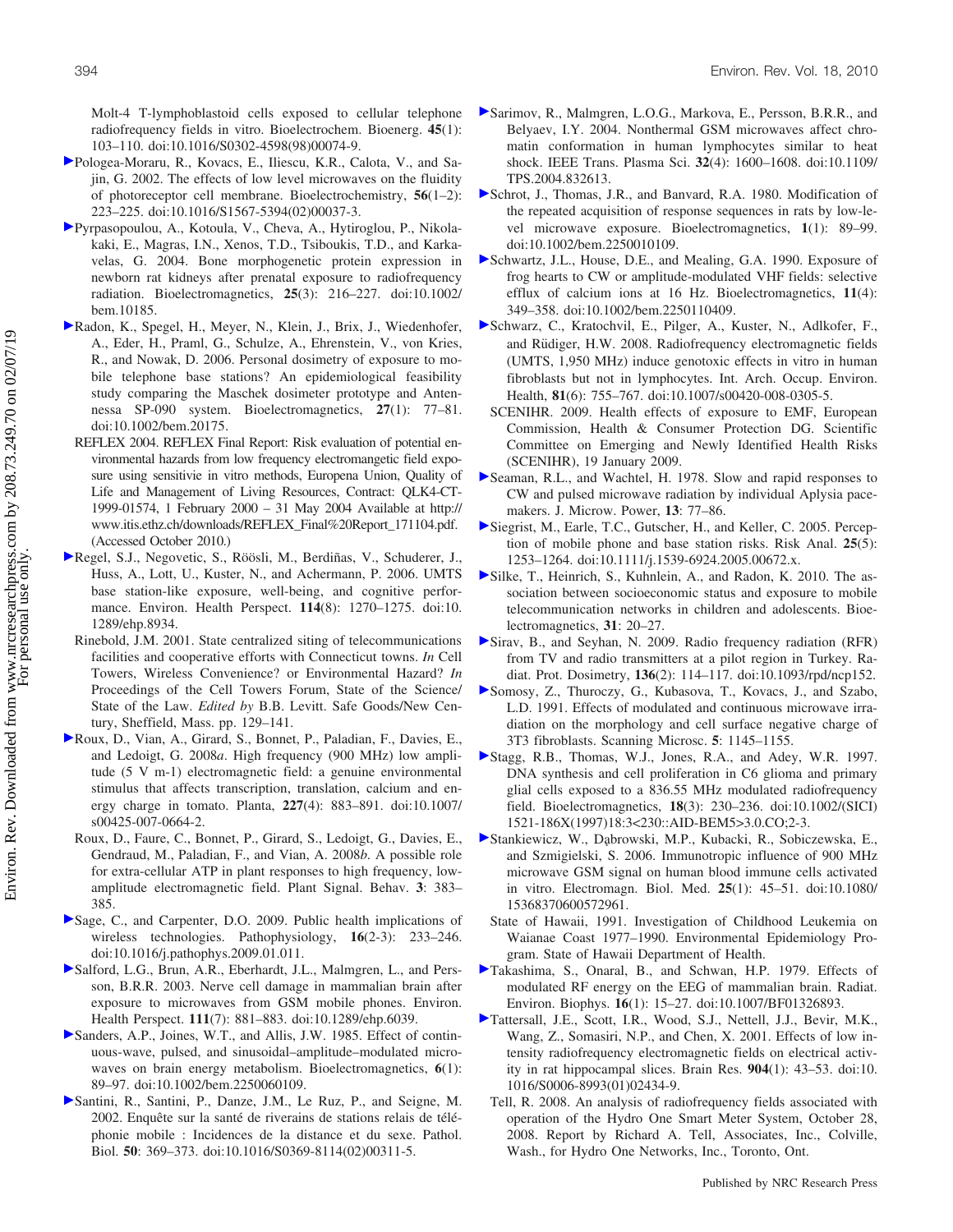- Thomas, J.R., Finch, E.D., Fulk, D.W., and Burch, L.S. 1975. Effects of low level microwave radiation on behavioral baselines. Ann. N. Y. Acad. Sci. **247**(1 Biologic Effe): 425–432. doi:10. 1111/j.1749-6632.1975.tb36018.x.
- Tolgskaya, M.S., and Gordon, A.V. 1973. Pathological effects of radio waves. Soviet Science Consultants Bureau, New York. pp. 133–137.
- United States Senate. 1979. Microwave rrradiation of the U.S. Embassy in Moscow, Committee on Commerce, Science and Transportation. 96th Congress, 1st session, April 1979, pp. 1–23.
- U.S. FCC. 1997. Evaluating compliance with FCC-specified guidelines for human exposure to radiofrequency radiation, U.S. Federal Communications Commission. Office of Engineering and Technology, OET Bulletin 65, Edition 97-101, August 1997, Washington, DC. Available from http://www..fcc.gov/Bureaus/ Engineering\_Technology/Documents/bulletins/oet65/oet65.pdf. (Accessed October 2010).
- van Wyk, M.J., Bingle, M., and Meyer, F.J. 2005. Antenna modeling considerations for accurate SAR calculations in human phantoms in close proximity to GSM cellular base station antennas. Bioelectromagnetics, **26**(6): 502–509. doi:10.1002/bem.20122.
- Velizarov, S., Raskmark, P., and Kwee, S. 1999. The effects of radiofrequency fields on cell proliferation are non-thermal. Bioelectrochem. Bioenerg. **48**(1): 177–180. doi:10.1016/S0302- 4598(98)00238-4.
- Veyret, B., Bouthet, C., Deschaux, P., de Seze, R., Geffard, M., Joussot-Dubien, J., Diraison, M., Moreau, J.M., and Caristan, A. 1991. Antibody responses of mice exposed to low-power microwaves under combined, pulse-and-amplitude modulation. Bioelectromagnetics, **12**(1): 47–56. doi:10.1002/bem.2250120107.
- Vian, A., Roux, D., Girard, S., Bonnet, P., Paladian, F., Davies, E., and Ledoigt, G. 2006. Microwave irradiation affects gene expression in plants. Plant Signal. Behav. **1**(2): 67–70.
- Viel, J.-F., Clerc, S., Barberra, C., Rymzhanova, R., Moissonnier, M., Hours, M., and Cardis, E. 2009. Residential exposure to radiofrequency fields from mobile-phone base stations, and broadcast transmitters: a population-based survey with personal

meter. Occup. Environ. Med. **66**(8): 550–556. doi:10.1136/oem. 2008.044180.

- Wachtel, H., Seaman, R., and Joines, W. 1975. Effects of low-intensity microwaves on isolated neurons. Ann. N.Y. Acad. Sci. **247**(1 Biologic Effe): 46–62. doi:10.1111/j.1749-6632.1975. tb35982.x.
- [W](http://www.nrcresearchpress.com/action/showLinks?doi=10.1139%2FA10-018&pmid=20075020&crossref=10.1289%2Fehp.0901416&isi=000278591300015&citationId=p_152_1)allace, D., Eltiti, S., Ridgewell, A., Garner, K., Russo, R., Sepulveda, F., Walker, S., Quinlan, T., Dudley, S., Maung, S., Deeble, R., and Fox, E. 2010. Do TETRA (Airwave) base station signals have a short-term impact on health and well-being? A randomized double-blind provocation study. Environ. Health Perspect. **118**(6): 735–741. doi:10.1289/ehp.0901416.
- [W](http://www.nrcresearchpress.com/action/showLinks?doi=10.1139%2FA10-018&pmid=10615092&crossref=10.1002%2F%28SICI%291521-186X%28200001%2921%3A1%3C52%3A%3AAID-BEM8%3E3.0.CO%3B2-6&isi=000084818100008&citationId=p_153_1)ang, B.M., and Lai, H. 2000. Acute exposure to pulsed 2450- MHz microwaves affects water-maze performance of rats. Bioelectromagnetics, **21**(1): 52–56. doi:10.1002/(SICI)1521- 186X(200001)21:1<52::AID-BEM8>3.0.CO;2-6.
- [W](http://www.nrcresearchpress.com/action/showLinks?doi=10.1139%2FA10-018&pmid=18562780&crossref=10.1088%2F0031-9155%2F53%2F13%2F019&isi=000257200800020&citationId=p_154_1)iart, J., Hadjem, A., Wong, M.F., and Bloch, I. 2008. Analysis of RF exposures in the head tissues of children and adults. Phys. Med. Biol. **53**(13): 3681–3695. doi:10.1088/0031-9155/53/13/ 019.
- ▶ [W](http://www.nrcresearchpress.com/action/showLinks?doi=10.1139%2FA10-018&pmid=16304699&crossref=10.1002%2Fbem.20195&isi=000236411600005&citationId=p_155_1)ilén, J., Johansson, A., Kalezic, N., Lyskov, E., and Sandström, M. 2006. Psychophysiological tests and provocation of subjects with mobile phone related symptoms. Bioelectromagnetics, **27**(3): 204–214. doi:10.1002/bem.20195.
- Wolf, R., and Wolf, D. 2004. Increased incidence of cancer near a cell-phone transmitter station. Inter. J. Cancer Prev. **1**(2): 123– 128.
- [W](http://www.nrcresearchpress.com/action/showLinks?doi=10.1139%2FA10-018&pmid=8860732&crossref=10.1002%2F%28SICI%291521-186X%281996%2917%3A2%3C144%3A%3AAID-BEM9%3E3.0.CO%3B2-3&isi=A1996UG92400010&citationId=p_157_1)olke, S., Neibig, U., Elsner, R., Gollnick, F., and Meyer, R. 1996. Calcium homeostasis of isolated heart muscle cells exposed to pulsed high-frequency electromagnetic fields. Bioelectromagnetics, **17**(2): 144–153. doi:10.1002/(SICI)1521- 186X(1996)17:2<144::AID-BEM9>3.0.CO;2-3.
- [Y](http://www.nrcresearchpress.com/action/showLinks?doi=10.1139%2FA10-018&pmid=16954120&crossref=10.1080%2F15368370600875042&isi=000240339900006&citationId=p_158_1)urekli, A.I., Ozkan, M., Kalkan, T., Saybasili, H., Tuncel, H., Atukeren, P., Gumustas, K., and Seker, S. 2006. GSM base station electromagnetic radiation and oxidative stress in rats. Electromagn. Biol. Med. **25**(3): 177–188. doi:10.1080/ 15368370600875042.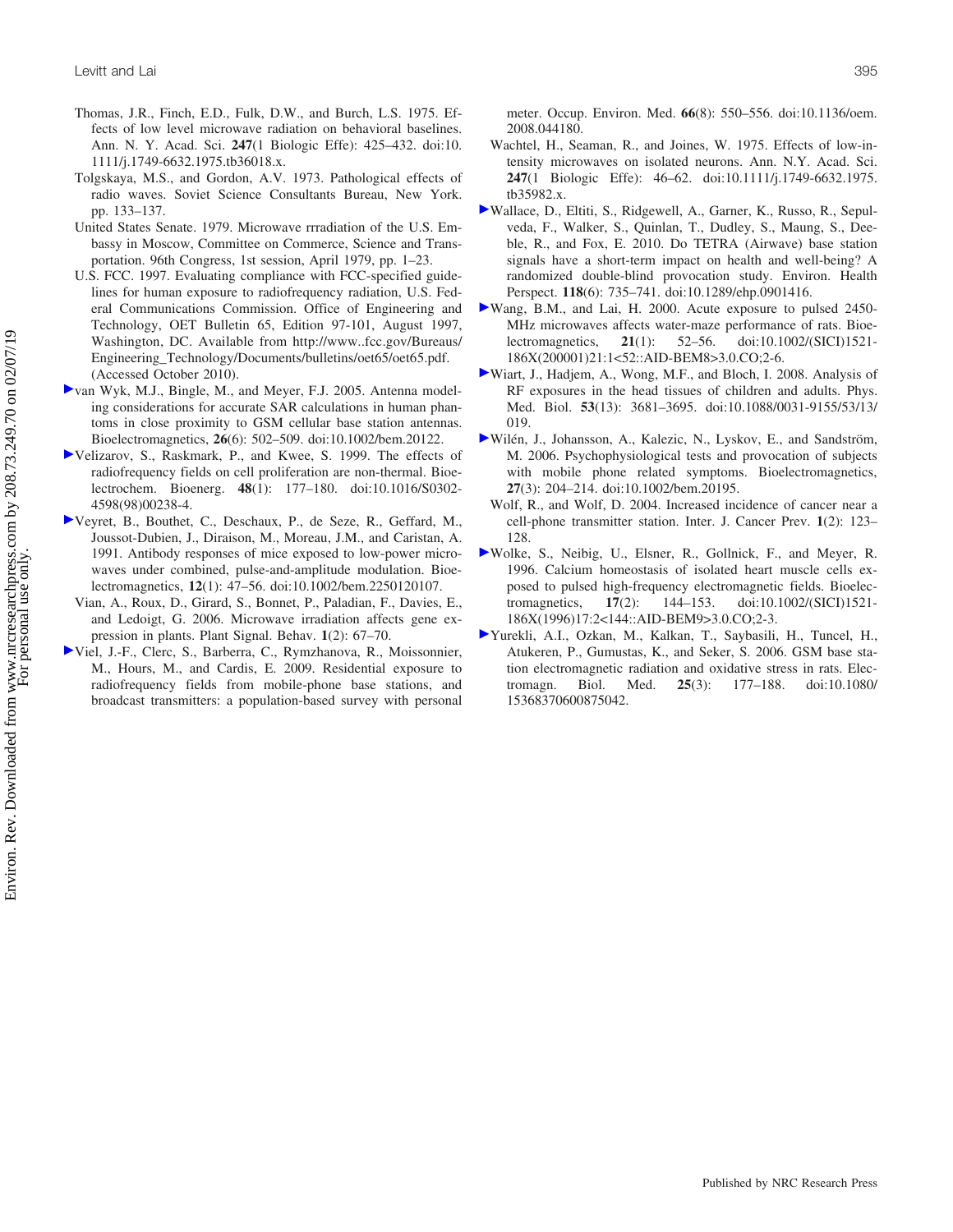#### **This article has been cited by:**

- 1. Lennart Hardell, Michael Carlberg, Lena K. Hedendahl, Tarmo Koppel, Mikko Ahonen. 2019. Environmental radiofrequency radiation at the Järntorget Square in Stockholm Old Town, Sweden in May, 2018 compared with results on brain and heart tumour risks in rats exposed to 1.8 GHz base station environmental emissions. *World Academy of Sciences Journal* 47-54. [[Crossref\]](https://doi.org/10.3892/wasj.2018.5)
- 2. Vlado Madžarević, Majda Tešanović, Mevlida Hrustanović-Bajrić. Monitoring of Non-ionizing Electromagnetic Fields in the Urban Zone of Tuzla City 279-288. [[Crossref\]](https://doi.org/10.1007/978-3-030-02574-8_22)
- 3. Jiajun Luo, Nicole C. Deziel, Huang Huang, Yingtai Chen, Xin Ni, Shuangge Ma, Robert Udelsman, Yawei Zhang. 2019. Cell phone use and risk of thyroid cancer: a population-based case–control study in Connecticut. *Annals of Epidemiology* **29**, 39-45. [\[Crossref](https://doi.org/10.1016/j.annepidem.2018.10.004)]
- 4. Chanda Siddoo-Atwal. Electromagnetic Radiation from Cellphone Towers: A Potential Health Hazard for Birds, Bees, and Humans . [[Crossref\]](https://doi.org/10.5772/intechopen.76084)
- 5. Martin L. Pall. 2018. Wi-Fi is an important threat to human health. *Environmental Research* **164**, 405-416. [[Crossref\]](https://doi.org/10.1016/j.envres.2018.01.035)
- 6. P.R. Doyon, O. Johansson. 2017. Electromagnetic fields may act via calcineurin inhibition to suppress immunity, thereby increasing risk for opportunistic infection: Conceivable mechanisms of action. *Medical Hypotheses* **106**, 71-87. [[Crossref\]](https://doi.org/10.1016/j.mehy.2017.06.028)
- 7. Zothansiama, Mary Zosangzuali, Miriam Lalramdinpuii, Ganesh Chandra Jagetia. 2017. Impact of radiofrequency radiation on DNA damage and antioxidants in peripheral blood lymphocytes of humans residing in the vicinity of mobile phone base stations. *Electromagnetic Biology and Medicine* **36**:3, 295-305. [\[Crossref\]](https://doi.org/10.1080/15368378.2017.1350584)
- 8. M Yu Zvezdina, Yu A Shokova, L V Cherckesova, T M Golovko, A A Cherskaya. 2017. Vegetation Use for Resolving Electromagnetic Compatibility and Ecology Issues. *IOP Conference Series: Earth and Environmental Science* **66**, 012005. [[Crossref\]](https://doi.org/10.1088/1755-1315/66/1/012005)
- 9. Lennart Hardell, Michael Carlberg, Tarmo Koppel, Lena Hedendahl. 2017. High radiofrequency radiation at Stockholm Old Town: An exposimeter study including the Royal Castle, Supreme Court, three major squares and the Swedish Parliament. *Molecular and Clinical Oncology* **6**:4, 462-476. [\[Crossref](https://doi.org/10.3892/mco.2017.1180)]
- 10. Magda Havas. 2017. When theory and observation collide: Can non-ionizing radiation cause cancer?. *Environmental Pollution* **221**, 501-505. [[Crossref\]](https://doi.org/10.1016/j.envpol.2016.10.018)
- 11. N. Raghu, N. Krishna Murthy, K. Nagendra, V. N. Trupti. A Study and Mapping of Radiation Levels from Mobile Towers in and Around Bangalore 625-636. [[Crossref\]](https://doi.org/10.1007/978-981-10-2471-9_60)
- 12. L C Narong, C K Sia, S K Yee, P Ong, A Zainudin, N H M Nor, N A Kasim. 2017. Optimization of the EMI shielding effectiveness of fine and ultrafine POFA powder mix with OPC powder using Flower Pollination Algorithm. *IOP Conference Series: Materials Science and Engineering* **165**, 012035. [[Crossref\]](https://doi.org/10.1088/1757-899X/165/1/012035)
- 13. Ronald N. Kostoff, Clifford G. Y. Lau. Modified Health Effects of Non-ionizing Electromagnetic Radiation Combined with Other Agents Reported in the Biomedical Literature 97-157. [\[Crossref](https://doi.org/10.1007/978-3-319-50289-2_4)]
- 14. Levent Seyfi. 2017. Determination of Electromagnetic Radiation Levels at Two Primary Schools near Base Stations. *International Journal of Electrical Energy* **5**:1, 49-53. [\[Crossref](https://doi.org/10.18178/ijoee.5.1.49-53)]
- 15. M. Stasinopoulou, A.F. Fragopoulou, A. Stamatakis, G. Mantziaras, K. Skouroliakou, I.S. Papassideri, F. Stylianopoulou, H. Lai, N. Kostomitsopoulos, L.H. Margaritis. 2016. Effects of pre- and postnatal exposure to 1880–1900 MHz DECT base radiation on development in the rat. *Reproductive Toxicology* **65**, 248-262. [\[Crossref](https://doi.org/10.1016/j.reprotox.2016.08.008)]
- 16. Martin L. Pall. 2016. Microwave frequency electromagnetic fields (EMFs) produce widespread neuropsychiatric effects including depression. *Journal of Chemical Neuroanatomy* **75**, 43-51. [\[Crossref](https://doi.org/10.1016/j.jchemneu.2015.08.001)]
- 17. Chhavi Raj Bhatt, Mary Redmayne, Michael J. Abramson, Geza Benke. 2016. Instruments to assess and measure personal and environmental radiofrequency-electromagnetic field exposures. *Australasian Physical & Engineering Sciences in Medicine* **39**:1, 29-42. [\[Crossref](https://doi.org/10.1007/s13246-015-0412-z)]
- 18. Alfonso Balmori. 2016. Radiotelemetry and wildlife: Highlighting a gap in the knowledge on radiofrequency radiation effects. *Science of The Total Environment* **543**, 662-669. [\[Crossref](https://doi.org/10.1016/j.scitotenv.2015.11.073)]
- 19. Marco Zappatore, Antonella Longo, Mario A. Bochicchio, Daniele Zappatore, Alessandro A. Morrone, Gianluca De Mitri. Towards Urban Mobile Sensing as a Service: An Experience from Southern Italy 377-387. [\[Crossref](https://doi.org/10.1007/978-3-319-47063-4_39)]
- 20. Gursatej Gandhi, Gurpreet Kaur, Uzma Nisar. 2015. A cross-sectional case control study on genetic damage in individuals residing in the vicinity of a mobile phone base station. *Electromagnetic Biology and Medicine* **34**:4, 344-354. [\[Crossref](https://doi.org/10.3109/15368378.2014.933349)]
- 21. Alfonso Balmori. 2015. Anthropogenic radiofrequency electromagnetic fields as an emerging threat to wildlife orientation. *Science of The Total Environment* **518-519**, 58-60. [\[Crossref](https://doi.org/10.1016/j.scitotenv.2015.02.077)]